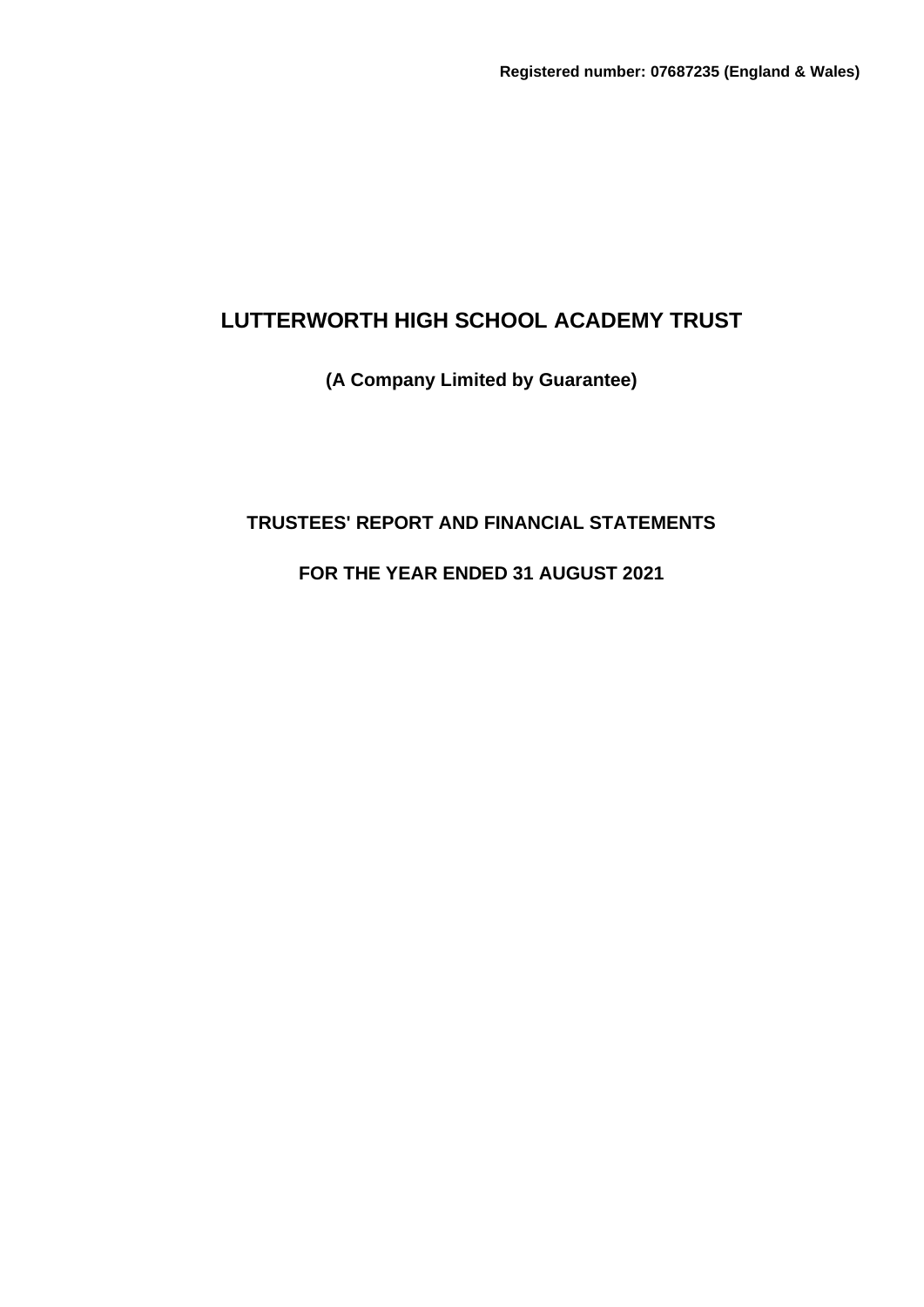**(A company limited by guarantee)**

# **CONTENTS**

|                                                                                | Page      |
|--------------------------------------------------------------------------------|-----------|
| Reference and administrative details                                           | $1 - 2$   |
| <b>Trustees' report</b>                                                        | $3 - 14$  |
| <b>Governance statement</b>                                                    | $15 - 19$ |
| Statement on regularity, propriety and compliance                              | 20        |
| <b>Statement of Trustees' responsibilities</b>                                 | 21        |
| Independent auditor's report on the financial statements                       | $22 - 25$ |
| Independent reporting accountant's report on regularity                        | $26 - 27$ |
| Statement of financial activities incorporating income and expenditure account | 28        |
| <b>Balance sheet</b>                                                           | $29 - 30$ |
| <b>Statement of cash flows</b>                                                 | 31        |
| Notes to the financial statements                                              | $32 - 62$ |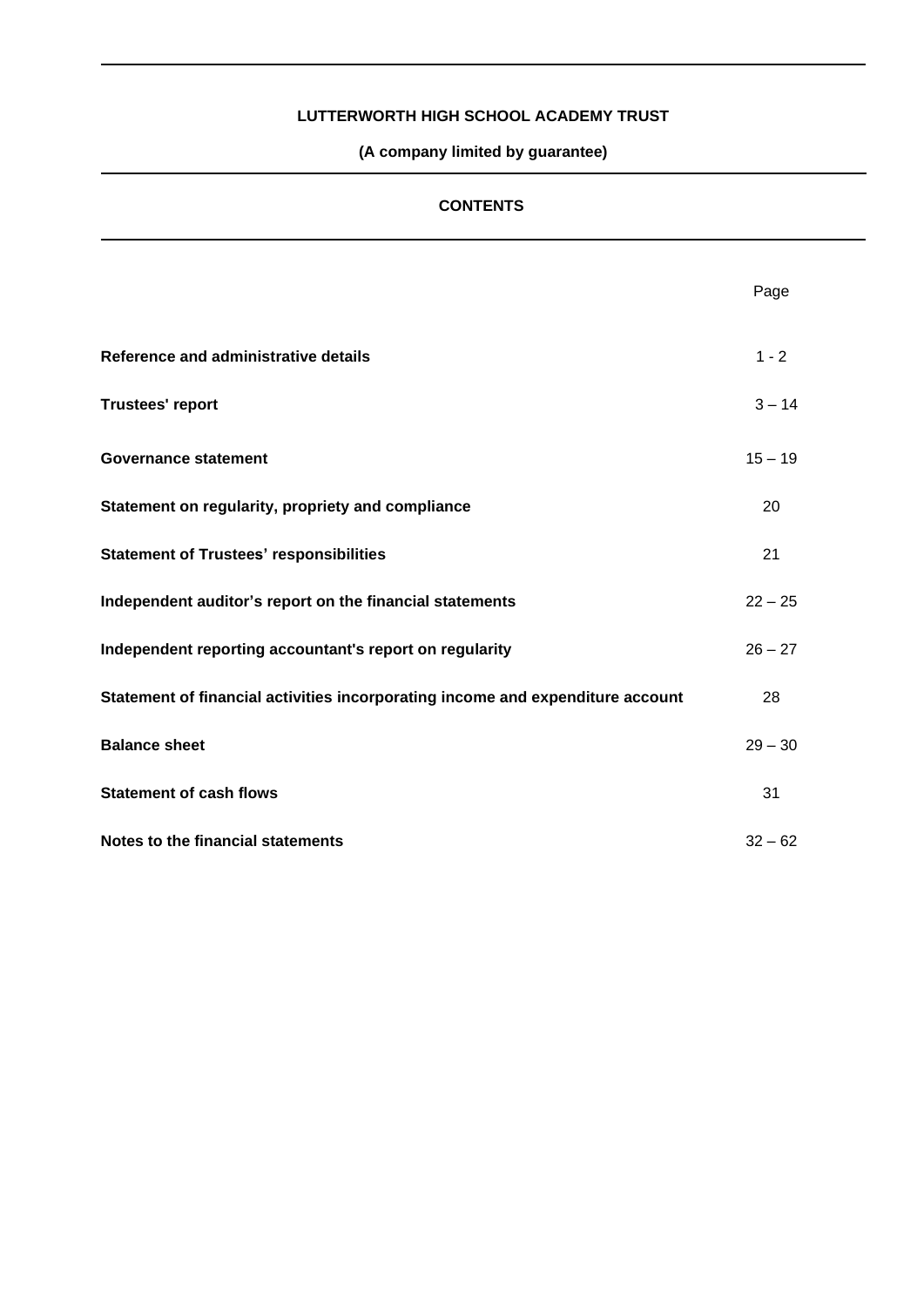#### **REFERENCE AND ADMINISTRATIVE DETAILS FOR THE YEAR ENDED 31 AUGUST 2021**

#### **Members**

Janet Price-Jones Stephen Bettles Richard Holding Philippa Clare Joanne Holyland

# **Trustees**

| Janet Price-Jones      | (Chair of Trustees)                |
|------------------------|------------------------------------|
| Philippa Clare         | (Resigned 12 December 2020)        |
| <b>Stephen Bettles</b> |                                    |
| Julian Kirby           | (Headteacher & Accounting Officer) |
| <b>Richard Holding</b> | (Vice Chair)                       |
| Penni Walker-Barber    |                                    |
| Joanne Holyland        |                                    |
| Duncan Haworth         |                                    |
| Carmella Hunt          |                                    |
| Susan Campbell         |                                    |
| Malcolm Maguire        |                                    |
| Kay Cowling            | (Resigned 31 August 2021)          |
| <b>Tom Campbell</b>    | (Appointed 9 December 2020)        |
| Kirsty Cutri           | (Appointed 26 January 2021)        |

### **Company Secretary**

S Thompson (Resigned 8 September 2020) H Chadwick (Appointed 9 September 2020

#### **Senior Management Team**

| J Kirby   | Headteacher                                                    |
|-----------|----------------------------------------------------------------|
| A Hunter  | Deputy Headteacher                                             |
| R Salter  | Assistant Headteacher                                          |
| N Tebbatt | Assistant Headteacher                                          |
| K Cowling | Assistant Headteacher - seconded appointment to 22 August 2021 |
| A Mehta   | Assistant Headteacher - appointment from 23 August 2021        |

#### **Company Name**

Lutterworth High School Academy Trust

#### **Principal and Registered Office**

Woodway Road, Lutterworth, Leicestershire, LE17 4QH

#### **Company Registered Number**

07687235 (England & Wales)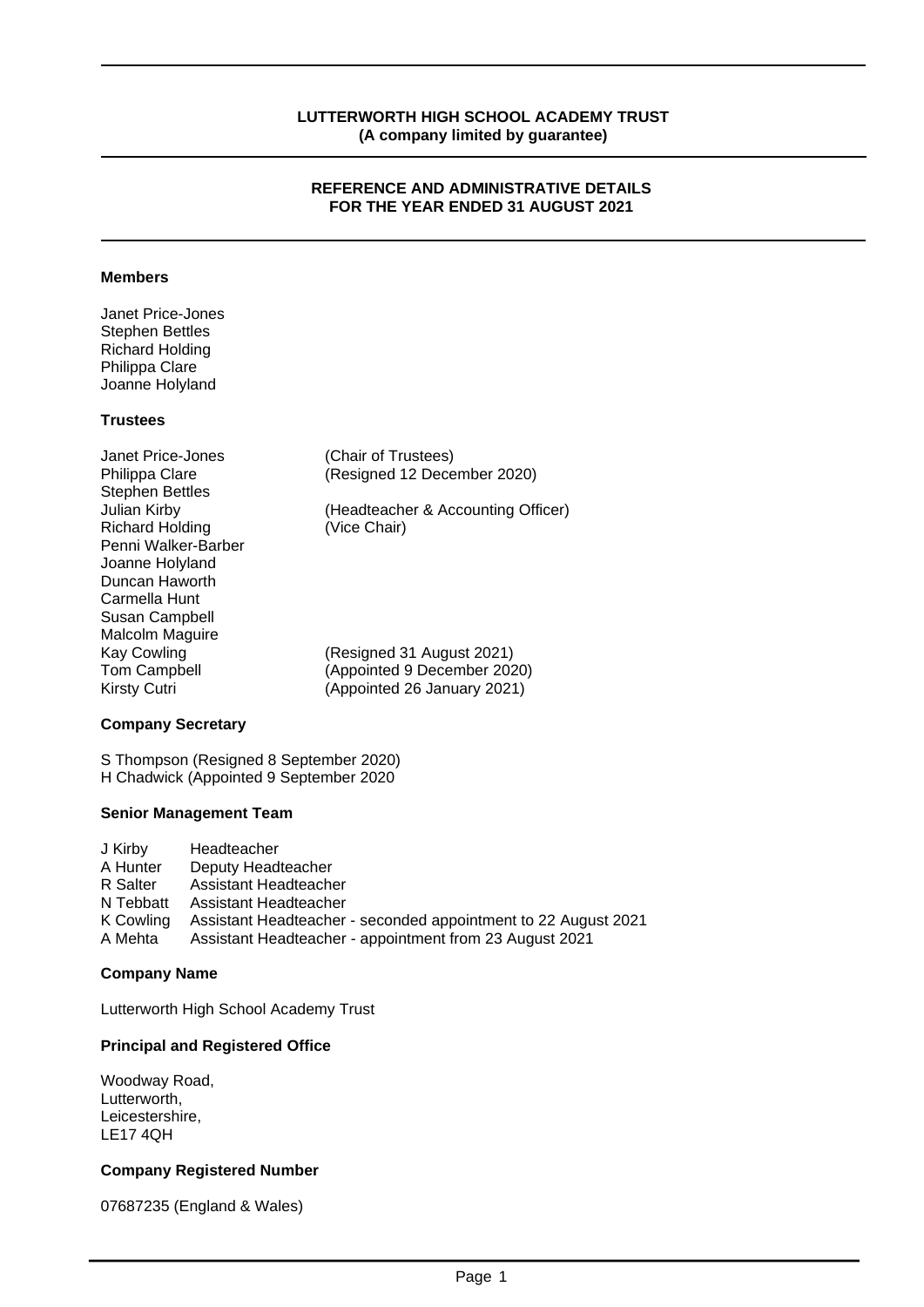### **REFERENCE AND ADMINISTRATIVE DETAILS FOR THE YEAR ENDED 31 AUGUST 2021**

#### **Independent Auditor**

MHA MacIntyre Hudson 11 Merus Court Meridian Business Park Leicester LE19 1RJ

# **Bankers**

Lloyds Banking Group 4 Bell Street Lutterworth Leicestershire LE17 4DW

# **Solicitors**

Browne Jacobson Victoria Square House Victoria Square Birmingham B2 4BU.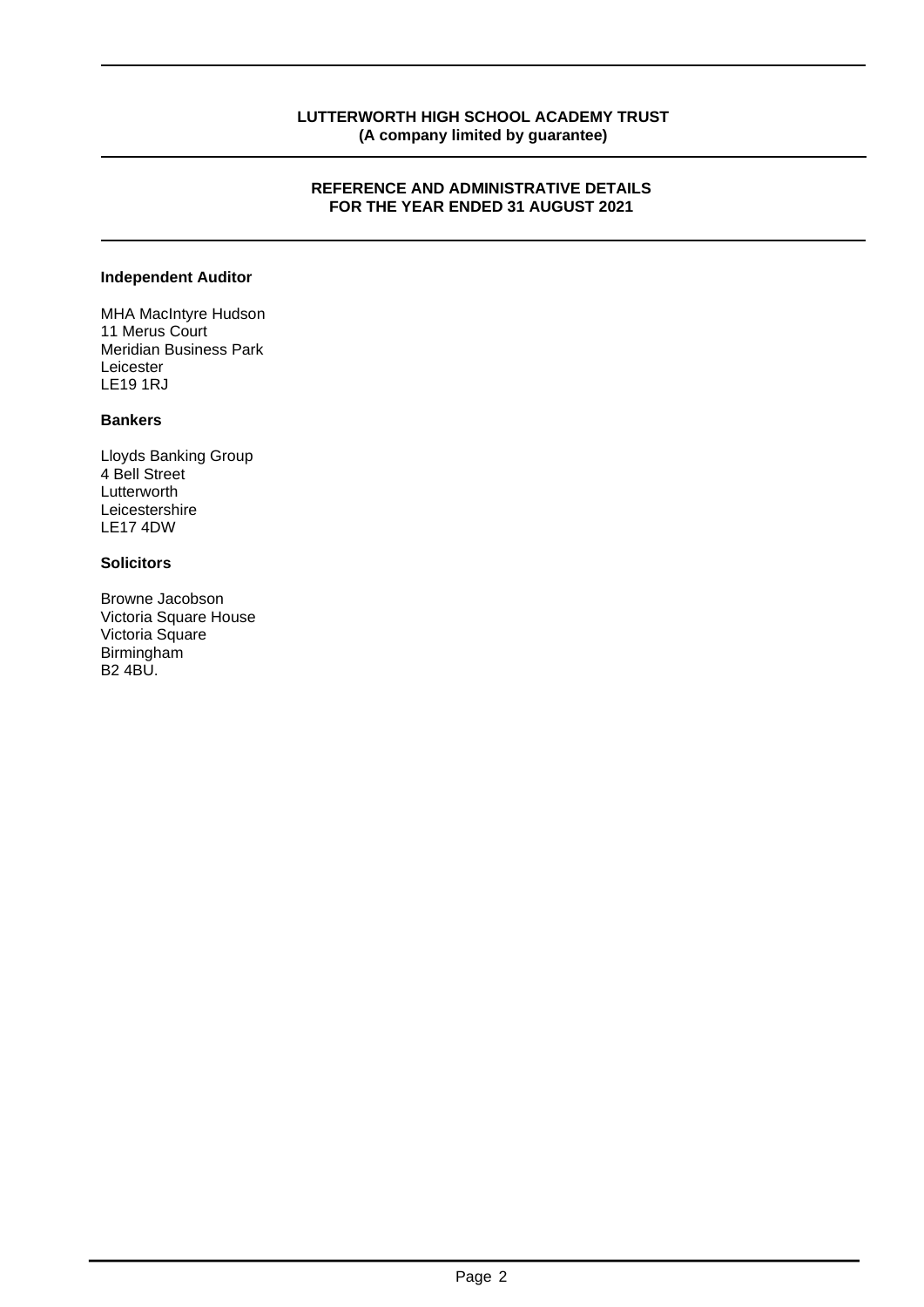#### **TRUSTEES' REPORT (continued) FOR THE YEAR ENDED 31 AUGUST 2021**

The Trustees present their annual report together with the financial statements and auditor's report of the charitable company for the year 1 September 2020 to 31 August 2021**.** The annual report serves the purposes of both a Trustees' report and a directors' report, under company law.

The Academy Trust operates an academy for pupils aged 11 to 16 serving a catchment area covering Lutterworth Town and the outlying villages, including borders of Warwickshire and Northamptonshire. It has a pupil capacity of 771 and had a roll of 852 in the school census on 1 October 2021.

#### **STRUCTURE, GOVERNANCE AND MANAGEMENT**

#### **Constitution**

The Academy Trust is a company limited by guarantee and an exempt charity. The charitable company's memorandum and articles of association are the primary governing documents of the Academy Trust. The Trustees of Lutterworth High School Academy Trust are also the directors of the charitable company for the purposes of company law. The charitable company operates as Lutterworth High School Academy.

Details of the Trustees who served during the year, and to the date these accounts are approved are included in the Reference and Administrative Details on pages 1 and 2.

#### **Members' Liability**

Each member of the charitable company undertakes to contribute to the assets of the charitable company in the event of it being wound up while they are a member, or within one year after they cease to be a member, such amount as may be required, not exceeding £10, for the debts and liabilities contracted before they ceased to be a member.

#### **Trustees' Indemnities**

Trustees benefit from indemnity insurance to cover the liability of the Trustees which by virtue of any rule of law would otherwise attach to them in respect of any negligence, default or breach of trust or breach of duty of which they may be guilty in relation to the Academy Trust. The cost of this insurance is included within the RPA policy.

#### **Method of Recruitment and Appointment or Election of Trustees**

Members may agree unanimously to appoint additional members as they see fit and they may unanimously in writing agree to remove members other than a member appointed by the secretary of state. Recruitment of Trustees is outlined in the Memorandum of Articles. Members may appoint up to 6 Trustees. Trustees may co-opt up to 3 Trustees. The appointment of staff Trustees is via a process of a staff ballot/election. Appointment of Parent Trustees is made via parent election.

#### **Policies and Procedures Adopted for the Induction and Training of Trustees**

The training and induction of Trustees will depend on the skills and experience of each individual Trustee. The Academy has a contract with the LA Governor Support and Development Service, which provides Trustee training including induction training for new Trustees. Governor Support and Development also offers bespoke onsite training to suit the needs of Trustees. Trustees also have access to an information resource – The Key, in addition to the weekly updates from GSD. The Academy has delegated the responsibility for Trustee training to a nominated Trustee (Janet Price-Jones). A full log of Trustee training is maintained by the Clerk and feedback on training is shared with the Governing Board.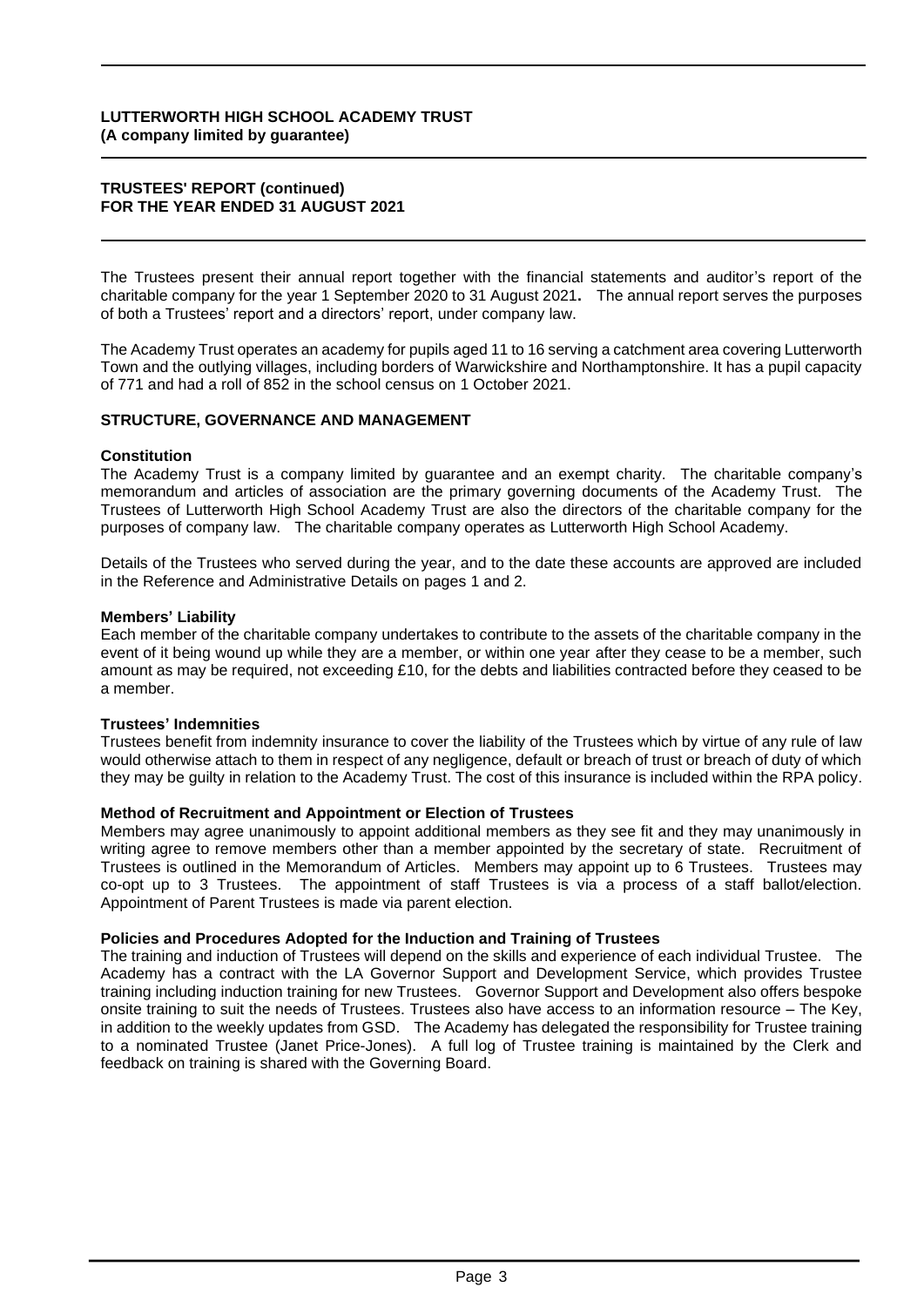#### **TRUSTEES' REPORT (continued) FOR THE YEAR ENDED 31 AUGUST 2021**

### **Organisational Structure**

The Board meet at least annually to appoint new Members and to receive the annual accounts. The Board of Trustees (FGB) meets at least 3 times per year and at each meeting they receive the minutes and reports of the following sub-committees:-

- 1. Personnel and Finance which meets at least 3 times per year
- 2. Audit Committee came into being in June 2021 (originally part of P&F Committee)
- 3. Health and Safety which meets at least 3 times per year
- 4. Achievement and Attainment –which meets 3 times per year
- 5. Pay Committee meets once per year to discuss Teachers' progression and Headteacher's pay

The day-to-day management of the school is delegated to the Headteacher who has appointed a Leadership team who meet weekly to discuss both strategic and day to day responsibilities.

The Senior Leadership Team comprises the Headteacher (Accounting Officer), Deputy Headteacher, 3 Assistant Headteachers and the Operations Manager. The Chief Financial Officer works 2 days a week (increasing to 3.5 days per week with effect from 1.9.2021) and supports the SLT, meeting both with the Headteacher and Deputy on a monthly basis to discuss the financial affairs of the Academy. The Senior Leadership Team directs the Academy at an executive level implementing policies agreed by the Trustees and reporting back to them.

Heads of Department are responsible for the day-to-day operation of curriculum subject areas and organisation of their teaching staff, capitation resources, facilities and students.

All staff within the senior management team have delegated responsibility for line managing budget holders and their area spending.

A scheme of delegation has been approved which provides a clear line of delegation at all levels.

#### **Arrangements for setting pay and remuneration of key management personnel**

The Academy Trust recognises its responsibility to:-

- Adopt a Pay Policy to provide a clear framework for the management of pay and grading issues for all staff employed in the school
- Ensure a fair and transparent policy to determine the pay and grading for all staff employed in the school, which takes account of the conditions of service under which staff are employed
- Comply with relevant legislation including the Equality Act 2010, the Employment Relations Act 1999, and the Part–time Workers (Prevention of Less Favourable Treatment) Regulations 2000, the Fixed Term Employees (Prevention of Less Favourable Treatment) Regulations 2002, and will ensure that all pay-related decisions are taken equitably and fairly in compliance with statutory requirements
- Adopt a whole-school approach to pay issues. Pay decisions will take account of the resources available to the school. The school staffing structure will support the school improvement plan. The Governing Board will exercise its discretionary powers using fair, transparent and objective criteria in order to secure a consistent approach in school pay decisions
- Ensure that all pay progression decisions for all teaching staff are linked to annual appraisal of performance and to ensure that this is achieved in a fair, equitable and transparent way following consultation with staff and recognised trade union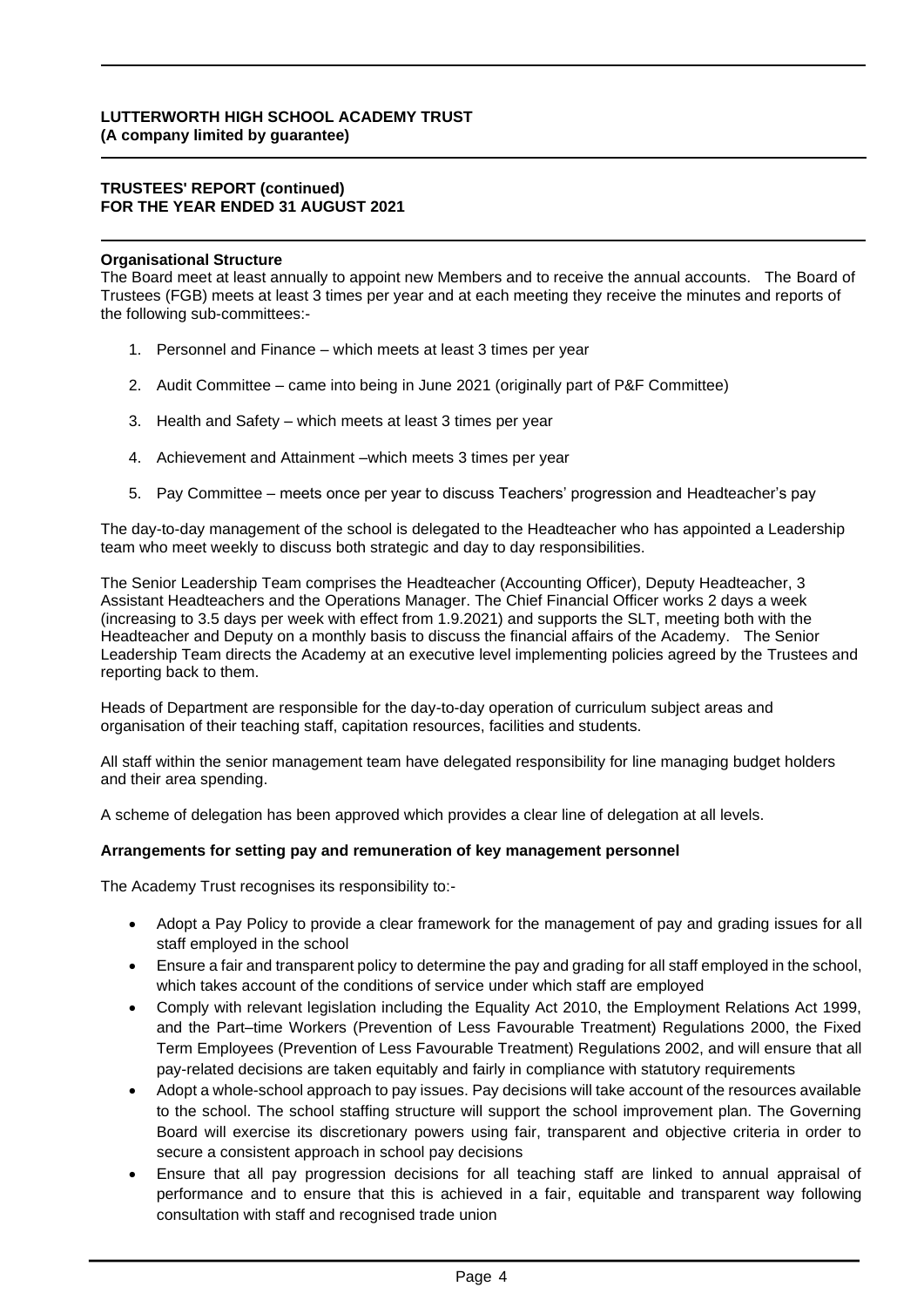#### **TRUSTEES' REPORT (continued) FOR THE YEAR ENDED 31 AUGUST 2021**

• Ensure that every teacher's salary (including the salary of the Headteacher) is reviewed on an annual basis with effect from 1 September. The review will be completed no later than 31 October each academic year

A Pay Committee, supported by an external School Improvement Partner, review the pay and remuneration of key personnel. This exercise is reviewed on an annual basis.

The school Pay policy sets a clear framework for pay and remuneration and is reviewed annually.

#### **Trade union facility time**

#### **Relevant union officials**

| Number of employees who were relevant      | 1FTF |
|--------------------------------------------|------|
| union officials during the relevant period |      |

#### **Percentage of time spent on facility time**

| Percentage of time | Number of employees |
|--------------------|---------------------|
| 0%                 |                     |
| 1%-50%             | N/A                 |
| 51%-99%            | N/A                 |
| 100%               | N/A                 |

#### **Percentage of pay bill spent on facility time**

| Provide the total cost of facility time                                                                                                             | N/A |
|-----------------------------------------------------------------------------------------------------------------------------------------------------|-----|
| Provide the total pay bill                                                                                                                          | N/A |
| Provide the percentage of the total pay bill<br>spent on facility time, calculated as:<br>(total cost of facility time $\div$ total pay bill) x 100 | N/A |

#### **Paid trade union activities**

| Time spent on paid trade union activities as a<br>percentage of total paid facility time hours<br>calculated as:                                            | N/A |
|-------------------------------------------------------------------------------------------------------------------------------------------------------------|-----|
| (total hours spent on paid trade union activities<br>by relevant union officials during the relevant<br>period $\div$ total paid facility time hours) x 100 |     |

#### **Related Parties and other Connected Charities and Organisations**

The Academy Trust continues to operate as a standalone Academy. The Trust is a member of the South Leicestershire Inclusion Partnership and with effect from 1 September 2020 has acted as the Lead School. The Partnership exists to deliver local strategy to meet the learning needs of vulnerable and challenging young people.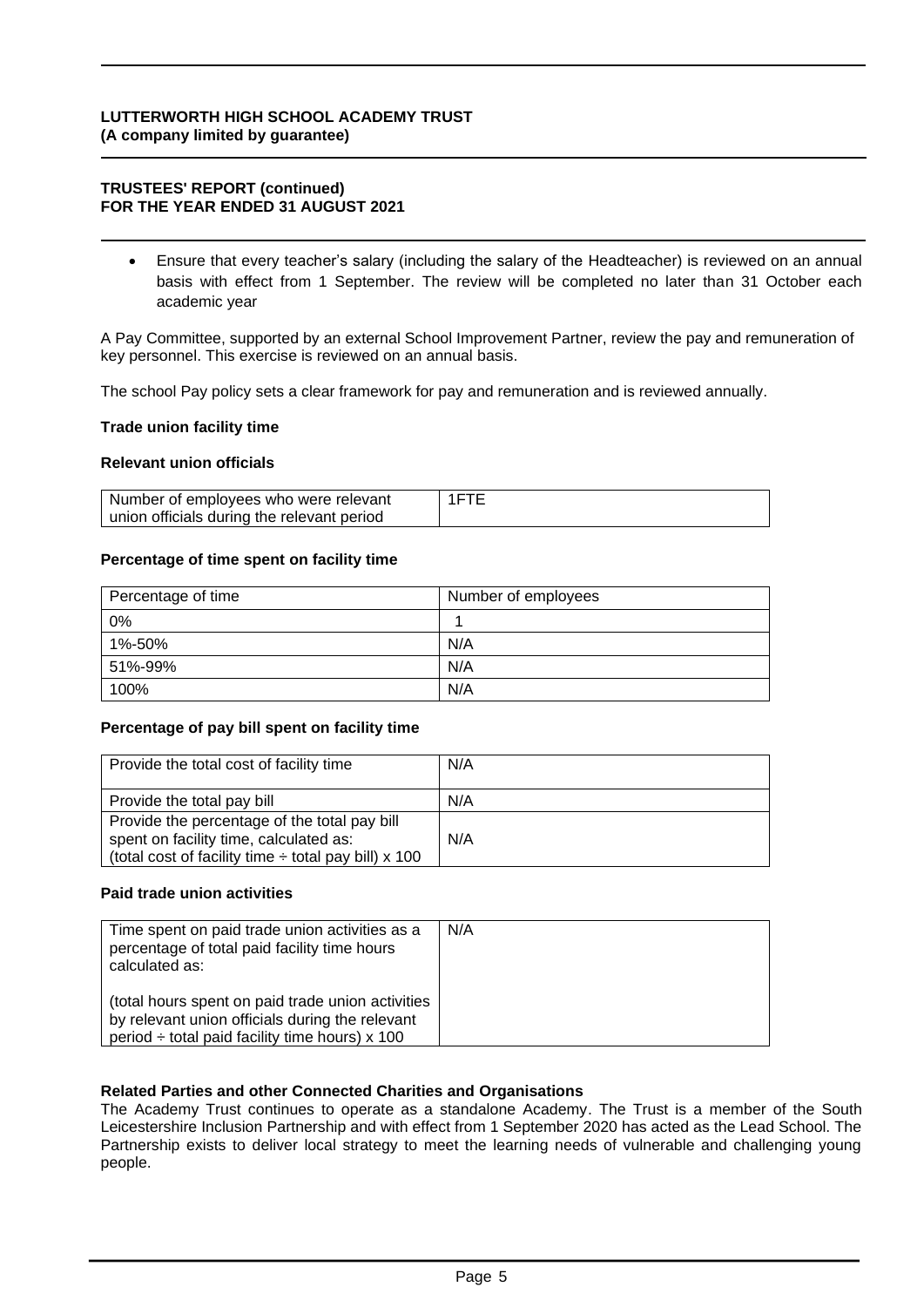#### **TRUSTEES' REPORT (continued) FOR THE YEAR ENDED 31 AUGUST 2021**

### **OBJECTIVES AND ACTIVITIES**

The Academy mission statement "Where learning comes first" encapsulates the ethos of the school and they do everything in their power to ensure the best learning experience for all students, regardless of age, gender or ability, both inside and outside of the classroom.

#### **Objects and Aims**

The key priorities for Lutterworth High School in 2020/21 were achieved through a Covid Recovery Plan and School Development Plan:

#### **Covid Recovery Plan**

- Departmental recovery curriculum plans are in place and are focused on achieving the intended outcomes of the LHS curriculum in the reduced time available;
- Assessment is used effectively to identify learning gaps and teaching is responsive to the emerging needs of students;
- Staff use retrieval practice to evaluate student progress and gaps in learning;
- Students make good progress in reading so that almost all can access the curriculum at an age appropriate level;
- The needs of disadvantaged students are identified and an action plan is in place to support the recovery of SEMH and academic progress for these students;
- Intervention is targeted to support students who need additional 'catch-up' beyond the lesson;
- A high degree of normality is prioritised, that enables students to recover from the losses of routine, structure, friendship, opportunity and freedom as a result of the Covid19 lockdown (Carpenter 2020);
- Students at key transition points are supported with advice and guidance that enables them to positively take their next steps with confidence;
- Attendance is good and all students are re-engaged in compulsory full time education;
- Students are happy to be in school and are able to seek the support they need through a highly effective support system for SEMH needs to support behaviour, attitudes and wellbeing;
- Opportunities for students to take part in co-curricular activities are prioritised in accordance with current guidance;
- Students have an active lifestyle and keep physically and mentally well; and
- Opportunities to contribute to society through charity, creativity, competition and cultural experiences are made available in accordance with current guidance.

#### **School Development Plan**

- Lutterworth High School's curriculum intent is embedded securely and consistently across the school;
- The implementation of the school's curriculum is based on secure expression of intent;
- Programme of coaching to develop 'secure' teachers' pedagogy and practice to be 'extending';
- All staff understand and consistently demonstrate the features of effective teaching;
- KS3 assessments are explicitly built into curriculum plans, teacher judgements are properly standardised and information is used effectively to support the progress of students;
- D4L procedures are consistently followed and staff are skilled in managing behaviour ;
- Student Support is effective in managing student behaviour;
- Behaviour systems are effective in reducing behaviour incidents;
- Staff use Edukey to know the learning and behavioural needs of their students;
- Continue to embed 'The Emerald Way' to ensure students' broader achievements are recognised, developed and celebrated;
- LHS presents an updated corporate image;
- Developing and extending excellent and consistent practice across the Progress Leaders; and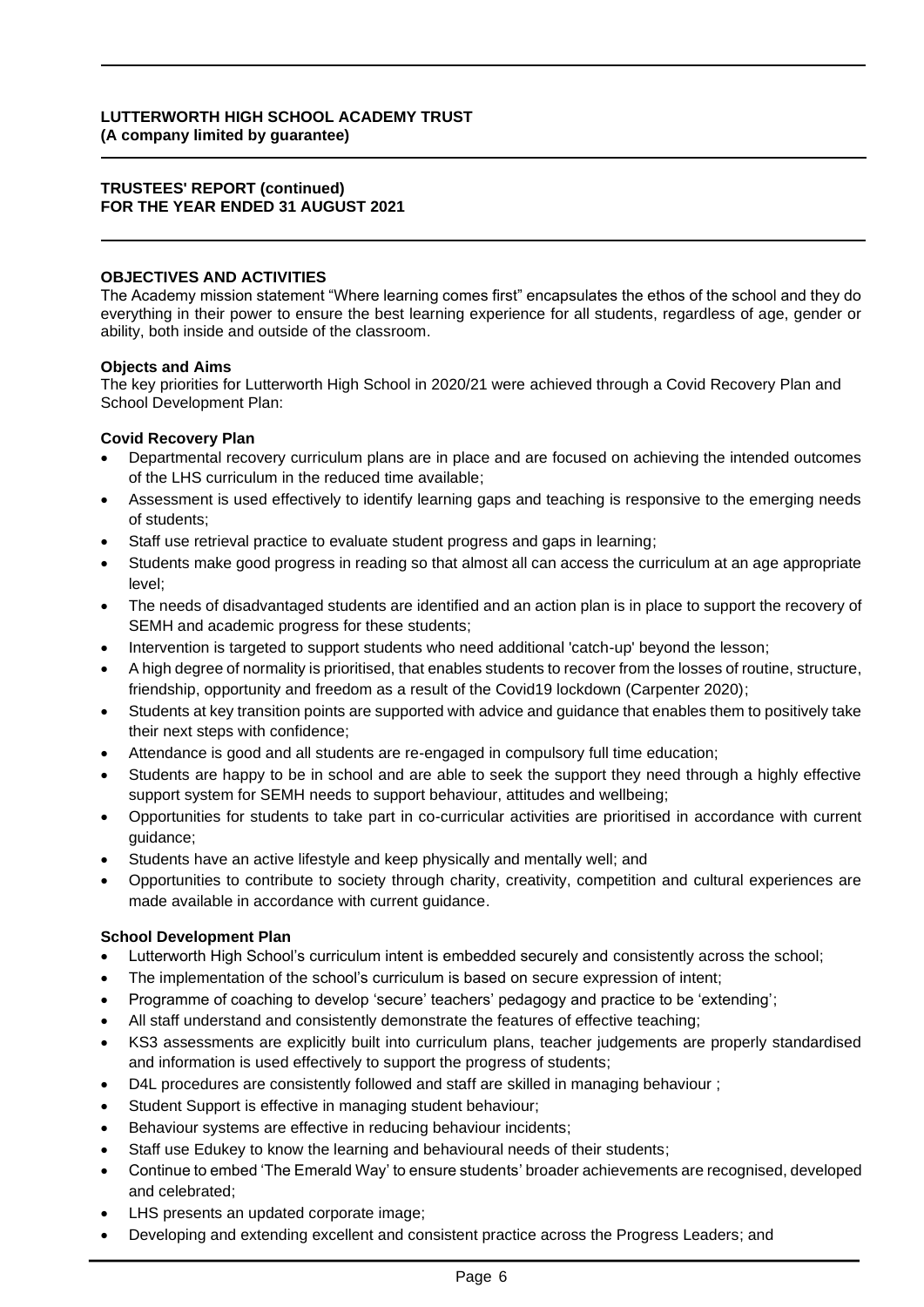#### **TRUSTEES' REPORT (continued) FOR THE YEAR ENDED 31 AUGUST 2021**

- Improve facilities to account for more students and address site deficiencies.
- These priorities were achieved through a clear School Improvement Plan with carefully considered success criteria, monitoring and evaluation.

#### **Public Benefit**

The Trustees confirm that they have complied with their duty to have due regard to the Charity Commission's general guidance on public benefit when reviewing the Academy's objectives and aims in planning future activities for the year. The Trustees consider that the Academy's aims are demonstrably for the public benefit.

#### **STRATEGIC REPORT**

#### **Achievements and Performance**

Students at Lutterworth High School consistently develop knowledge and skills across the curriculum and in all years. This is reflected in outcomes at the end of KS4. Students at Lutterworth High School make positive progress compared with other similar schools. Attainment is consistently above the national average.

#### **Key Performance Indicators**

Below are the school KPIs.

#### **Key Stage 4 Academic Outcomes 2021**

In 2021 students were awarded Teacher Assessed Grades (TAGs). There were no national performance or progress measures.

| $\sim$ 10 $\pm$ | Average GCSE grade                            | 5.5 |
|-----------------|-----------------------------------------------|-----|
| $\sim$          | English and maths grade 5 and above           | 63% |
| $\sim$ 10 $\pm$ | English and maths grade 4 and above           | 84% |
| $\sim$          | Achieving the baccalaureate grade 5 and above | 23% |
| $\sim$          | Entries achieving grades 9-7                  | 31% |

Our own internal progress data shows that Pupil Premium students made positive progress

Girls outperformed boys. Students with high prior attainment made excellent progress and achieved the highest grades.

#### **Attendance**

Students have high attendance and are punctual. The whole school attendance for 2020/2021 can be seen below with x code meaning absence due to Covid. The school was closed to all students, with the exception of vulnerable pupils, from January 2021 to the week prior to Easter 21.

|                    | Autumn | <b>Autumn</b><br>$\mathbf{2}$ | <b>Spring</b><br>lockdown<br>05/01/20 to<br>07/03/21 | <b>Spring 2</b><br>lockdown<br>22/02/21 to<br>07/03/21 | <b>Summer</b> | <b>Summer</b> |
|--------------------|--------|-------------------------------|------------------------------------------------------|--------------------------------------------------------|---------------|---------------|
| Overall attendance | 95.50% | 95.23%                        | 62.19%                                               | 94.00%                                                 | 93.93%        | 74.26%        |
| code<br>x          | 2.20%  | 12.11%                        |                                                      | 63.20%                                                 | 1.43%         | 7.94%         |
| True attendance    | 93.30% | 83.12%                        | 8.0%                                                 | 30.80%                                                 | 92.50%        | 66.32%        |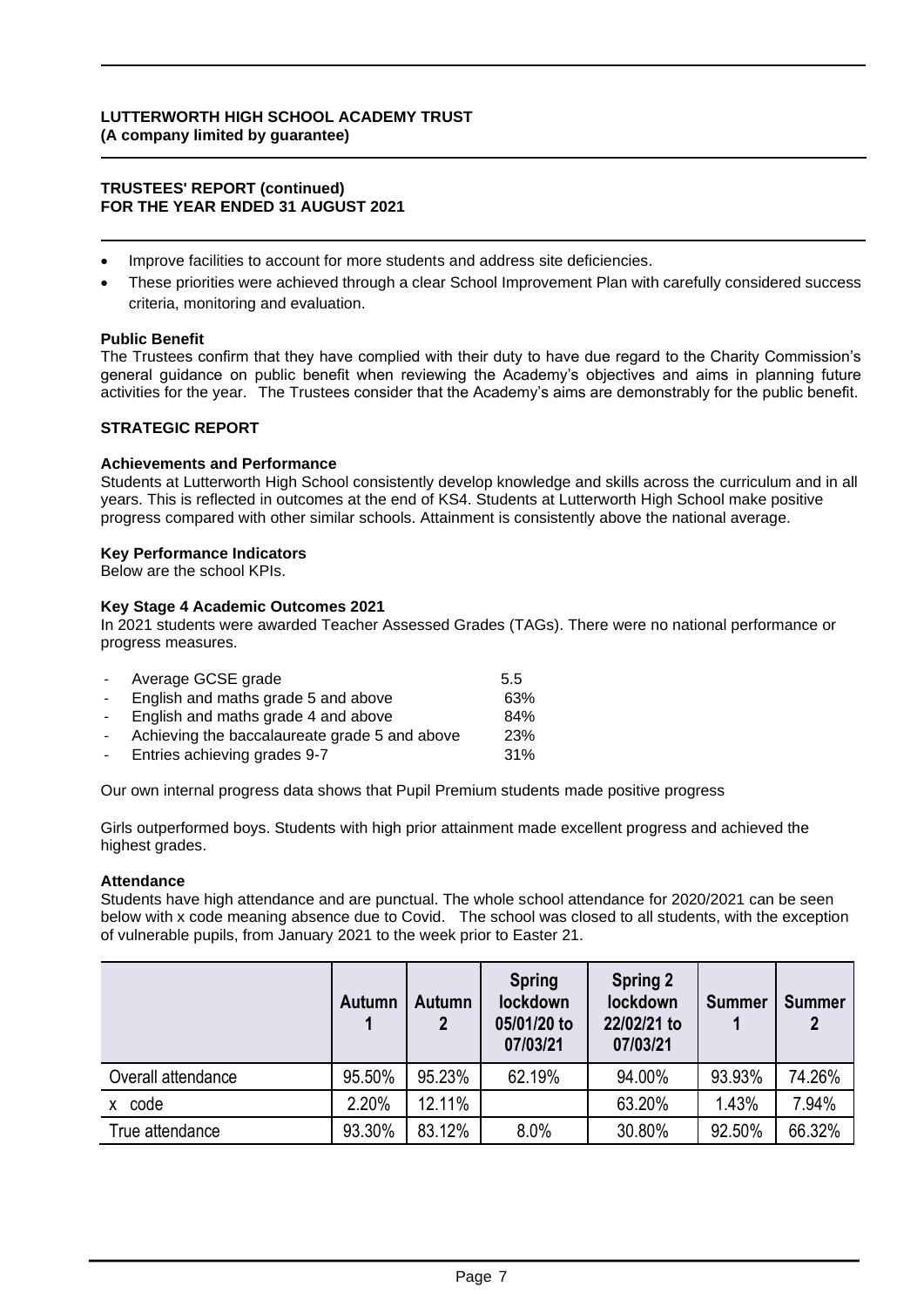#### **TRUSTEES' REPORT (continued) FOR THE YEAR ENDED 31 AUGUST 2021**

#### **Financial KPIs are as follows for 20/21**

|           | Total Staff Costs (£)                                 | 3,950,817 |
|-----------|-------------------------------------------------------|-----------|
|           | Total Staff Costs to ESFA Revenue Income (%)          | 94%       |
|           | Total Staff Costs to Total Income (%)                 | 80%       |
|           | Total Staff Costs as Proportion of Total Expense (%)  | 79%       |
|           | <b>FTE Teaching Staff</b>                             | 45.3      |
|           | <b>FTE Support Staff</b>                              | 43.3      |
|           | <b>Total FTE</b>                                      | 88.6      |
|           | <b>Total Pupil Numbers by Lagged Pupil Numbers</b>    | 813       |
|           | Pupil Teacher Ratio as per Lagged Pupil Numbers       | 17.95     |
| $\bullet$ | Average Teacher Cost (£)                              | 59,010    |
|           | Proportion of budget spent on the Leadership team (%) | 12%       |
|           | Spend per pupil for non-pay expenditure lines $(E)$   | 1299.03   |

#### **Going Concern**

Lutterworth High School Academy Trust has adequate resources to continue as a going concern despite the challenges presented with Covid 19. During 20/21 the school accessed the Government Furlough scheme to support the costs of catering salaries due to the severe impact on catering sales from the school closure between January and March 2021.

Whilst the catering service was adversely affected, other departmental savings minimised the financial impact on the school.

Lutterworth High School is currently carrying high reserves as they prepare to face a pupil reduction as the Government is not supporting an expansion bid to provide additional teaching space to support pupil numbers in excess of the PAN. Whilst a reduction in pupil numbers will be detrimental to the school, staff costs will be managed down accordingly, whilst a further expansion bid is submitted.

After making appropriate enquiries, the Board of Trustees has a reasonable expectation that the Academy Trust has adequate resources to continue in operational existence for the foreseeable future. For this reason, it continues to adopt the going concern basis in preparing the financial statements. Further details regarding the adoption of the going concern basis can be found in the Statement of Accounting Policies.

#### **FINANCIAL REVIEW**

The majority of the Academy's income is obtained from the Department for Education (DfE) via the Education & Skills Funding Agency (ESFA) in the form of recurrent grants, the use of which is restricted for particular purposes.

Such grants and all associated expenditure are shown as restricted funds in the Statement of Financial Activities for the year ended 31 August 2021.

The Academy also receives grants for fixed assets from the DfE and such grants, when spent, are shown in the Statement of Financial Activities in the restricted fixed asset fund. The restricted fixed asset fund balance is reduced by annual depreciation charges over the expected useful life of the assets concerned.

The Academy has taken on the deficit in the Local Government Pension Scheme in respect of its support staff transferred on conversion. The deficit is incorporated within the Statement of Financial Activity with details included in note 23 to the financial statements.

Key financial policies adopted or reviewed during the year include the Scheme of Delegation which has been extracted from the Financial Management Manual, the Tendering and Procurement Policy, the Anti-Fraud and Corruption Policy, the Financial Management Manual (which includes some financial policies and lays out the framework for financial management, including financial responsibilities of the Governing Body, the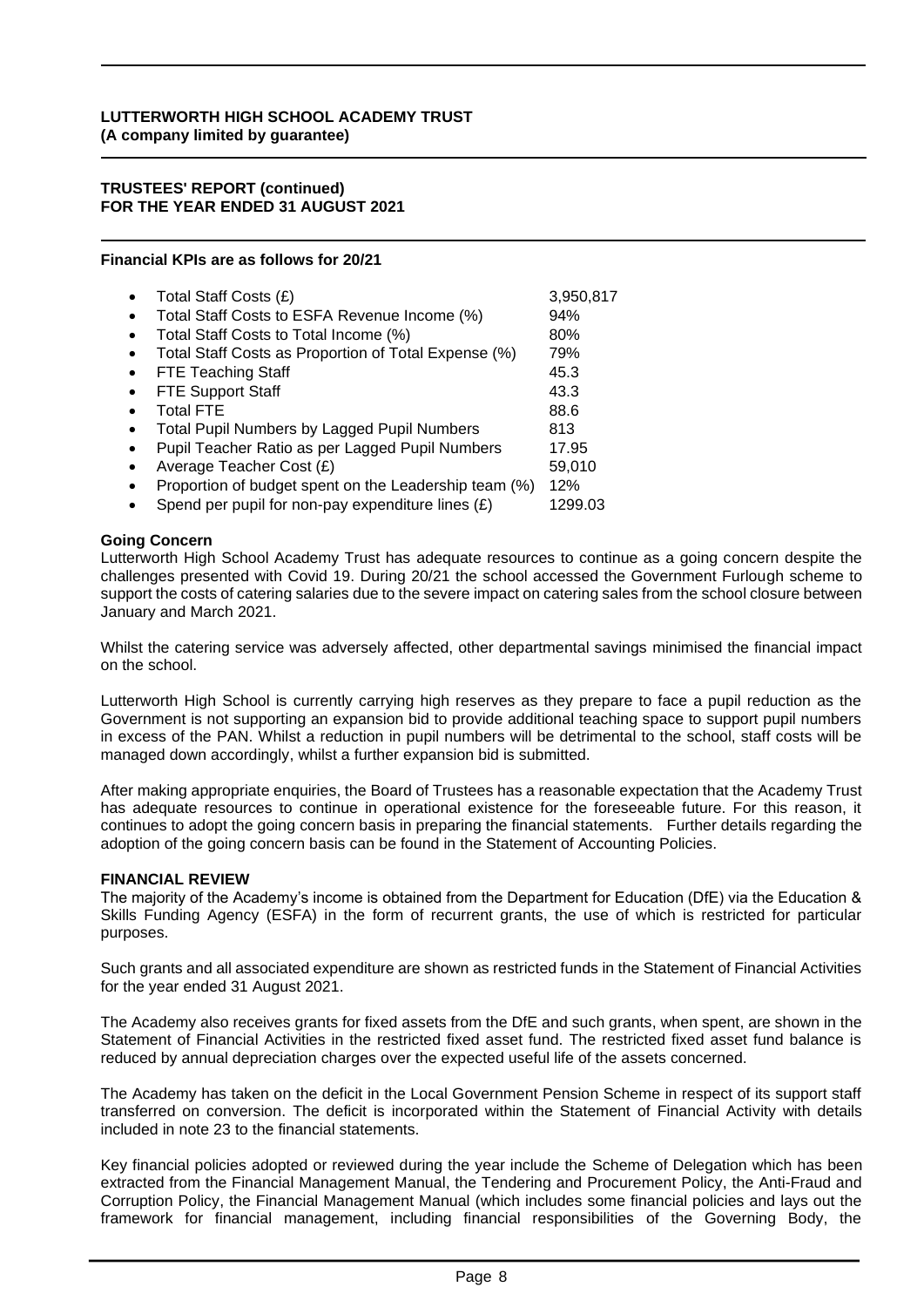#### **TRUSTEES' REPORT (continued) FOR THE YEAR ENDED 31 AUGUST 2021**

Headteacher, the Operations Manager, the Chief Financial Officer and budget holders), the Charges and Lettings Policy and the Whistle Blowing Policy.

Trustees have created a newly formed Audit Committee.

To deliver the internal scrutiny, Lutterworth High school has reviewed the options available and has chosen to use a blend of support:-

- i. The appointment of a non-employed Trustee with Audit and Accountancy qualifications to review financial policies and the scheme of delegation
- ii. A bought-in service, SBM Consultancy, to offer high level support, guided by the internal scrutiny plan on Governance and financial management reporting

The annual report on internal scrutiny reviews during 20/21 has been prepared in readiness for submission to the ESFA with the year-end accounts.

During the year to 31 August 2021, total GAG income amounted to £4,065,000. The level of GAG Funding per pupil increased in 20/21. Expenditure during the year totalled £5,191,000 and was more than covered by grant funding, and additional income from other sources, together with reserves.

This set of accounts shows the financial performance of the Academy Trust for the year ended 31 August 2021.

The statement of financial activities shows the Academy made an in year deficit of £155,000 in this 12 month period after depreciation charges of £199,000 but before actuarial losses of £404,000.

The school will carry forward healthy balances on 31 August 2021. Part of the large balance relates to committed pupil premium and Covid catch up balances that were unspent during 20/21 due to the impact of Covid. The other planned reserves are earmarked to support the pupil reduction should the school fail to obtain the expansion bid to allow the school to continue to accept 175 pupils per year group. If the expansion bid is successful, some of the reserves will be allocated to support the cost of the build. The school submitted 2 capital bids during 20/21, both of which were unsuccessful. The Expansion Bid was submitted to increase the capacity in the school and allow the school to maintain the 175 pupils. (A repeat submission will be made during 21/22.) The second bid was to develop phase 2 of the electrical supply expansion.

Lutterworth High School is custodian for two separate funds, Learning South Leicestershire and the South Leicestershire Inclusion Partnership. The large debt that is showing at the year-end relates to the inclusion partnership and occurred due to a timing delay in payment of an outstanding invoice for income that had been collected via the operating school Life Academy Trust. Settlement of the debt was made in the first week of September 21. These funds are not reflected in the income and expenditure of the school but as balances held on their behalf on the Balance Sheet.

The key risk affecting Lutterworth High School is the impact that Covid has had on teaching and learning over the last 18 months and the continued disruption to teaching and learning as the disease continues to infect both staff and students. Continued mass testing into 21/22 is supporting the reduction of infectious cases and a program of vaccinations for pupils is currently under way. The Covid recovery plan is embedded into the School development plan to address the impact that Covid has created.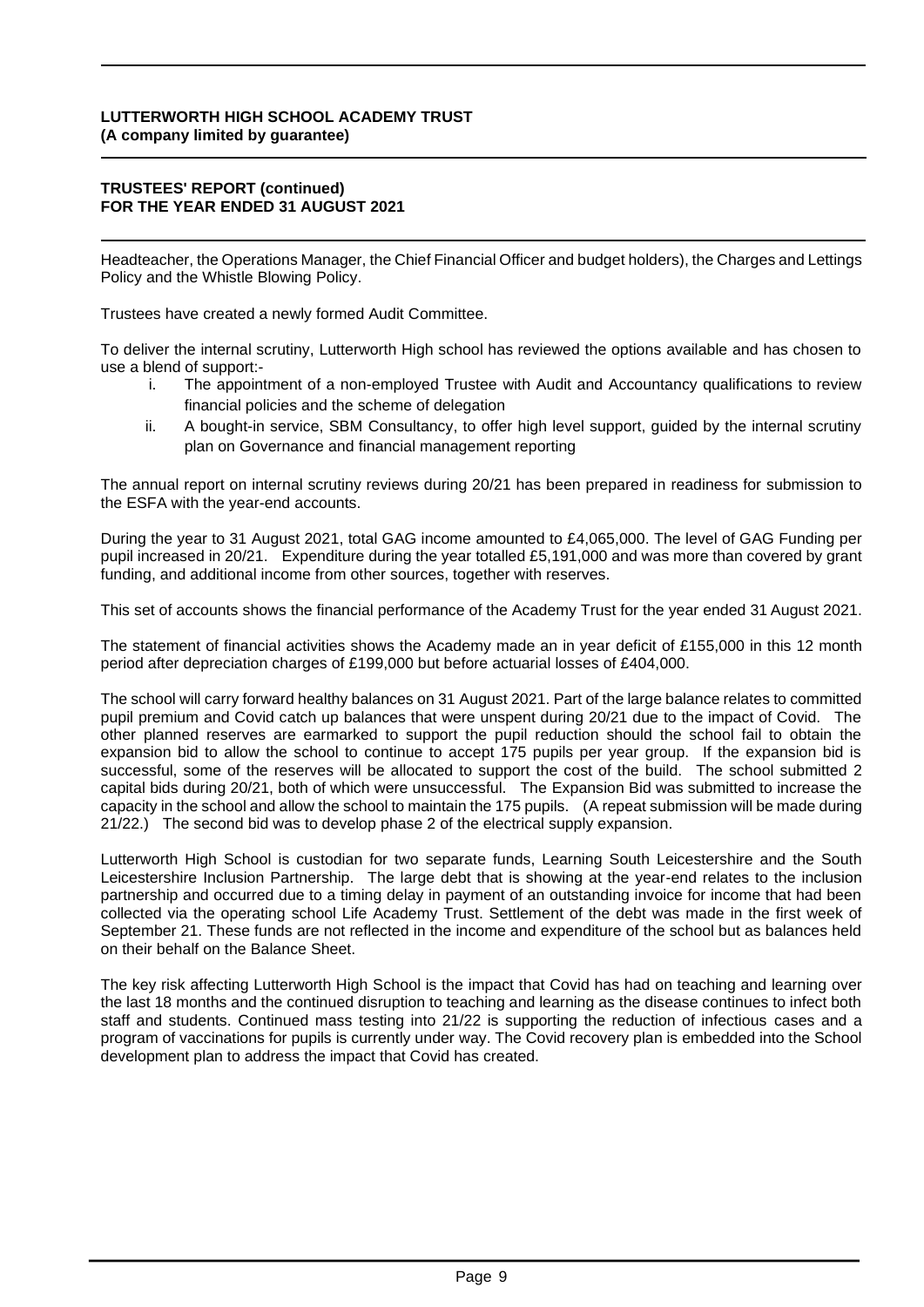#### **TRUSTEES' REPORT (continued) FOR THE YEAR ENDED 31 AUGUST 2021**

#### **Reserves Policy**

The Board of Directors are able to hold reserves to further the trust's charitable aims. The ESFA Academies Handbook notes that trusts should use their allocated GAG funding for the full benefit of their current pupils. If a trust has a substantial surplus they should have a clear plan for how it will be used to benefit pupils.

Directors are mindful of the Academies Handbook and requirement that GAG funding should be spent on current pupils. However, directors are also aware of significant volatility in the funding of education. As a single academy trust, the Board of Directors is responsible for managing the fluctuations in financial fortunes.

The school is expected to set a budget each year using the GAG and other grants reasonably foreseen and matching expenditure to that income.

Reserves at the end of the year are held in support of:

- Contribution to capital projects planned or in development;
- Financial commitments made but not yet come to fruition ;
- To cushion the financial impact of a reduction in pupil numbers should an expansion bid be unsuccessful;
- Cash flow requirement; and
- Contingency against unforeseen events.

Directors wish to target a level of reserves that equates to the sum of:

- Planned or anticipated future commitments to capital projects;
- Financial commitments made but not yet entered into; and
- Salary and related costs for 1 month to cover cash flow and contingency requirements.

Trustees have agreed that an appropriate reserves balance would equate to 1 month of expenditure, in terms of both salaries and invoices. In broad terms, this would equate to approximately £200,000. Free reserves at 31 August 2021 are reported at £644,000

The deficit on the pension reserve relates to the non-teaching staff pension scheme, where, unlike the teachers' scheme, separate assets are held to fund future liabilities as discussed in note 7. The deficit can be met in the longer term from any combination of increased employer or employee contributions, increased government funding or changes to scheme benefits.

The restricted funds will be spent in accordance with the terms of the particular funds. Unrestricted funds are for use on the general purposes of the Academy, at the discretion of the Trustees, and represent 12 months' worth of Academy expenditure.

At 31 August 2021 the total funds comprised:

|              |                   | £'000   |
|--------------|-------------------|---------|
| Unrestricted |                   | 401     |
| Restricted:  | Fixed asset funds | 7.079   |
|              | Pension reserve   | (2,398) |
|              | Other             | 243     |
|              |                   | 5,325   |
|              |                   |         |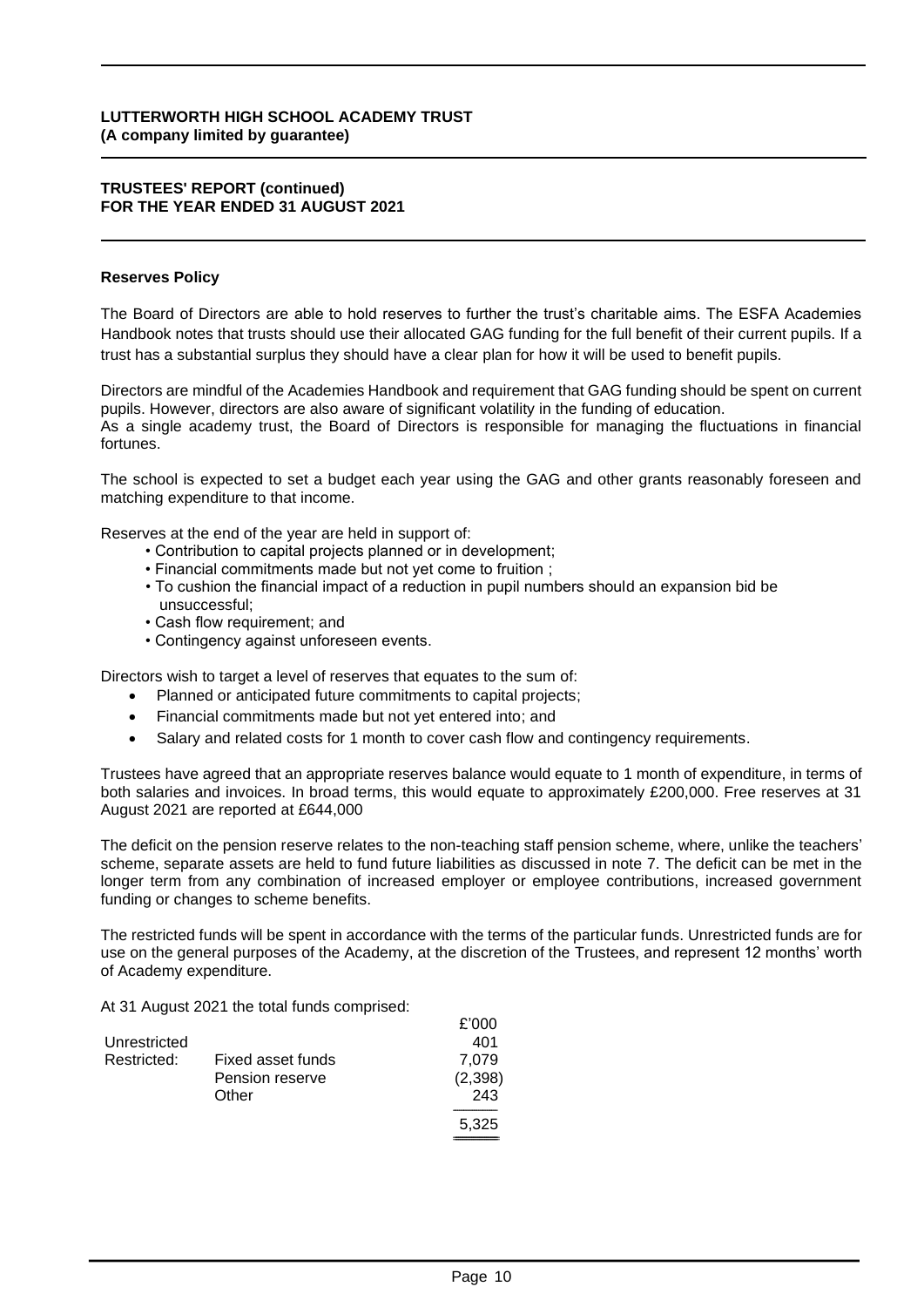#### **TRUSTEES' REPORT (continued) FOR THE YEAR ENDED 31 AUGUST 2021**

#### **Investment Policy**

The Board of Trustees is able to invest to further the trust's charitable aims.

It is the Trustees' belief that it should be anticipated that the trust will have surplus cash available, both as a result of cash flow planning and also the implementation of a reserves policy that maintains a suitable amount of reserves.

Such surplus cash should be invested to ensure that the trust receives an acceptable income stream without putting at risk the funds that belong to the trust.

Trustees believe that risk-free bank deposit accounts are the most appropriate place to invest surplus cash flow.

Advice is taken from the trust's bankers and the funds are invested as follows:

• Working capital to be invested in a Lloyds bank current account or equivalent. It is recognised that a small amount of interest is payable on this balance but that Lloyds also offer academies free banking which results in this lower interest rate.

• Surplus cash should be invested in a mixture of notice accounts of up to one year with Lloyds bank or a similar reputable UK based banking provider to earn higher interest rates than on the current account but to stagger easy access to funds over the year to meet cash flow requirements.

• Any interest earned should be paid into the school bank account. Balances invested should be reported to directors on a termly basis. Trustees do not intend to invest reserves in stocks and shares or other volatile investments as they do not feel these represent an acceptable level of risk to the trust.

The purpose of the policy is to consider the management of the Academy's funds bearing in mind the responsibilities that come with the receipt of central government funding.

- To regularly monitor Cash Flow and current account balances to ensure immediate financial commitments can be met (payroll and payments runs) and that the current account has adequate balances to meet forthcoming commitments. In practice a working balance of between £50,000 and £300,000 is likely to be maintained
- To identify funds surplus to immediate cash requirements and transfer the funds to a Lutterworth High School Investment Account bearing a higher interest rate, dependant on the length of investment required (ie overnight, 6 week, 3 months, 6 months or longer)
- To review periodically and at least annually interest rates and compare with other investment opportunities
- To review periodically and at least annually the academy's current policies to only invest funds in riskfree and immediately accessible deposit accounts
- The Academy will ensure that its current account does not go overdrawn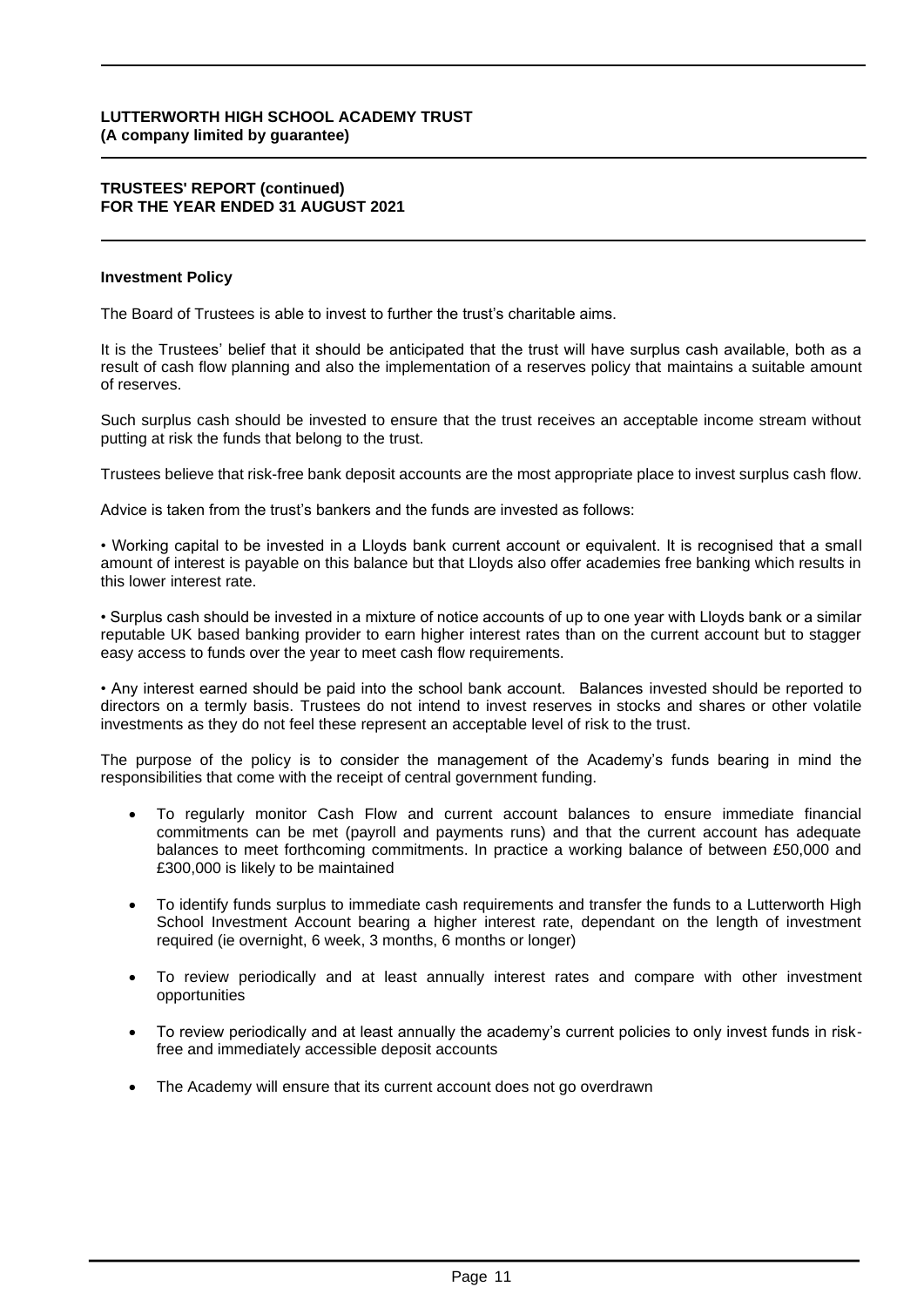#### **TRUSTEES' REPORT (continued) FOR THE YEAR ENDED 31 AUGUST 2021**

### **Principal Risks and Uncertainties**

Risk is now managed via the newly-created Audit Committee. Risk is included as an agenda item at each Committee to capture any new risks to the school. The risk register is a live document and is reviewed termly via the Audit Committee. The risk register identifies risks, prioritising them into operational and financial impacts, assessing the likelihood of the occurrence and the impact that the occurrence will have on the Academy, and putting in place controls to mitigate such risks. The risk register has been updated to include all risks associated with the impact of Covid-19.

There are currently two key risks for the Academy:-

- 1. Staffing impact on teaching and learning as a result of infection rates for Covid-19
- 2. Reduction of Pupil Numbers as a result of a declined Expansion Bid

A complete record of all identified risks is held on the risk register and action plans implemented to manage these risks.

The Academy Trust practices, through its Board and the constituted subcommittees, risk management principles. Any major risks highlighted at any sub-committee are brought to the main Board with proposed mitigating actions and they continue to be reported until the risk is adequately mitigated.

The Governing Board accepts managed risk as an inevitable part of its operations but maintains an objective not to run unacceptable levels of risk in any area. The subjective nature of this process requires major risks to be resolved by the Governing Board collectively, whilst more minor risks are dealt with by senior executive officers.

#### **FUNDRAISING**

The Academy does not raise funds without specific purposes. Sponsored events have been organised to raise cash to support the development of PE resources and are aimed, in the main, at parental contributions and local company donations. Other fundraising takes place for specific charities, such as Twin Your Toilet and Children in Need. Donations are banked and recorded clearly to demonstrate that all monies collected are paid over in their entirety to the designated charity. Activity is included in the monthly management accounts to reflect income and expenditure relating to specific fund-raising activities.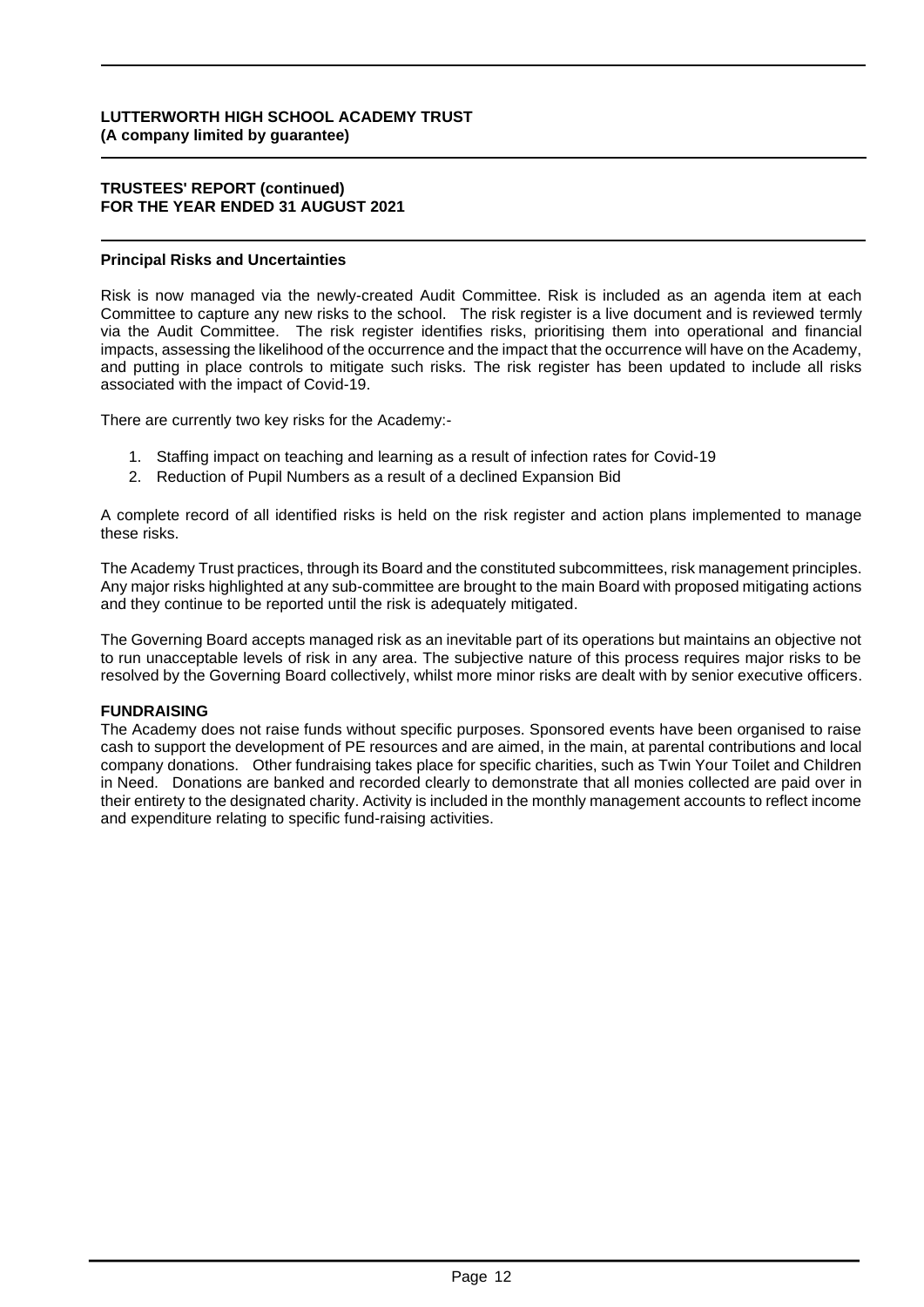#### **TRUSTEES' REPORT (continued) FOR THE YEAR ENDED 31 AUGUST 2021**

#### **PLANS FOR FUTURE PERIODS**

The Academy will strive to continue to provide outstanding education and improve the levels of performance of its' students at all levels. The Academy will continue to aim to retain a stable staff and attract high quality teachers and support staff as necessary in order to deliver its objectives.

High quality training for staff will remain a priority and the sharing of best practice internally will continue to be developed through our focused internal training opportunities and coaching.

The Academy will continue to work in partnership with local schools to encourage a smooth transition for students through the key stages and improve the educational opportunities for students in the wider community.

The Academy is a member of the SCITT at the Rushey Mead Academy. The school continue to train teachers and provide high quality support and development to NQTs employed by the school.

Lutterworth High School will continue to work in partnership with other schools through the Excellence Group, the South Leicestershire Improvement Partnership and Learning South Leicestershire.

# **FUNDS HELD AS CUSTODIAN TRUSTEE ON BEHALF OF OTHERS**

The Trust acts as custodian for two separate funds:-

- Learning South Leicester (LSL) Funds held on behalf of LSL at 31 August 2021 is £8,352. This balance is made up of contributions from 8 Leicestershire secondary schools who pay on a per pupil basis to fund behaviour partnership costs across the group of schools and sports partnership costs across the group of schools.
- South Leicestershire Improvement Partnership (SLIP). With effect from 1 September 2020 Lutterworth High School took over the responsibility for managing the funding of the SLIP as Lead School. However, Countesthorpe College, which is part of LIFE MAT, continues to pay the salaries of the staff employed for the SLIP and they continue to pay for any local spend such as specialist teaching services required. They invoice Lutterworth High School for reimbursement of the costs incurred locally. A grant is paid to Lutterworth High School termly for running the SLIP. Countesthorpe College invoices schools for pupil places within the SLIP. Lutterworth High invoices Countesthorpe for this income and the carry forward at 31 August 2020.

Finances are agreed between Life and Lutterworth as at 31 August 2021. The balance in hand at 31 August 2021 on the balance sheet is £174,350. This includes a transfer of fixed assets of £6,503.

#### **AUDITOR**

The auditors, MacIntyre Hudson, have indicated a willingness to continue in office. The designated Trustees will propose a motion re-appointing the auditors for the forthcoming year 21/22 at its meeting of Trustees in December. During 21/22 the Trust will re-tender for the service to continue in 22/23 in line with the ATH.

In so far as the Trustees are aware:

- there is no relevant audit information of which the charitable company's auditor is unaware
- the Trustees have taken all steps that they ought to have taken to make themselves aware of any relevant audit information and to establish that the auditor is aware of that information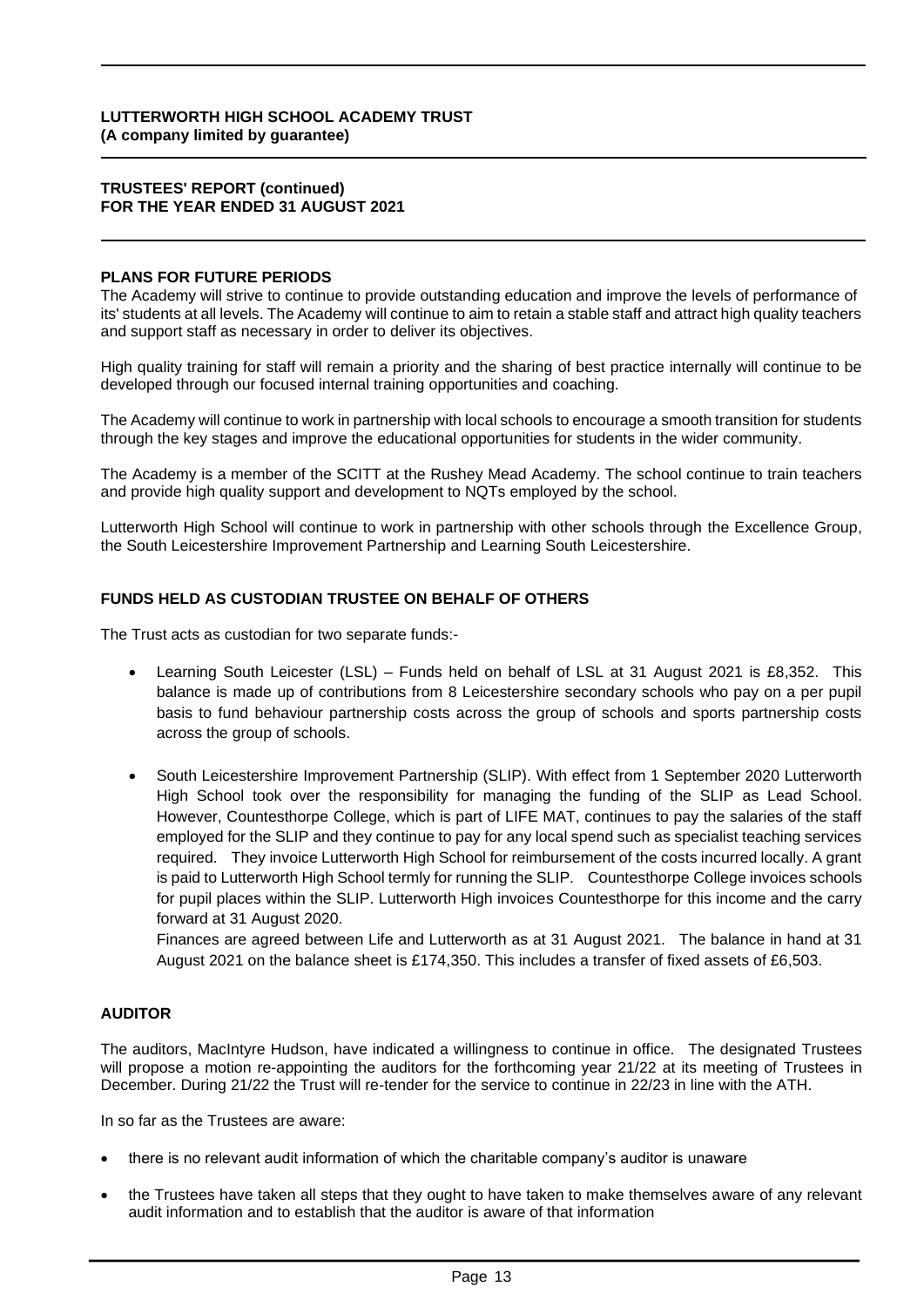#### **TRUSTEES' REPORT (continued) FOR THE YEAR ENDED 31 AUGUST 2021**

In so far as the Trustees are aware:

- there is no relevant audit information of which the charitable company's auditor is unaware
- the Trustees have taken all steps that they ought to have taken to make themselves aware of any relevant audit information and to establish that the auditor is aware of that information

The Trustees' report, incorporating a strategic report, was approved via email on 31 October 2021 and formally by order of the Board of Trustees, as the company directors, and will be ratified at the meeting of the Full Board of Trustees on 7 December 2021 and signed on the board's behalf by:

…………………………………………… **Janet Price-Jones** Chair of Trustees

**Date: 7 December 2021**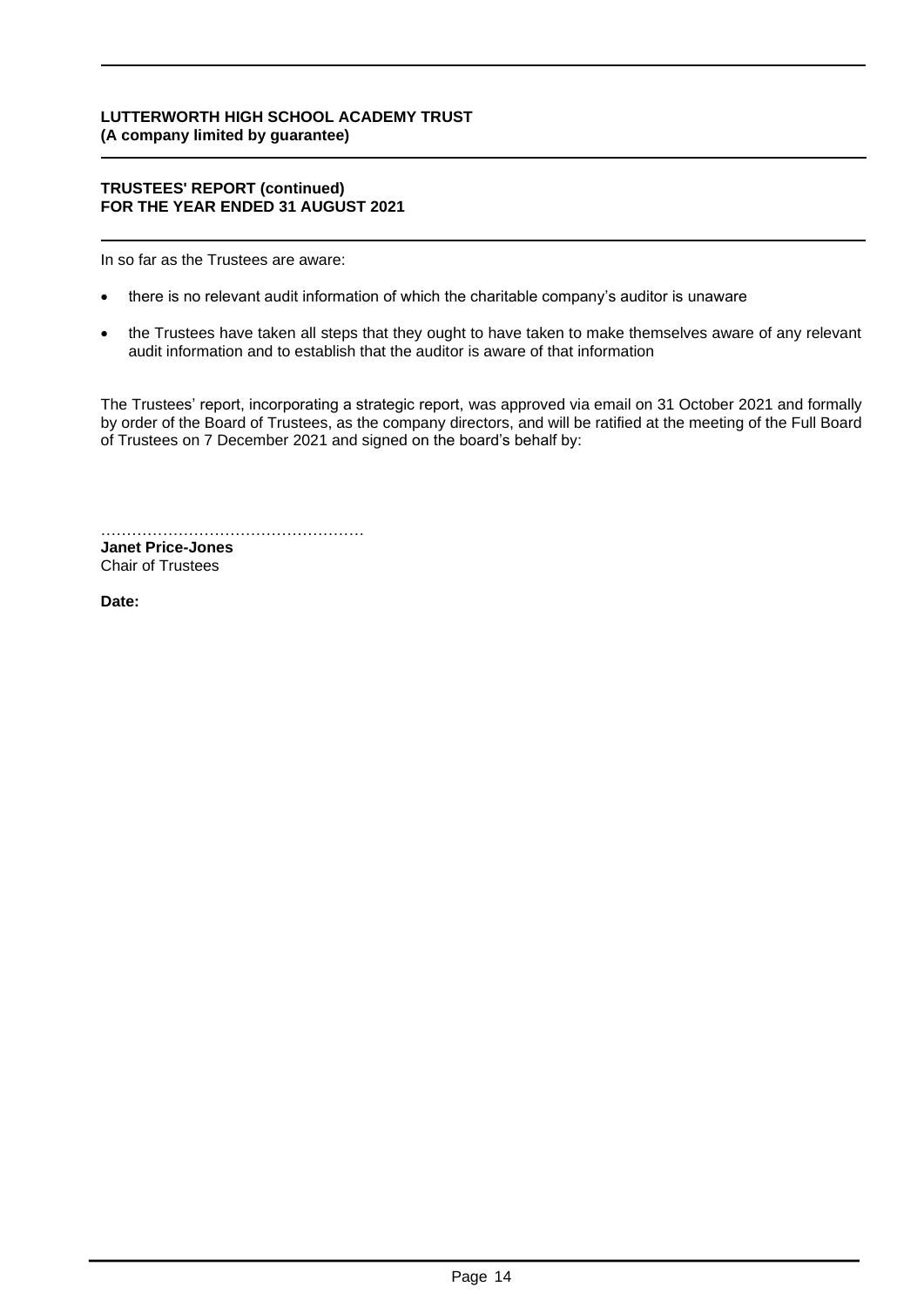#### **GOVERNANCE STATEMENT FOR THE YEAR ENDED 31 AUGUST 2021**

# **SCOPE OF RESPONSIBILITY**

As Trustees we acknowledge we have overall responsibility for ensuring that Lutterworth High School Academy has an effective and appropriate system of control, financial and otherwise. However, such a system is designed to manage rather than eliminate the risk of failure to achieve business objectives, and can provide only reasonable and not absolute assurance against material misstatement or loss.

As Trustees, we have reviewed and taken account of the guidance in DfE's Governance Handbook and competency framework for governance.

The Board of Trustees has delegated the day-to-day responsibility to the Headteacher as accounting officer, for ensuring financial controls conform with the requirements of both propriety and good financial management and in accordance with the requirements and responsibilities assigned to it in the funding agreement between Lutterworth High School Academy Trust and the Secretary of State for Education. They are also responsible for reporting to the Board of Trustees any material weaknesses or breakdowns in internal control.

# **GOVERNANCE**

The information on governance included here supplements that described in the Trustees' Report and in the Statement of Trustees' Responsibilities. The Board of Trustees has formally met 4 times during the year. Whilst the Full Board of Trustees only meet 4 times per year, the monthly management reports are discussed in detail with the Accounting Officer and they are then emailed out to all Trustees on a monthly report to ensure full transparency of the accounts. Variances are also documented month by month.

Attendance during the year at meetings of the Board of Trustees was as follows:

| <b>Trustee</b>                           | <b>Meetings attended</b> | Out of a possible |
|------------------------------------------|--------------------------|-------------------|
| Janet Price-Jones<br>(Chair)             |                          | 4                 |
| Philippa Clare (resigned 12.12.2020)     |                          | 2                 |
| <b>Stephen Bettles</b>                   |                          |                   |
| Richard Holding (Vice-chair)             |                          |                   |
| Penni Walker Barber                      |                          |                   |
| Joanne Holyland                          |                          |                   |
| Duncan Haworth                           |                          |                   |
| Carmella Hunt                            |                          | 4                 |
| Susan Campbell                           |                          | 2                 |
| <b>Malcolm Maguire</b>                   |                          |                   |
| <b>Kay Cowling</b>                       |                          | 4                 |
| Tom Campbell (joined 9.12.2020)          |                          | 2                 |
| Kirsty Cutri (joined 26.1.2021)          |                          | 2                 |
| Julian Kirby (Headteacher and Accounting |                          | 4                 |
| Officer)                                 |                          |                   |

The Governing Body welcomed two new Governors to the Board during 20/21. This has provided additional skill sets in both finance and education, including experience of working in a Multi Academy Trust.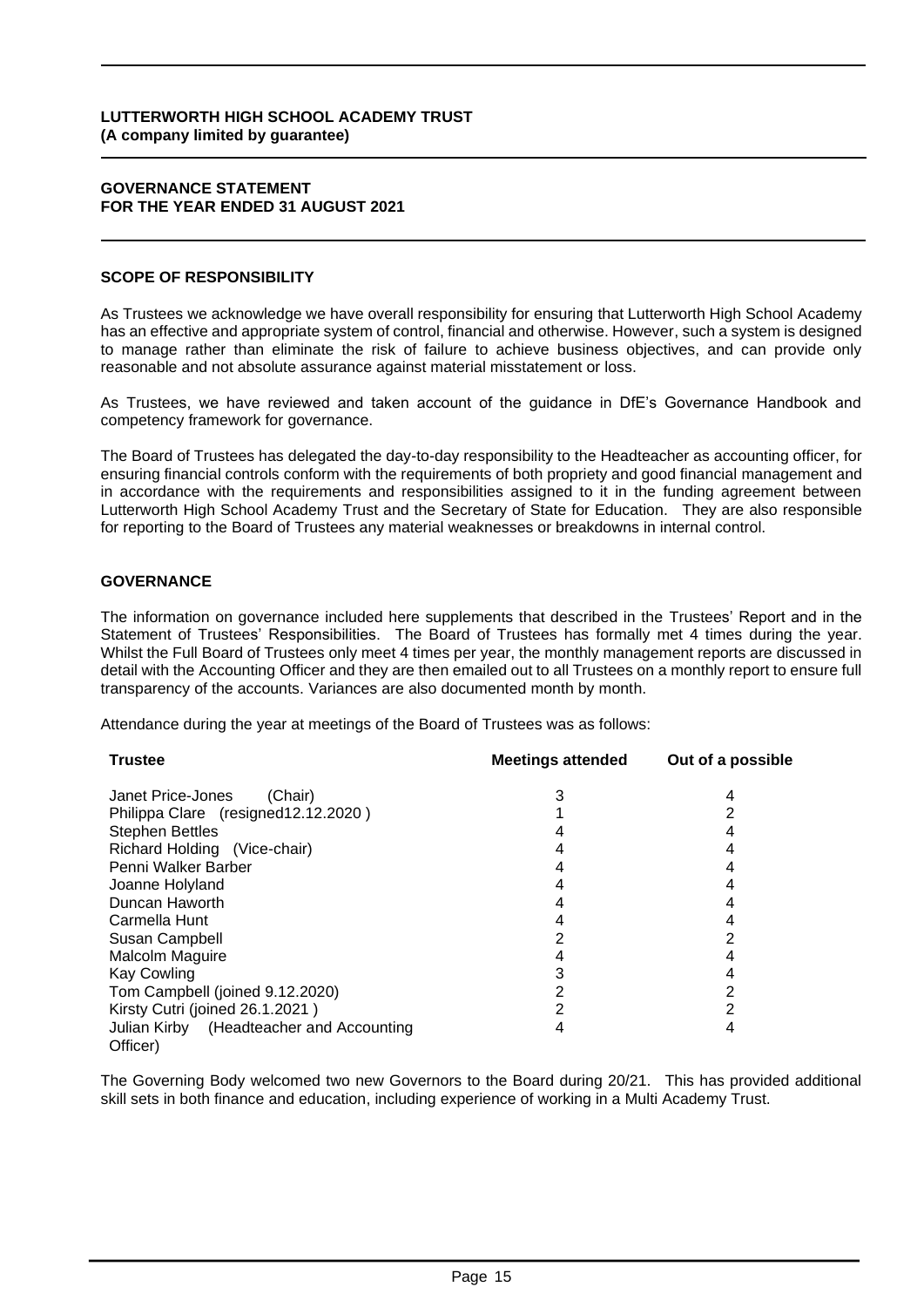#### **GOVERNANCE STATEMENT (continued) FOR THE YEAR ENDED 31 AUGUST 2021**

### **GOVERNANCE (continued)**

The Personnel and Finance Committee is a sub-committee of the main Board of Trustees. This Committee met 3 times during the 2020/21 financial year. The main purpose of this committee is delegated authority from the Governing Body to:-

- Support, decide and determine all matters concerning budgeting, finance, personnel and premises, including grounds and security, by enabling more detailed consideration to be given to the best means of fulfilling the governing body's responsibility to ensure sound management of the academy's finances and resources, including proper planning, monitoring and probity; and
- To make appropriate comments and recommendations on such matters to the Governing Body on a regular basis.

Major issues will be referred to the Full Governing Body for ratification.

Attendance at meetings in the year was as follows:

| <b>Trustee</b> | <b>Meetings attended</b> | Out of a possible |
|----------------|--------------------------|-------------------|
| J Price-Jones  |                          |                   |
| P Clare        |                          |                   |
| R Holding      | っ                        |                   |
| J Kirby        | 3                        |                   |
| S Bettles      | 2                        | 3                 |
| J Holyland     | 3                        | 3                 |
| S Campbell     |                          | 3                 |
| K Cutri        |                          |                   |

The Audit Committee was extracted in June 2021 as a standalone committee with key responsibility for Internal Scrutiny and Risk Management. It reports back via Personnel and Finance into FGB. Its purpose is:-

- 1. To review the Academy's procedures for detecting fraud and whistle-blowing and ensure that arrangements are in place by which staff may, in confidence, raise concerns about possible improprieties in matters of financial reporting, financial control or any other matters
- 2. To review management's reports on the effectiveness of the systems for internal financial control, financial reporting and risk management
- 3. To monitor the integrity of the Academy's internal financial control
- 4. To monitor compliance with the Academy's financial policies, regulations and procedures
- 5. To review the statement in the annual report and accounts on the Academy's internal controls and risk management framework
- 6. To assess the scope and effectiveness of the systems established by management to identify, assess, manage and monitor financial and non-financial risks

Attendance at meetings in the year was as follows:

| <b>Trustee</b>          | <b>Meetings attended</b> | Out of a possible |
|-------------------------|--------------------------|-------------------|
| R Holding               |                          |                   |
| M Maguire               |                          |                   |
| C Hunt                  |                          |                   |
| K Cutri                 |                          |                   |
| J Kirby (advisory only) |                          |                   |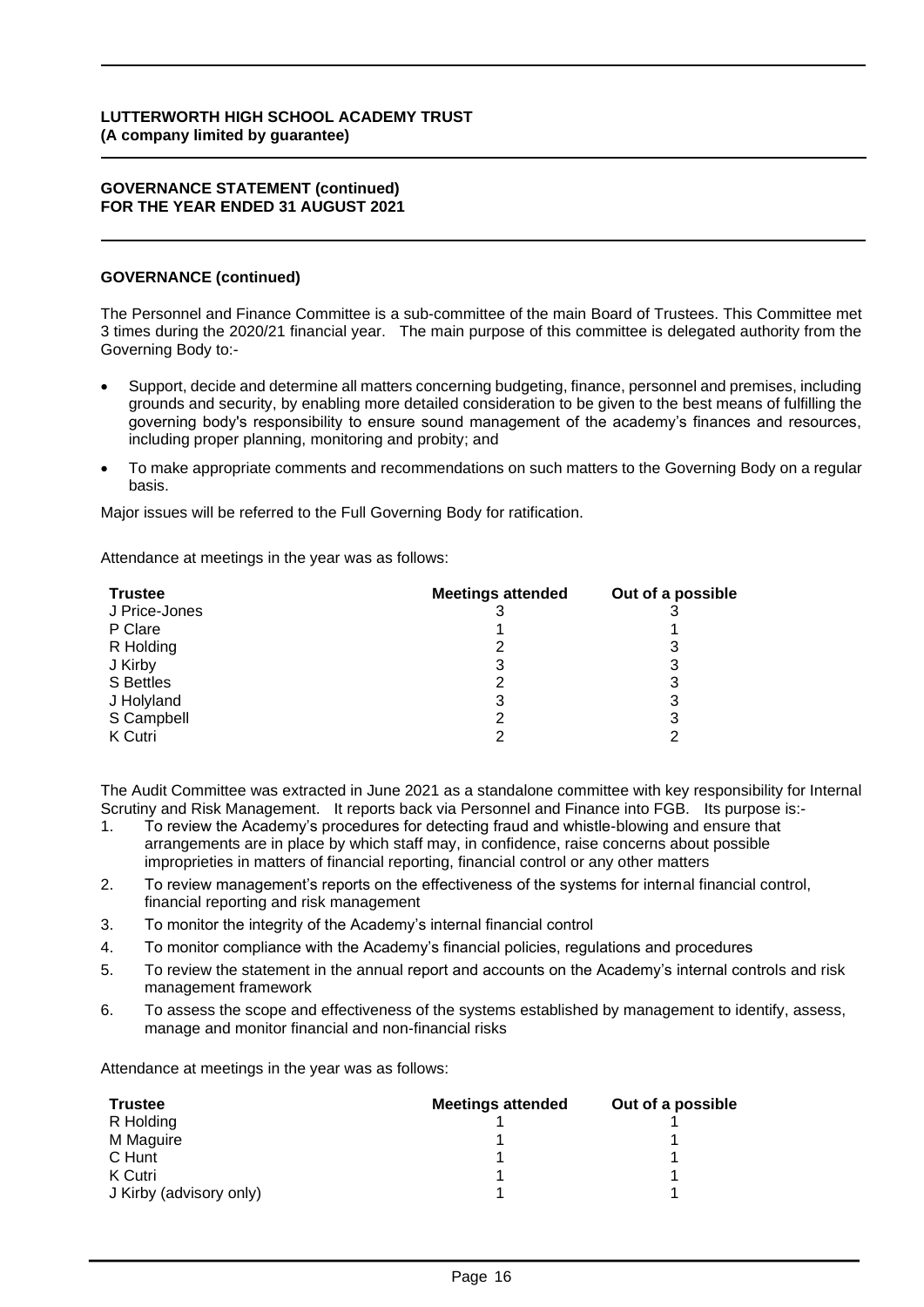#### **GOVERNANCE STATEMENT (continued) FOR THE YEAR ENDED 31 AUGUST 2021**

#### **REVIEW OF VALUE FOR MONEY**

As accounting officer, the Headteacher has responsibility for ensuring that the Academy Trust delivers good value in the use of public resources. The accounting officer understands that value for money refers to the educational and wider societal outcomes achieved in return for the taxpayer resources received.

The accounting officer considers how the Academy Trust's use of its resources has provided good value for money during each academic year, and reports to the Board of Trustees where value for money can be improved, including the use of benchmarking data where appropriate. The accounting officer for the Academy Trust has delivered improved value for money during the year by:

- A refurbishment of the cookery room has provided more energy efficient cookers and hobs for teaching purposes;
- The installation of a new substation will allow the school to increase its electrical supply to allow the school to be less reliant on Gas as a means of heating the building in the future ;
- Continuing the installation of the LED lighting programme across the school; and
- A review of catering suppliers and food preparation methods to produce high quality food at a costeffective price.

The school is actively looking at solar solutions and looking into the possibility of removing the need for gas heating in the future; replacing this with air conditioning/warming units rather than gas.

### **THE PURPOSE OF THE SYSTEM OF INTERNAL CONTROL**

The system of internal control is designed to manage risk to a reasonable level rather than to eliminate all risk of failure to achieve policies, aims and objectives. It can, therefore, only provide reasonable and not absolute assurance of effectiveness. The system of internal control is based on an on-going process designed to identify and prioritise the risks to the achievement of Academy Trust policies, aims and objectives, to evaluate the likelihood of those risks being realised and the impact should they be realised, and to manage them efficiently, effectively and economically. The system of internal control has been in place in Lutterworth High School Academy Trust for the period 1 September 2020 to 31 August 2021 and up to the date of approval of the annual report and financial statements.

# **CAPACITY TO HANDLE RISK**

The Board of Trustees has reviewed the key risks to which the Academy Trust is exposed together with the operating, financial and compliance controls that have been implemented to mitigate those risks. The Board of Trustees is of the view that there is a formal on-going process for identifying, evaluating and managing the Academy Trust's significant risks that has been in place for the period 1 September 2020 to 31 August 2021 and up to the date of approval of the annual report and financial statements. This process is regularly reviewed by the Board of Trustees.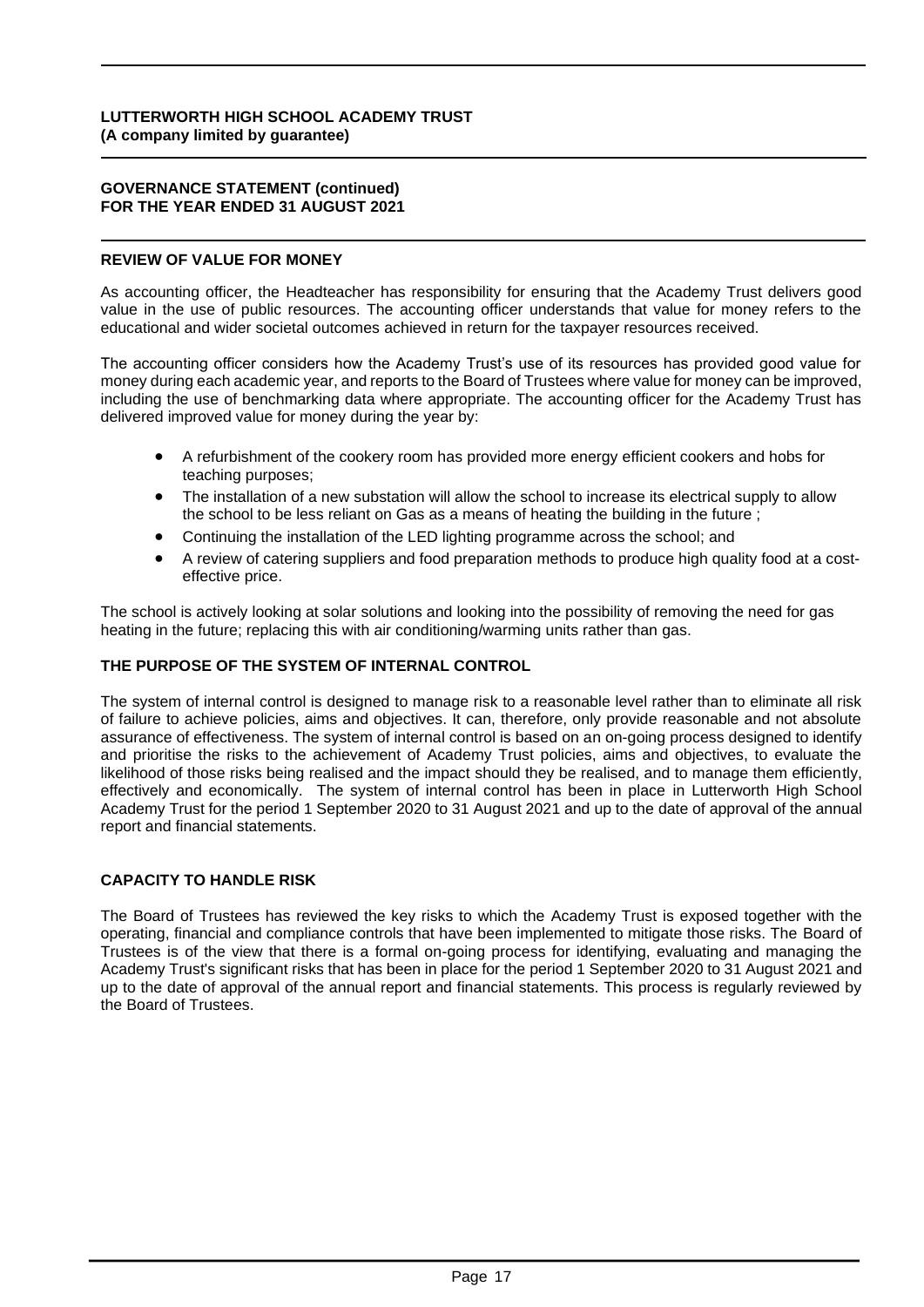#### **GOVERNANCE STATEMENT (continued) FOR THE YEAR ENDED 31 AUGUST 2021**

### **THE RISK AND CONTROL FRAMEWORK**

The Academy Trust's system of internal financial control is based on a framework of regular management information and administrative procedures including the segregation of duties and a system of delegation and accountability. In particular, it includes:

- Comprehensive budgeting and monitoring systems with an annual budget and periodic financial reports which are reviewed and agreed by the Board of Trustees
- Regular reviews by the Personnel and Finance Committee of the reports which indicate financial performance against the forecasts and of major purchase plans, capital works and expenditure programmes
- Setting targets to measure financial and other performance
- Clearly defined purchasing (asset purchase or capital investment) guidelines
- Identification and management of risks

The Board of Trustees has decided that in order to deliver the internal scrutiny, Lutterworth High school has reviewed the options available and has chosen to use a blend of support:-

- The appointment of a non-employed Trustee with Audit and Accountancy qualifications to review financial policies and the scheme of delegation
- A bought-in service, SBM Consultancy, to offer high level support, guided by the internal scrutiny plan on Governance and financial management reporting

Moving forward, Lutterworth High School is to partner with 2 experienced academy business leads, to establish a programme of peer review to be reported to the Audit Committee. The rotation of visits every two years provides robustness, objectivity and impartiality.

Internal scrutineers may not just be financial experts, but may include professional opinions in areas such as

- IT Systems.
- Organisational Structure.
- Management Information and Data.
- GDPR.
- Governance.
- Premises.

A shift towards a more risk-led approach within the Academies Handbook reflects the way that Lutterworth High School has moved, with internal audits becoming more focused rather than a generic off the shelf package of tests and checks. This has helped to reduce the potential duplication of works with external audit and therefore reduced additional costs to the Academy

A full report with findings has been compiled for submission with the accounts to the ESFA outlining the Internal Scrutiny reviews undertaken during 20/21 which include:-

- SBM Consultancy report April 2021 includes a review of management reports to Governors, review of financial planning and monitoring, Committee structures including the Audit Committee, Review of risk management, compliance to up-to-date information to external organisations
- Safeguarding Review by independent reviewee thorough examination of the single central record, and recruitment checks undertaken in school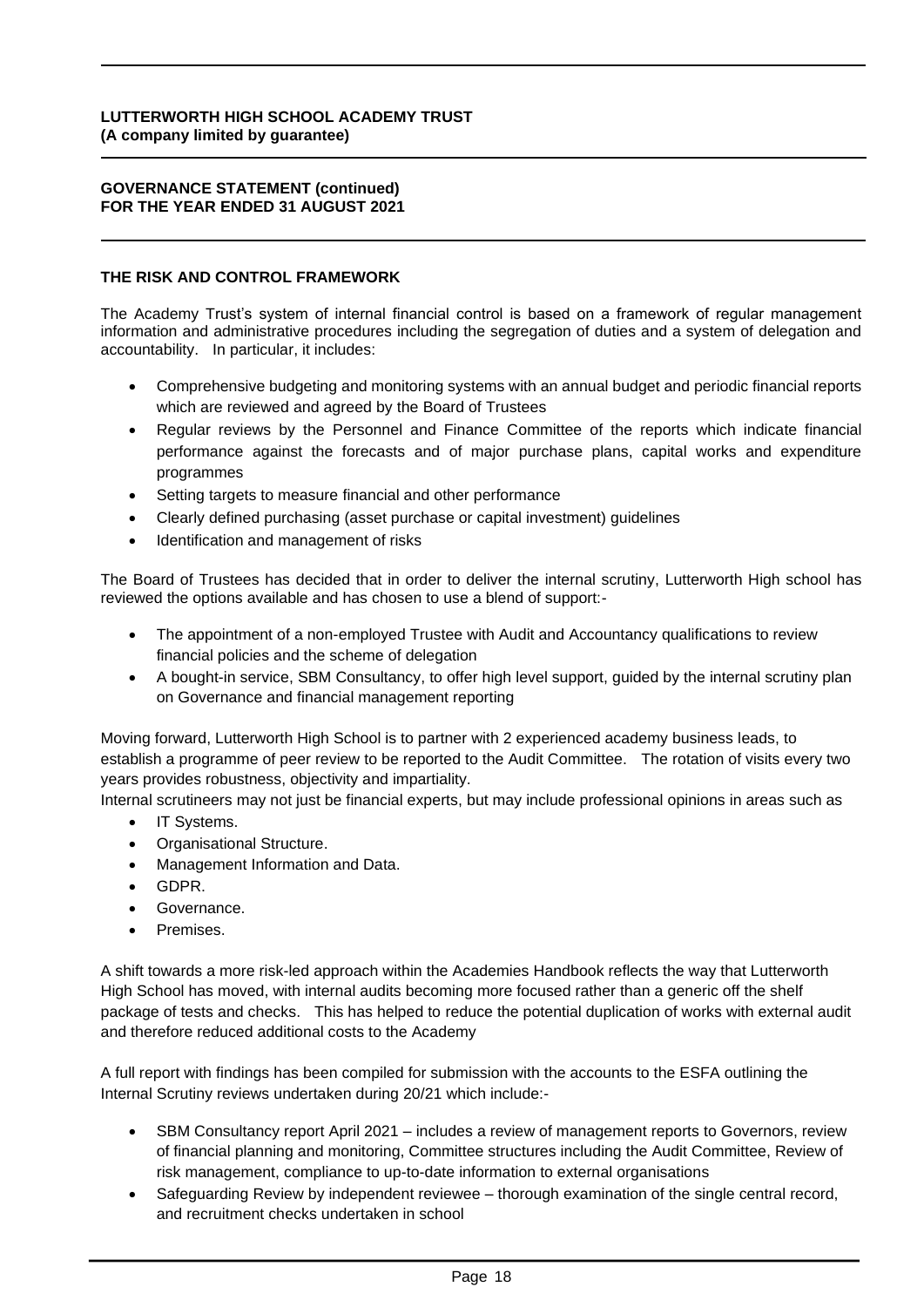#### **GOVERNANCE STATEMENT (continued) FOR THE YEAR ENDED 31 AUGUST 2021**

On a termly basis, reports of any internal scrutiny checks are presented to the Board of Trustees, via the Audit Committee. The findings are consolidated in the year-end report submitted to the ESFA at the end of December.

# **REVIEW OF EFFECTIVENESS**

As accounting officer, the Headteacher has responsibility for reviewing the effectiveness of the system of internal control. During the year in question, the review has been informed by:

- The risk register;
- The work of the external auditor:
- The School Resource Management Self-Assessment tool;
- The work of the executive managers within the Academy Trust who have responsibility for the development and maintenance of the internal control framework; and
- Reviews undertaken by Trustee of Audit Committee.

The accounting officer has been advised of the implications of the result of their review of the system of internal control by the Financial Controller and Personnel and Finance Committee and a plan to address weaknesses and ensure continuous improvement of the system is in place.

Approved by order of the members of the Board of Trustees on ………………….…2021 and signed on its behalf **7 December**by:

**Janet Price-Jones Julian Kirby**

……………………………………… ………………………………………

Chair of Trustees **Accounting Officer Accounting Officer**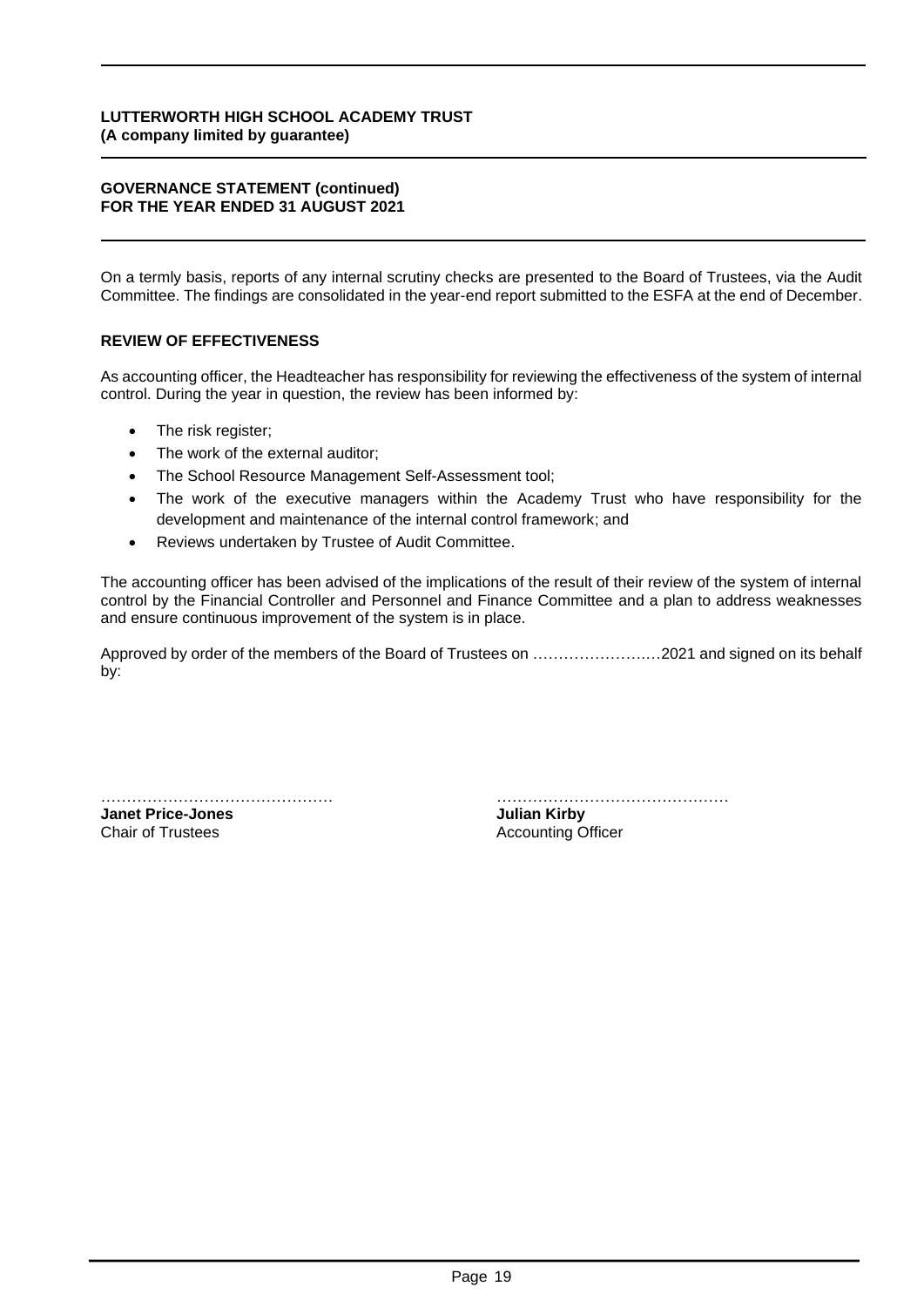#### **STATEMENT ON REGULARITY, PROPRIETY AND COMPLIANCE FOR THE YEAR ENDED 31 AUGUST 2021**

As Accounting Officer of Lutterworth High School Academy Trust, I have considered my responsibility to notify the Academy Trust Board of Trustees and the Education and Skills Funding Agency (ESFA) of material irregularity, impropriety and non-compliance with terms and conditions of funding received by the Academy Trust, under the funding agreement in place between the Academy Trust and the Secretary of State for Education. As part of my consideration I have had due regard to the requirements of the Academies Financial Handbook 2020.

I confirm that I and the Academy Trust Board of Trustees are able to identify any material irregular or improper use of all funds by the Academy Trust, or material non-compliance with the terms and conditions of funding under the Academy Trust's funding agreement and the Academies Financial Handbook 2020.

I confirm that no instances of material irregularity, impropriety or funding non-compliance have been discovered to date. If any instances are identified after the date of this statement, these will be notified to the Board of Trustees and ESFA.

**Julian Kirby** Accounting officer

……………………………………………….. 2021 **7 December**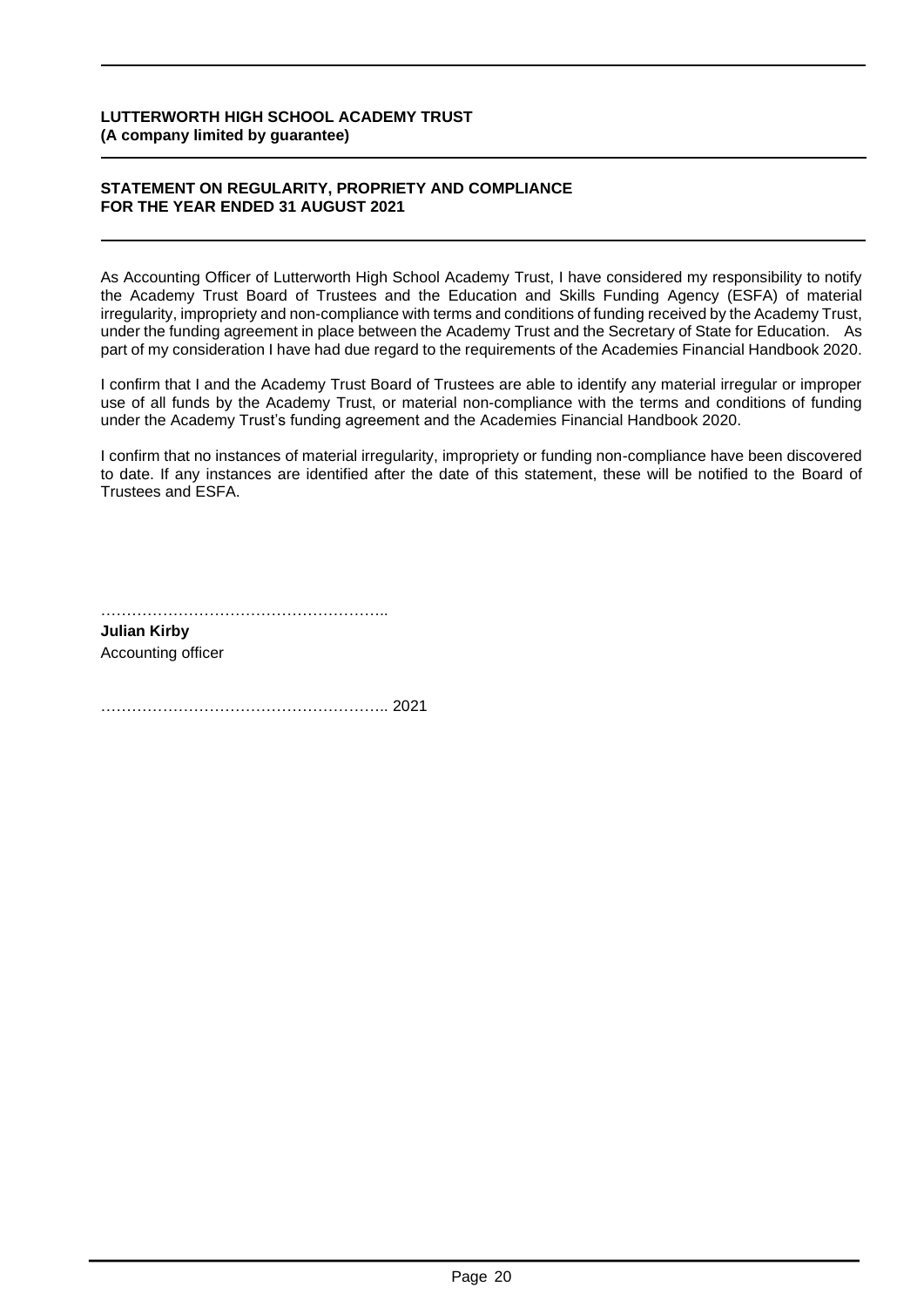#### (A Company Limited by Guarantee)

# STATEMENT OF TRUSTEES' RESPONSIBILITIES FOR THE YEAR ENDED 31 AUGUST 2021

The Staff Trustees (who are also the Governors of Lutterworth High School and are also the Directors of the charitable company for the purposes of company law) are responsible for preparing the Trustees' Report and the financial statements in accordance with the Academies Accounts Direction published by the Education and Skills Funding Agency, United Kingdom Accounting Standards (United Kingdom Generally Accepted Accounting Practice) and applicable law and regulations.

Company law requires the Staff Trustees to prepare financial statements for each financial year. Under company law, the Staff Trustees must not approve the financial statements unless they are satisfied that they give a true and fair view of the state of affairs of the charitable company and of its incoming resources and application of resources, including its income and expenditure, for that period. In preparing these financial statements, the Staff Trustees are required to:

- select suitable accounting policies and then apply them consistently;
- observe the methods and principles of the Charities SORP 2019 and the Academies Accounts Direction 2020 to 2021;
- make judgements and accounting estimates that are reasonable and prudent;
- state whether applicable UK Accounting Standards have been followed, subject to any material departures disclosed and explained in the financial statements;
- prepare the financial statements on the going concern basis unless it is inappropriate to presume that the charitable company will continue in business.

The Staff Trustees are responsible for keeping adequate accounting records that are sufficient to show and explain the charitable company's transactions and disclose with reasonable accuracy at any time the financial position of the charitable company and enable them to ensure that the financial statements comply with the Companies Act 2006. They are also responsible for safeguarding the assets of the charitable company and hence for taking reasonable steps for the prevention and detection of fraud and other irregularities.

The Staff Trustees are responsible for ensuring that in its conduct and operation the charitable company applies financial and other controls, which conform with the requirements both of propriety and of good financial management. They are also responsible for ensuring grants received from ESFA/DfE have been applied for the purposes intended.

The Staff Trustees are responsible for the maintenance and integrity of the corporate and financial information included on the charitable company's website. Legislation in the United Kingdom governing the preparation and dissemination of financial statements may differ from legislation in other jurisdictions.

Approved by order of the members of the Board of Trustees and signed on its behalf by:

| <b>Janet Price-Jones</b> |  |
|--------------------------|--|
| <b>Chair of Trustees</b> |  |

Date: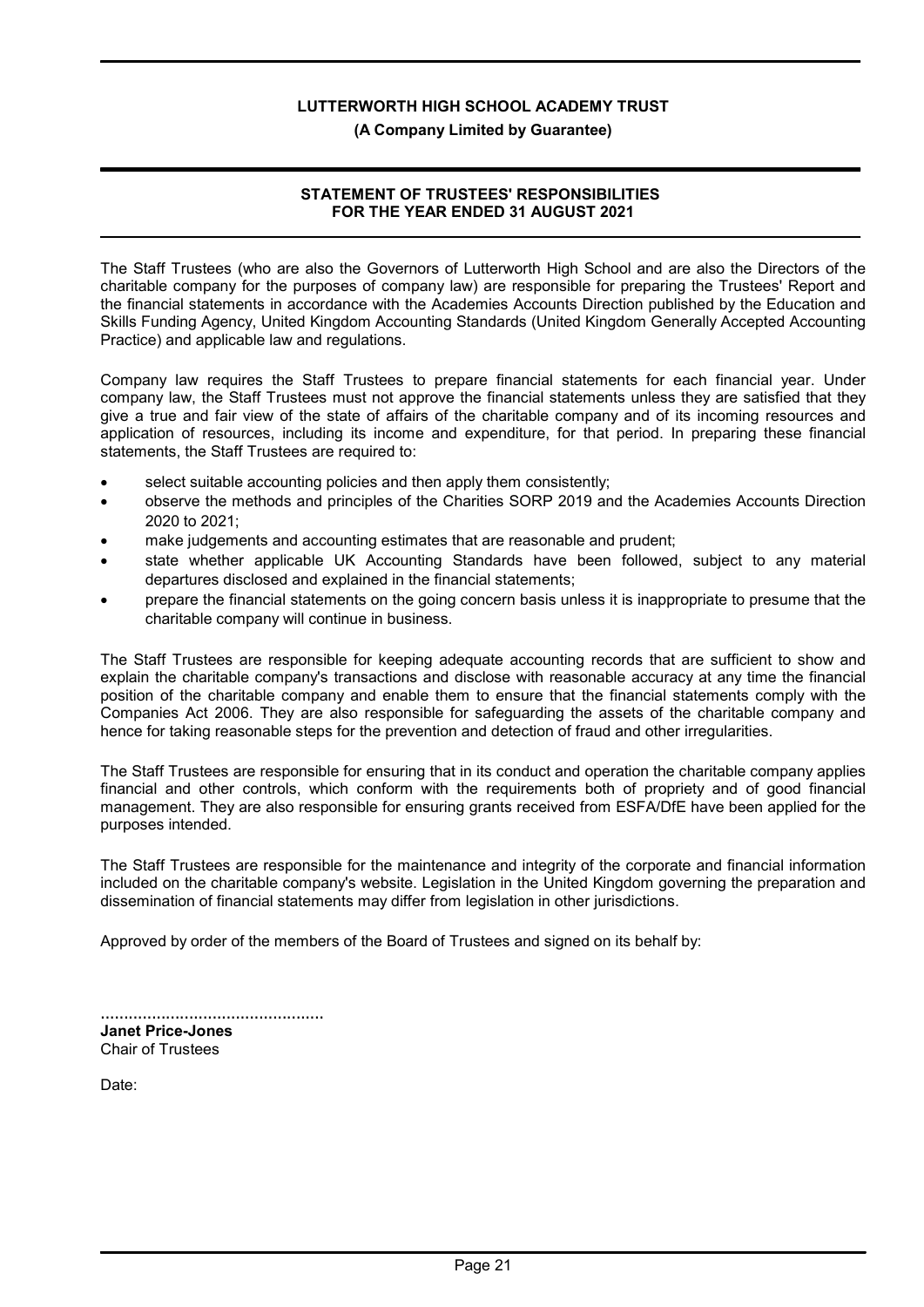# (A Company Limited by Guarantee)

#### INDEPENDENT AUDITOR'S REPORT ON THE FINANCIAL STATEMENTS TO THE MEMBERS OF LUTTERWORTH HIGH SCHOOL ACADEMY TRUST

#### Opinion

We have audited the financial statements of Lutterworth High School Academy Trust (the 'Academy') for the year ended 31 August 2021 which comprise the Statement of Financial Activities incorporating Income and Expenditure, the Balance Sheet, the Statement of Cash Flows and the related notes, including a summary of significant accounting policies. The financial reporting framework that has been applied in their preparation is applicable law, United Kingdom Accounting Standards (United Kingdom Generally Accepted Accounting Practice), including Financial Reporting Standard 102 'The Financial Reporting Standard applicable in the UK and Republic of Ireland', the Charities SORP 2019 and the Academies Accounts Direction 2020 to 2021 issued by the Education and Skills Funding Agency.

In our opinion the financial statements:

- give a true and fair view of the state of the Academy Trust's affairs as at 31 August 2021 and of its incoming resources and application of resources, including its income and expenditure for the year then ended;
- have been properly prepared in accordance with United Kingdom Generally Accepted Accounting Practice; and
- have been prepared in accordance with the requirements of the Companies Act 2006, the Charities SORP 2019 and the Academies Accounts Direction 2020 to 2021 issued by the Education and Skills Funding Agency.

#### Basis for opinion

We conducted our audit in accordance with International Standards on Auditing (UK) (ISAs (UK)) and applicable law. Our responsibilities under those standards are further described in the Auditor's responsibilities for the audit of the financial statements section of our report. We are independent of the Academy Trust in accordance with the ethical requirements that are relevant to our audit of the financial statements in the United Kingdom, including the Financial Reporting Council's Ethical Standard, and we have fulfilled our other ethical responsibilities in accordance with these requirements. We believe that the audit evidence we have obtained is sufficient and appropriate to provide a basis for our opinion.

#### Conclusions relating to going concern

In auditing the financial statements, we have concluded that the Trustees' use of the going concern basis of accounting in the preparation of the financial statements is appropriate.

Based on the work we have performed, we have not identified any material uncertainties relating to events or conditions that, individually or collectively, may cast significant doubt on the Academy Trust's ability to continue as a going concern for a period of at least twelve months from when the financial statements are authorised for issue.

Our responsibilities and the responsibilities of the Trustees with respect to going concern are described in the relevant sections of this report.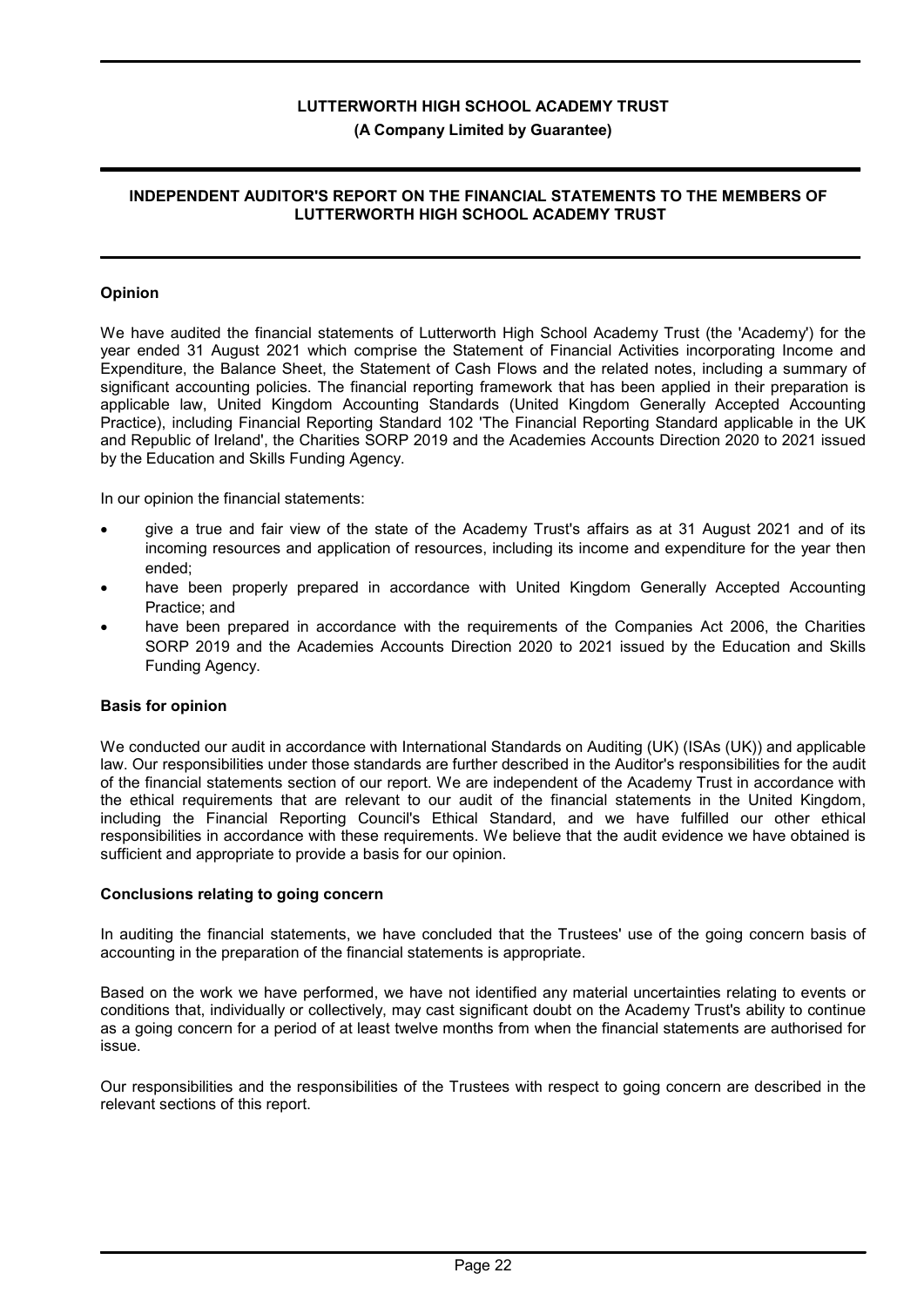# (A Company Limited by Guarantee)

# INDEPENDENT AUDITOR'S REPORT ON THE FINANCIAL STATEMENTS TO THE MEMBERS OF LUTTERWORTH HIGH SCHOOL ACADEMY TRUST (CONTINUED)

#### Other information

The other information comprises the information included in the Trustees Report other than the financial statements and our Auditor's Report thereon. The Trustees are responsible for the other information contained within the Trustees Report. Our opinion on the financial statements does not cover the other information and, except to the extent otherwise explicitly stated in our report, we do not express any form of assurance conclusion thereon. Our responsibility is to read the other information and, in doing so, consider whether the other information is materially inconsistent with the financial statements or our knowledge obtained in the course of the audit, or otherwise appears to be materially misstated. If we identify such material inconsistencies or apparent material misstatements, we are required to determine whether this gives rise to a material misstatement in the financial statements themselves. If, based on the work we have performed, we conclude that there is a material misstatement of this other information, we are required to report that fact.

We have nothing to report in this regard.

# Opinion on other matters prescribed by the Companies Act 2006

In our opinion, based on the work undertaken in the course of the audit:

- the information given in the Trustees' Report (incorporating the Strategic Report and the Directors' Report) for the financial year for which the financial statements are prepared is consistent with the financial statements; and.
- the Strategic Report and the Directors' Report has been prepared in accordance with applicable legal requirements.

# Matters on which we are required to report by exception

In the light of our knowledge and understanding of the Academy Trust and its environment obtained in the course of the audit, we have not identified material misstatements in the Trustees' Report including the Strategic Report.

We have nothing to report in respect of the following matters in relation to which the Companies Act 2006 requires us to report to you if, in our opinion:

- adequate accounting records have not been kept, or returns adequate for our audit have not been received from branches not visited by us; or
- the financial statements are not in agreement with the accounting records and returns; or
- certain disclosures of Trustees' remuneration specified by law are not made; or
- we have not received all the information and explanations we require for our audit.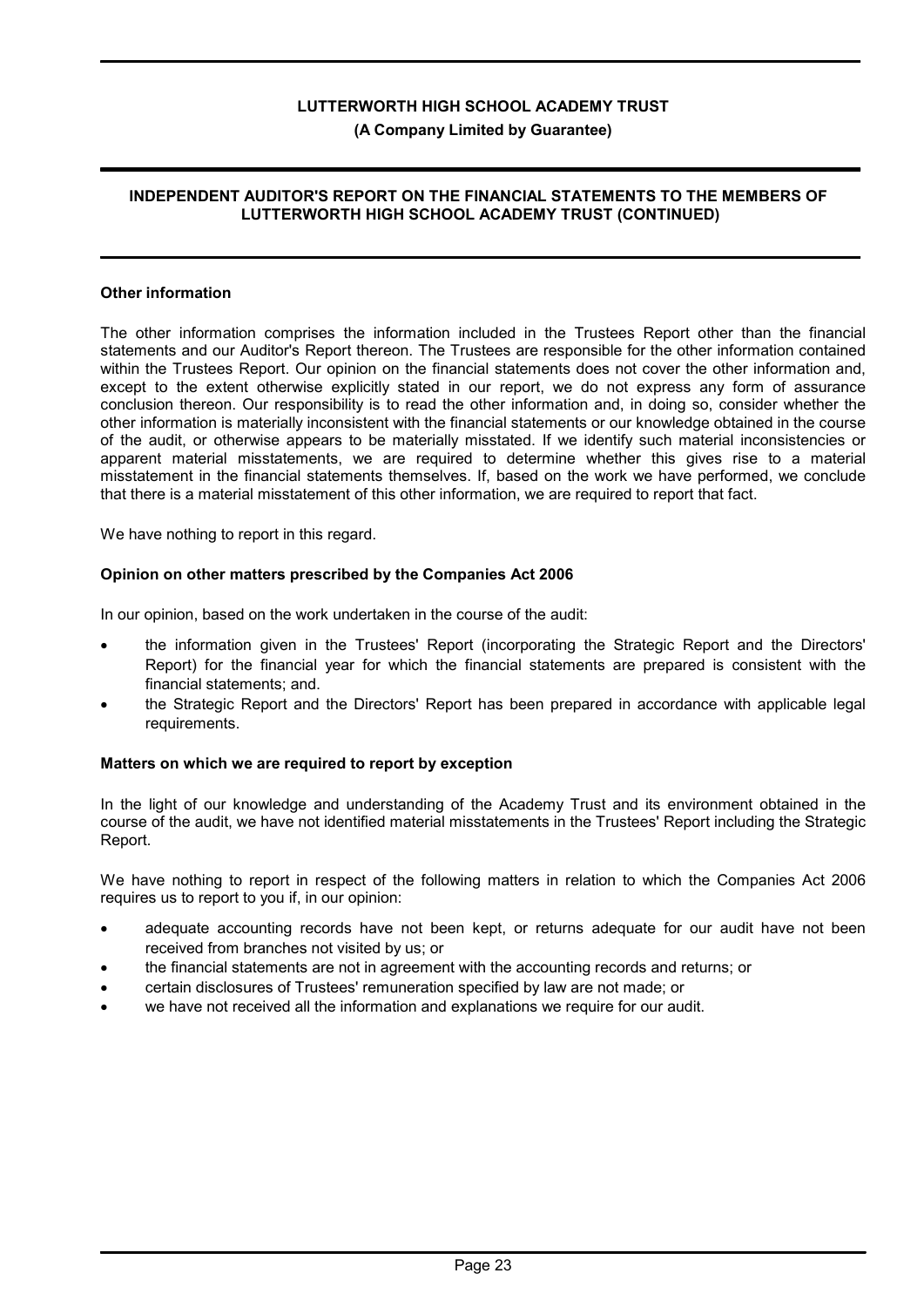### INDEPENDENT AUDITOR'S REPORT ON THE FINANCIAL STATEMENTS TO THE MEMBERS OF LUTTERWORTH HIGH SCHOOL ACADEMY TRUST (CONTINUED)

#### Responsibilities of Trustees

As explained more fully in the Trustees' Responsibilities Statement set out on page 21, the Trustees (who are also the Directors of the Academy Trust for the purposes of company law) are responsible for the preparation of the financial statements and for being satisfied that they give a true and fair view, and for such internal control as the Trustees determine is necessary to enable the preparation of financial statements that are free from material misstatement, whether due to fraud or error.

In preparing the financial statements, the Trustees are responsible for assessing the Academy Trust's ability to continue as a going concern, disclosing, as applicable, matters related to going concern and using the going concern basis of accounting unless the Trustees either intend to liquidate the Academy Trust or to cease operations, or have no realistic alternative but to do so.

#### Auditor's responsibilities for the audit of the financial statements

Our objectives are to obtain reasonable assurance about whether the financial statements as a whole are free from material misstatement, whether due to fraud or error, and to issue an Auditor's Report that includes our opinion. Reasonable assurance is a high level of assurance, but is not a guarantee that an audit conducted in accordance with ISAs (UK) will always detect a material misstatement when it exists. Misstatements can arise from fraud or error and are considered material if, individually or in the aggregate, they could reasonably be expected to influence the economic decisions of users taken on the basis of these financial statements.

Irregularities, including fraud, are instances of non-compliance with laws and regulations. We design procedures in line with our responsibilities, outlined above, to detect material misstatements in respect of irregularities, including fraud. The extent to which our procedures are capable of detecting irregularities, including fraud is detailed below:

- Obtaining and understanding of the legal and regulatory frameworks that the Academy Trust operates in, focusing on those laws and regulations that have a direct effect on the financial statements;
- Enquiring of management and Trustees around known or suspected instances of non-compliance of laws and regulations and fraud;
- Discussing among the engagement team regarding how and where fraud might occur in the Academy Trust financial statements and any potential indications of fraud;
- Reviewing minutes of meetings of those charged with governance; and
- Performing audit work in relation to the risk of management override, including testing of journal entries and other adjustments for appropriateness and reviewing accounting estimates for bias.

Because of the inherent limitations of an audit, there is a risk that we will not detect all irregularities, including those leading to a material misstatement in the financial statements or non-compliance with regulation. This risk increases the more that compliance with a law or regulation is removed from the events and transactions reflected in the financial statements, as we will be less likely to become aware of instances of non-compliance. The risk is also greater regarding irregularities occurring due to fraud rather than error, as fraud involves intentional concealment, forgery, collusion, omission or misrepresentation.

A further description of our responsibilities for the audit of the financial statements is located on the Financial Reporting Council's website at: www.frc.org.uk/auditorsresponsibilities. This description forms part of our Auditor's Report.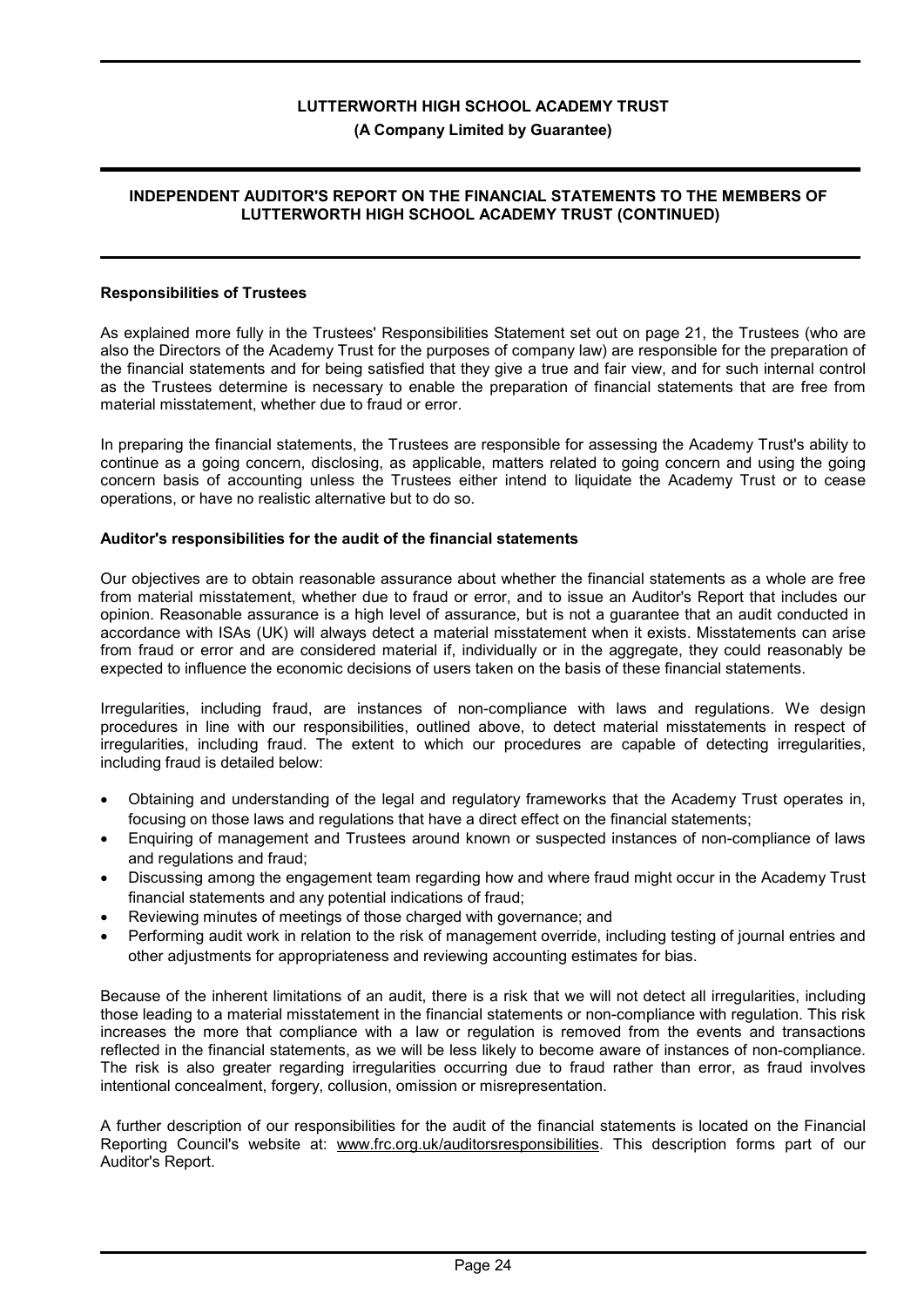# INDEPENDENT AUDITOR'S REPORT ON THE FINANCIAL STATEMENTS TO THE MEMBERS OF LUTTERWORTH HIGH SCHOOL ACADEMY TRUST (CONTINUED)

#### Use of our report

This report is made solely to the Academy Trust's members, as a body, in accordance with Chapter 3 of Part 16 of the Companies Act 2006. Our audit work has been undertaken so that we might state to the Academy Trust's members those matters we are required to state to them in an Auditor's Report and for no other purpose. To the fullest extent permitted by law, we do not accept or assume responsibility to anyone other than the Academy Trust and its members, as a body, for our audit work, for this report, or for the opinions we have formed.

Helen Blundell LLB FCA FCIE DChA (Senior Statutory Auditor) for and on behalf of MHA MacIntyre Hudson (Statutory Auditor) Leicester, United Kingdom

Date: **12 December 2021**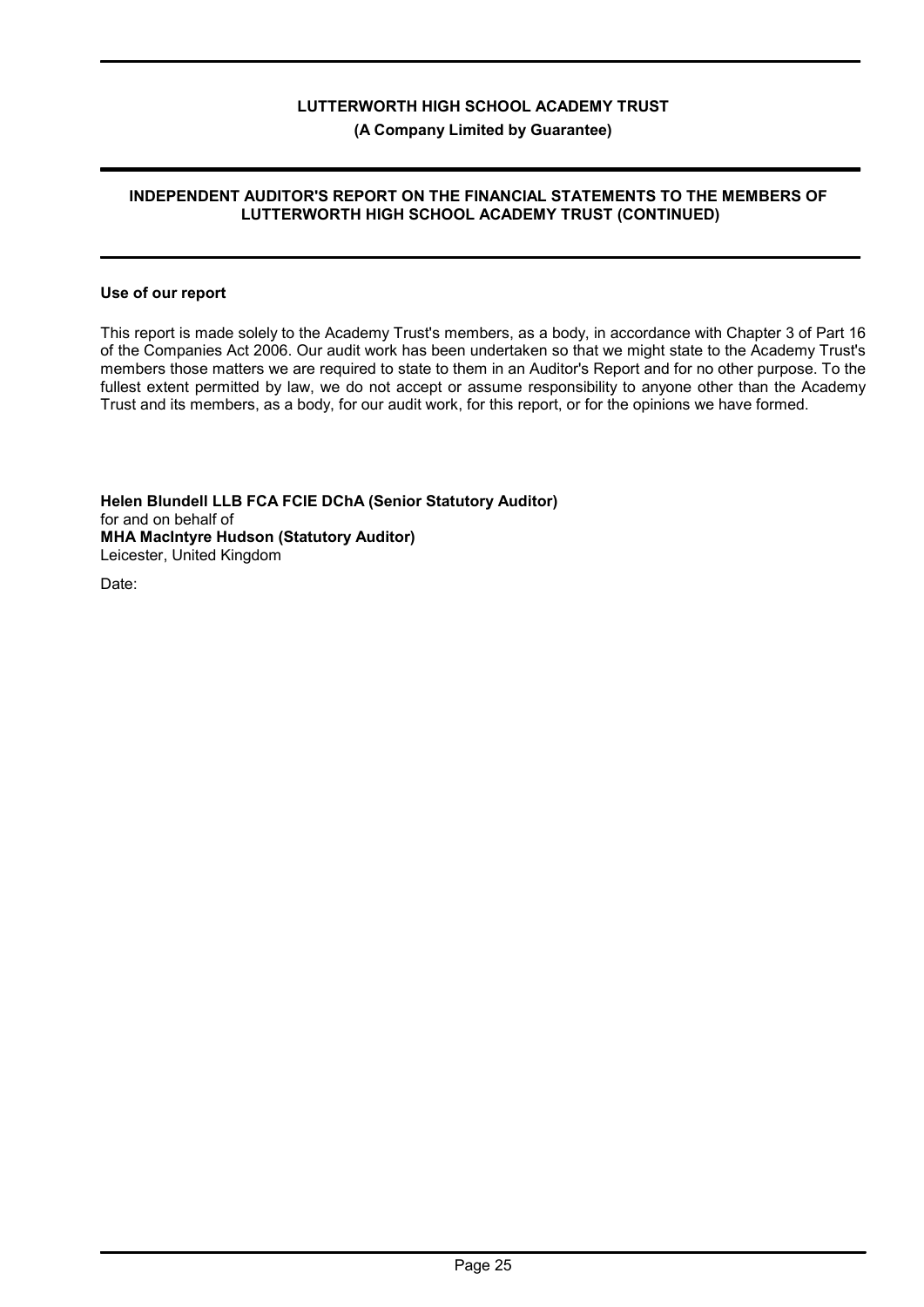## (A Company Limited by Guarantee)

#### INDEPENDENT REPORTING ACCOUNTANT'S ASSURANCE REPORT ON REGULARITY TO LUTTERWORTH HIGH SCHOOL ACADEMY TRUST AND THE EDUCATION AND SKILLS FUNDING **AGENCY**

In accordance with the terms of our engagement letter and further to the requirements of the Education and Skills Funding Agency (ESFA) as included in the Academies Accounts Direction 2020 to 2021, we have carried out an engagement to obtain limited assurance about whether the expenditure disbursed and income received by Lutterworth High School Academy Trust during the year 1 September 2020 to 31 August 2021 have been applied to the purposes identified by Parliament and the financial transactions conform to the authorities which govern them.

This report is made solely to Lutterworth High School Academy Trust and ESFA in accordance with the terms of our engagement letter. Our work has been undertaken so that we might state to Lutterworth High School Academy Trust and ESFA those matters we are required to state in a report and for no other purpose. To the fullest extent permitted by law, we do not accept or assume responsibility to anyone other than Lutterworth High School Academy Trust and ESFA, for our work, for this report, or for the conclusion we have formed.

#### Respective responsibilities of Lutterworth High School Academy Trust's Accounting Officer and the Reporting Accountant

The Accounting Officer is responsible, under the requirements of Lutterworth High School Academy Trust's funding agreement with the Secretary of State for Education dated 1 August 2011 and the Academies Financial Handbook, extant from 1 September 2020, for ensuring that expenditure disbursed and income received is applied for the purposes intended by Parliament and the financial transactions conform to the authorities which govern them.

Our responsibilities for this engagement are established in the United Kingdom by our profession's ethical guidance and are to obtain limited assurance and report in accordance with our engagement letter and the requirements of the Academies Accounts Direction 2020 to 2021. We report to you whether anything has come to our attention in carrying out our work which suggests that in all material respects, expenditure disbursed and income received during the year 1 September 2020 to 31 August 2021 have not been applied to purposes intended by Parliament or that the financial transactions do not conform to the authorities which govern them.

# Approach

We conducted our engagement in accordance with the Academies Accounts Direction 2020 to 2021 issued by ESFA. We performed a limited assurance engagement as defined in our engagement letter.

The objective of a limited assurance engagement is to perform such procedures as to obtain information and explanations in order to provide us with sufficient appropriate evidence to express a negative conclusion on regularity.

A limited assurance engagement is more limited in scope than a reasonable assurance engagement and consequently does not enable us to obtain assurance that we would become aware of all significant matters that might be identified in a reasonable assurance engagement. Accordingly, we do not express a positive opinion.

Our engagement includes examination, on a test basis, of evidence relevant to the regularity and propriety of the Academy Trust's income and expenditure.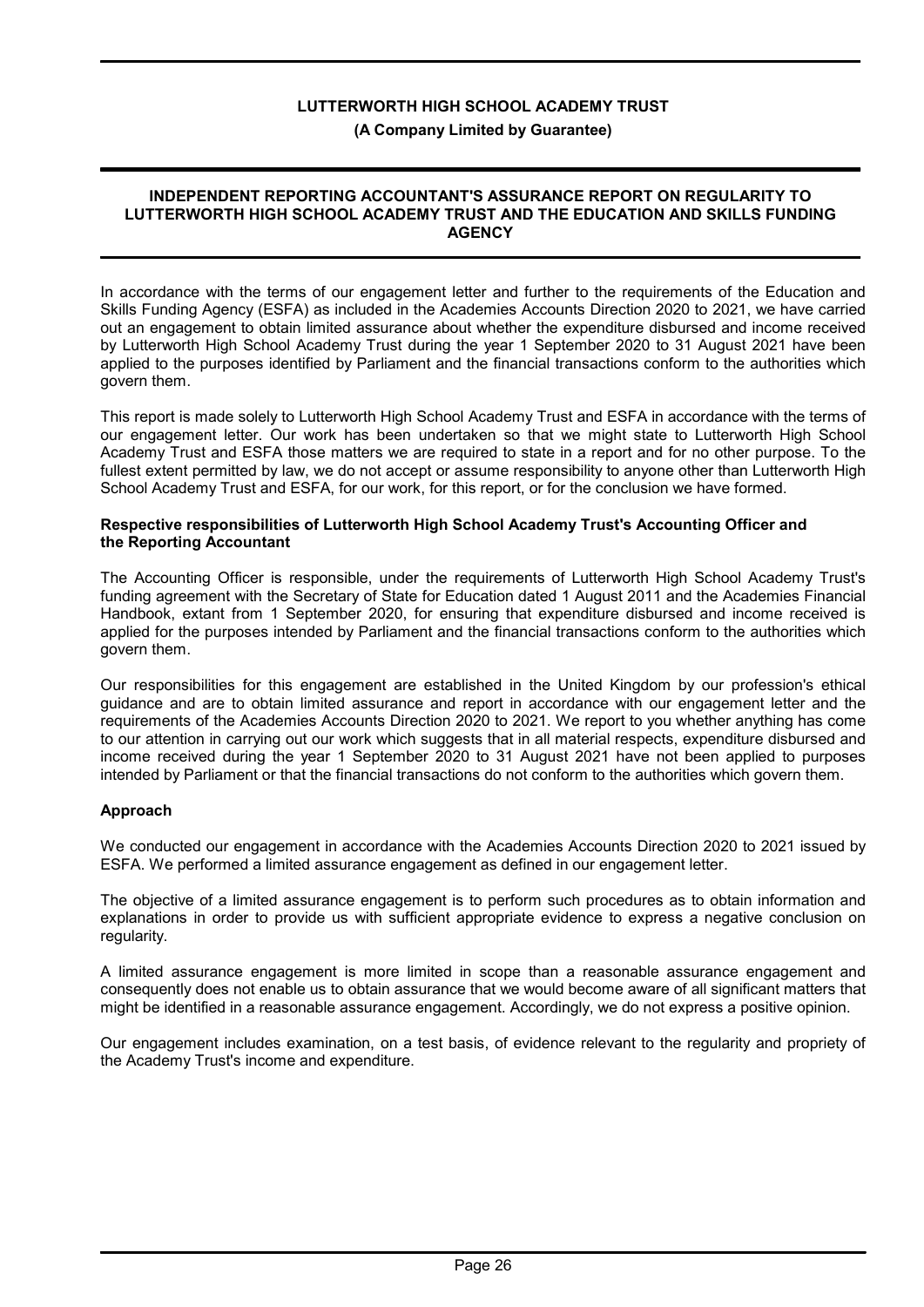# (A Company Limited by Guarantee)

#### INDEPENDENT REPORTING ACCOUNTANT'S ASSURANCE REPORT ON REGULARITY TO LUTTERWORTH HIGH SCHOOL ACADEMY TRUST AND THE EDUCATION & SKILLS FUNDING AGENCY (CONTINUED)

The work undertaken to draw our conclusions includes:

- a review of the objectives and activities of the Academy Trust, with reference to the income streams and other information available to us as auditors of the Academy Trust;
- testing of a sample of grants received and other income streams;
- testing of a sample of payments to suppliers and other third parties;
- testing of a sample of payroll payments to staff;
- evaluating the internal control procedures and reporting lines, and testing as appropriate;
- reviewing the Minutes of the meetings of the Board of Trustees and other evidence made available to us, relevant to our consideration of regularity; and
- considerations of governance issues.

# Conclusion

In the course of our work, nothing has come to our attention which suggest in all material respects the expenditure disbursed and income received during the year 1 September 2020 to 31 August 2021 has not been applied to purposes intended by Parliament and the financial transactions do not conform to the authorities which govern them.

Reporting Accountant MHA MacIntyre Hudson (Statutory Auditor) Leicester, United Kingdom

Date: **12 December 2021**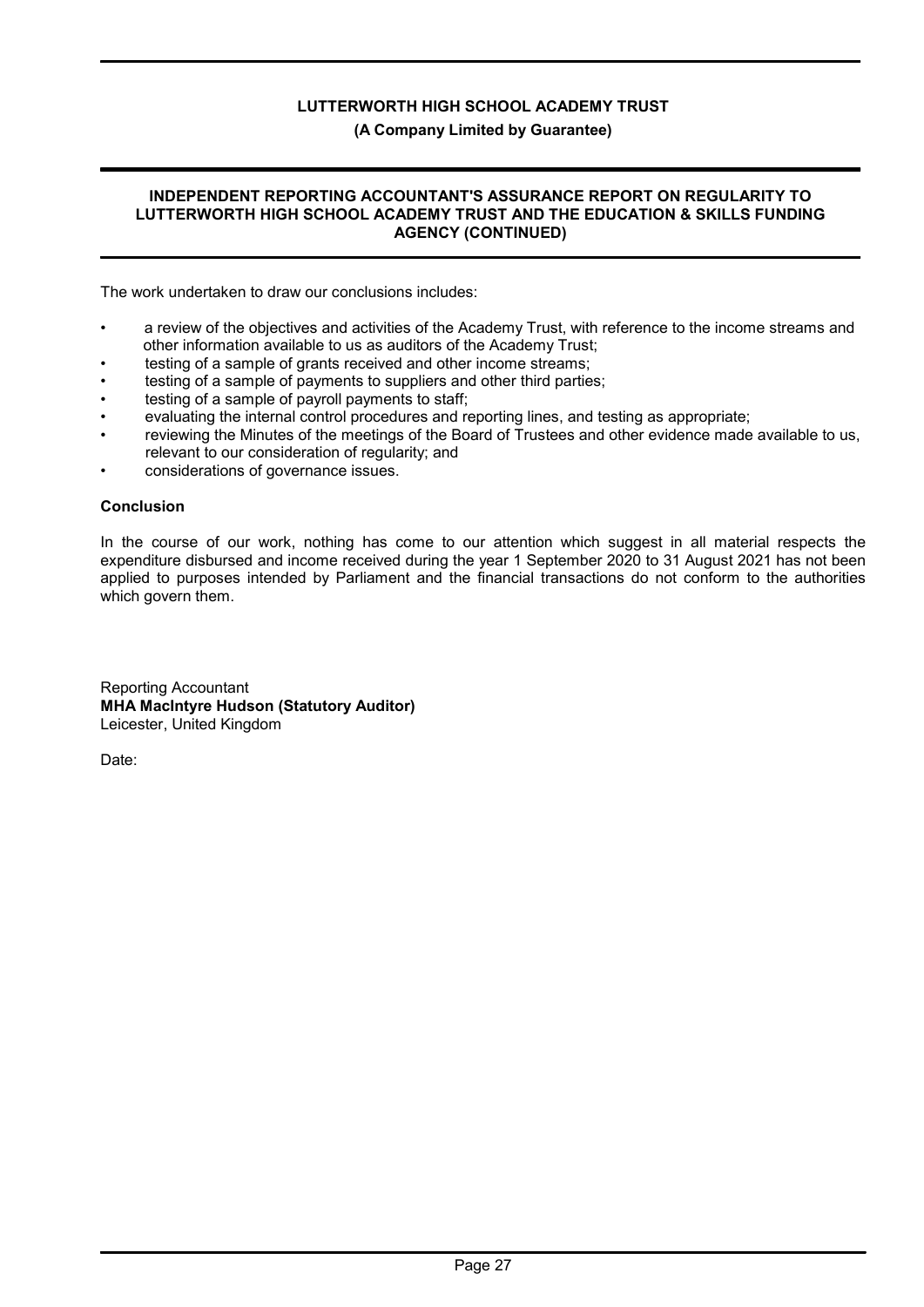|                                                                                           | <b>Note</b>      | <b>Unrestricted</b><br>funds<br>2021<br>£000 | <b>Restricted</b><br>funds<br>2021<br>£000 | <b>Restricted</b><br>fixed asset<br>funds<br>2021<br>£000 | <b>Total</b><br>funds<br>2021<br>£000 | Total<br>funds<br>2020<br>£000 |
|-------------------------------------------------------------------------------------------|------------------|----------------------------------------------|--------------------------------------------|-----------------------------------------------------------|---------------------------------------|--------------------------------|
| Income from:                                                                              |                  |                                              |                                            |                                                           |                                       |                                |
| Donations and capital grants                                                              | 3                |                                              |                                            | 17                                                        | 17                                    | 132                            |
| Charitable activities:<br>Funding for the Academy Trust's<br>educational operations       | 4                |                                              | 4,768                                      |                                                           | 4,768                                 | 4,429                          |
| Other trading activities                                                                  | 5                | 249                                          |                                            |                                                           | 249                                   | 289                            |
| Investments                                                                               | 6                | $\overline{\mathbf{2}}$                      |                                            |                                                           | $\overline{\mathbf{2}}$               | 5                              |
| <b>Total income</b>                                                                       |                  | 251                                          | 4,768                                      | 17                                                        | 5,036                                 | 4,855                          |
| <b>Expenditure on:</b>                                                                    |                  |                                              |                                            |                                                           |                                       |                                |
| Raising funds                                                                             | $\overline{7}$   | 224                                          |                                            |                                                           | 224                                   | 222                            |
| Charitable activities:                                                                    | 8                |                                              |                                            |                                                           |                                       |                                |
| Academy Trust educational<br>operations                                                   |                  |                                              | 4,768                                      | 199                                                       | 4,967                                 | 4,751                          |
| <b>Total expenditure</b>                                                                  | $\boldsymbol{9}$ | 224                                          | 4,768                                      | 199                                                       | 5,191                                 | 4,973                          |
| Net income/(expenditure)                                                                  |                  | 27                                           |                                            | (182)                                                     | (155)                                 | (118)                          |
| Transfers between funds                                                                   | 20               |                                              | (118)                                      | 118                                                       |                                       |                                |
| <b>Other recognised losses:</b><br>Actuarial losses on defined benefit<br>pension schemes | 27               |                                              | (404)                                      |                                                           | (404)                                 | (67)                           |
| Net movement in funds                                                                     |                  | 27                                           | (522)                                      | (64)                                                      | (559)                                 | (185)                          |
| <b>Reconciliation of funds:</b>                                                           |                  |                                              |                                            |                                                           |                                       |                                |
| Total funds brought forward                                                               |                  | 374                                          | (1,633)                                    | 7,143                                                     | 5,884                                 | 6,069                          |
| Net movement in funds                                                                     |                  | 27                                           | (522)                                      | (64)                                                      | (559)                                 | (185)                          |
| <b>Total funds carried forward</b>                                                        |                  | 401                                          | (2, 155)                                   | 7,079                                                     | 5,325                                 | 5,884                          |
|                                                                                           |                  |                                              |                                            |                                                           |                                       |                                |

#### STATEMENT OF FINANCIAL ACTIVITIES (INCORPORATING INCOME AND EXPENDITURE ACCOUNT) FOR THE YEAR ENDED 31 AUGUST 2021

The Statement of Financial Activities includes all gains and losses recognised in the year.

The notes on pages 32 to 62 form part of these financial statements.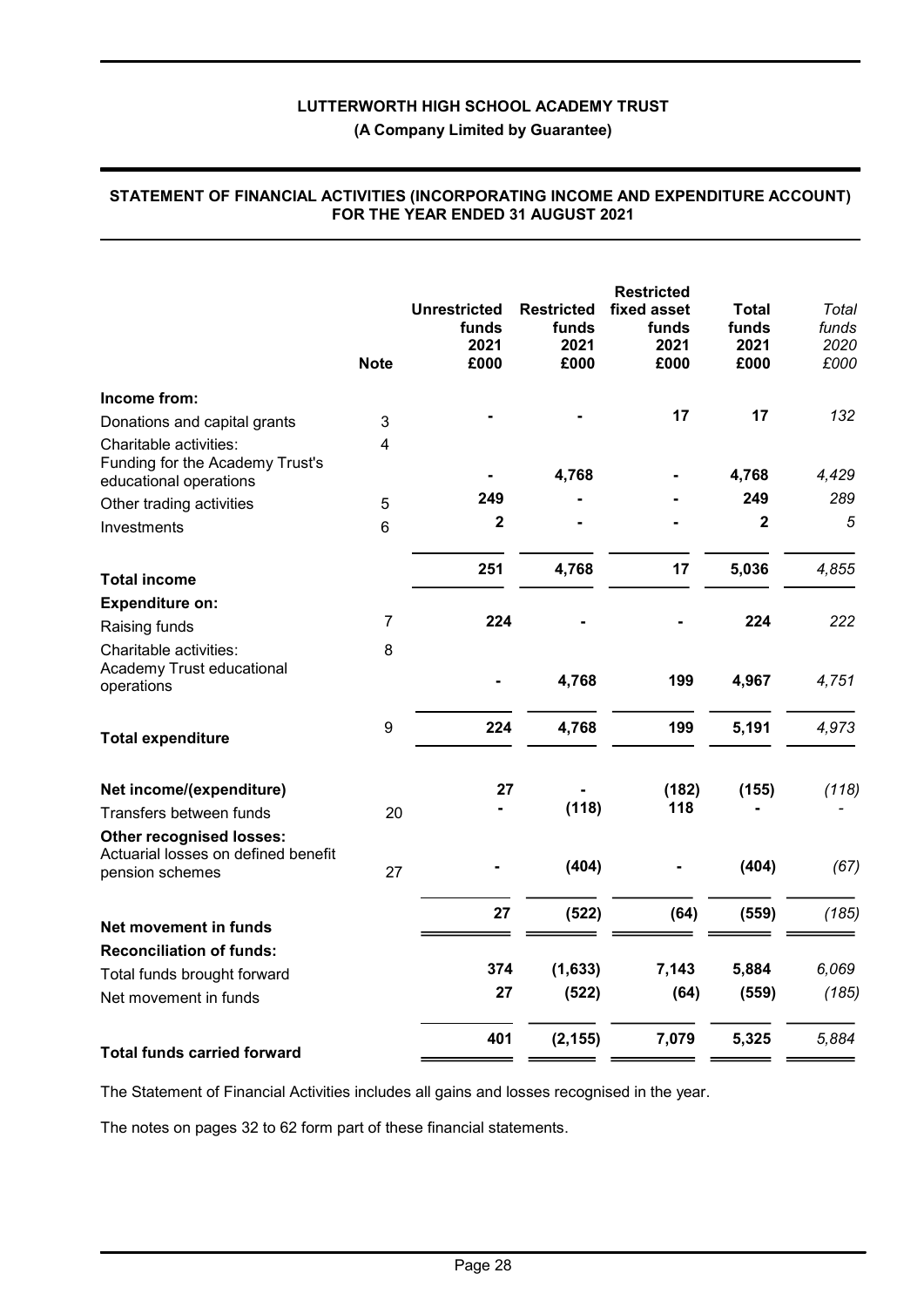#### (A Company Limited by Guarantee) REGISTERED NUMBER: 07687235

|                                                               | <b>BALANCE SHEET</b><br>AS AT 31 AUGUST 2021 |          |              |          |              |
|---------------------------------------------------------------|----------------------------------------------|----------|--------------|----------|--------------|
|                                                               | <b>Note</b>                                  |          | 2021<br>£000 |          | 2020<br>£000 |
| <b>Fixed assets</b>                                           |                                              |          |              |          |              |
| Tangible assets                                               | 15                                           |          | 7,079        |          | 7,081        |
|                                                               |                                              |          | 7,079        |          | 7,081        |
| <b>Current assets</b>                                         |                                              |          |              |          |              |
| <b>Stocks</b>                                                 | 16                                           | 5        |              | 4        |              |
| Debtors                                                       | 17                                           | 774      |              | 296      |              |
| Investments                                                   | 18                                           | 300      |              | 500      |              |
| Cash at bank and in hand                                      | 24                                           | 50       |              | 160      |              |
|                                                               |                                              | 1,129    |              | 960      |              |
| <b>Current liabilities</b>                                    |                                              |          |              |          |              |
| Creditors: amounts falling due within one<br>year             | 19                                           | (485)    |              | (418)    |              |
| <b>Net current assets</b>                                     |                                              |          | 644          |          | 542          |
| Net assets excluding pension liability                        |                                              |          | 7,723        |          | 7,623        |
| Defined benefit pension scheme liability                      | 27                                           |          | (2, 398)     |          | (1, 739)     |
| <b>Total net assets</b>                                       |                                              |          | 5,325        |          | 5,884        |
| <b>Funds of the Academy Trust</b><br><b>Restricted funds:</b> |                                              |          |              |          |              |
| Restricted fixed asset funds                                  | 20                                           | 7,079    |              | 7,143    |              |
| Restricted income funds                                       | 20                                           | 243      |              | 106      |              |
| Restricted funds excluding pension asset                      | 20                                           | 7,322    |              | 7,249    |              |
| Pension reserve                                               | 20                                           | (2, 398) |              | (1, 739) |              |
| <b>Total restricted funds</b>                                 | 20                                           |          | 4,924        |          | 5,510        |
| <b>Unrestricted income funds</b>                              | 20                                           |          | 401          |          | 374          |
| <b>Total funds</b>                                            |                                              |          | 5,325        |          | 5,884        |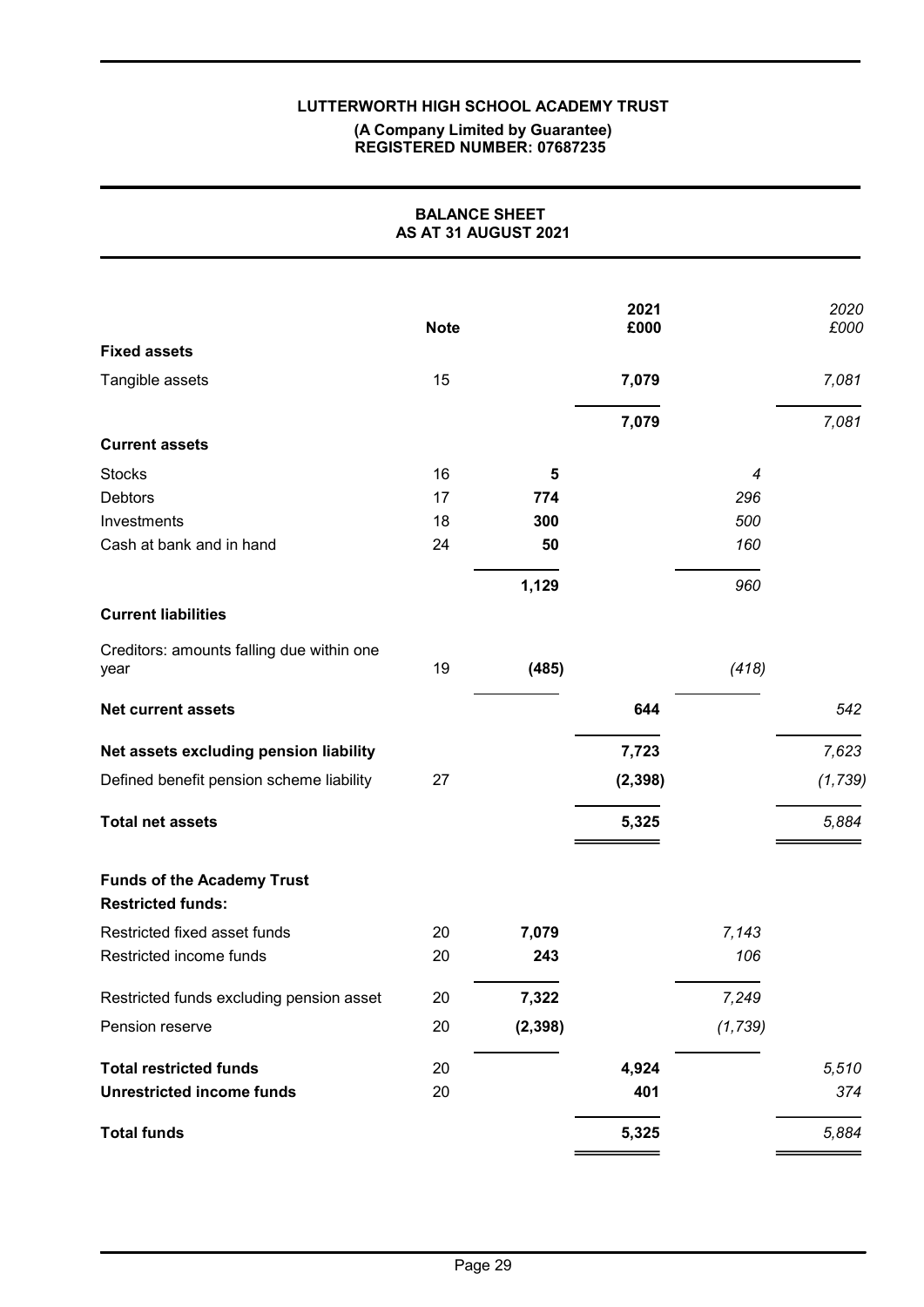(A Company Limited by Guarantee) REGISTERED NUMBER: 07687235

# BALANCE SHEET (CONTINUED) AS AT 31 AUGUST 2021

The financial statements on pages 28 to 62 were approved and authorised for issue by the Trustees and are signed on their behalf, by:

................................................ Janet Price-Jones

Chair of Trustees

................................................

Julian Kirby Accounting Officer

Date:

The notes on pages 32 to 62 form part of these financial statements.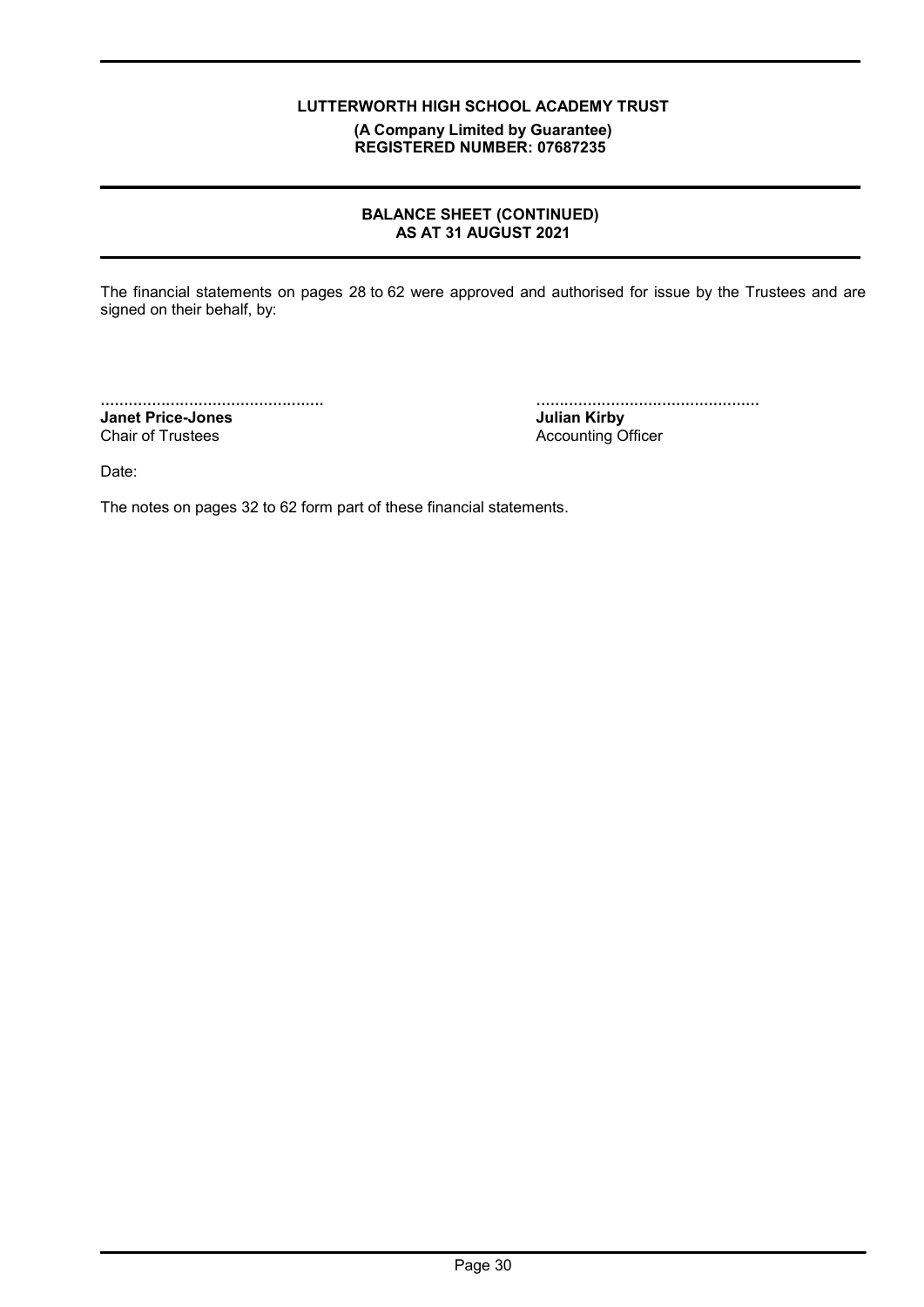(A Company Limited by Guarantee)

# STATEMENT OF CASH FLOWS FOR THE YEAR ENDED 31 AUGUST 2021

| Cash flows from operating activities                   | <b>Note</b> | 2021<br>£000 | 2020<br>£000 |
|--------------------------------------------------------|-------------|--------------|--------------|
| Net cash (used in)/provided by operating activities    | 22          | (132)        | 106          |
| Cash flows from investing activities                   | 23          | 22           | (190)        |
| Change in cash and cash equivalents in the year        |             | (110)        | (84)         |
| Cash and cash equivalents at the beginning of the year |             | 160          | 244          |
| Cash and cash equivalents at the end of the year       | 24          | 50           | 160          |

The notes on pages 32 to 62 form part of these financial statements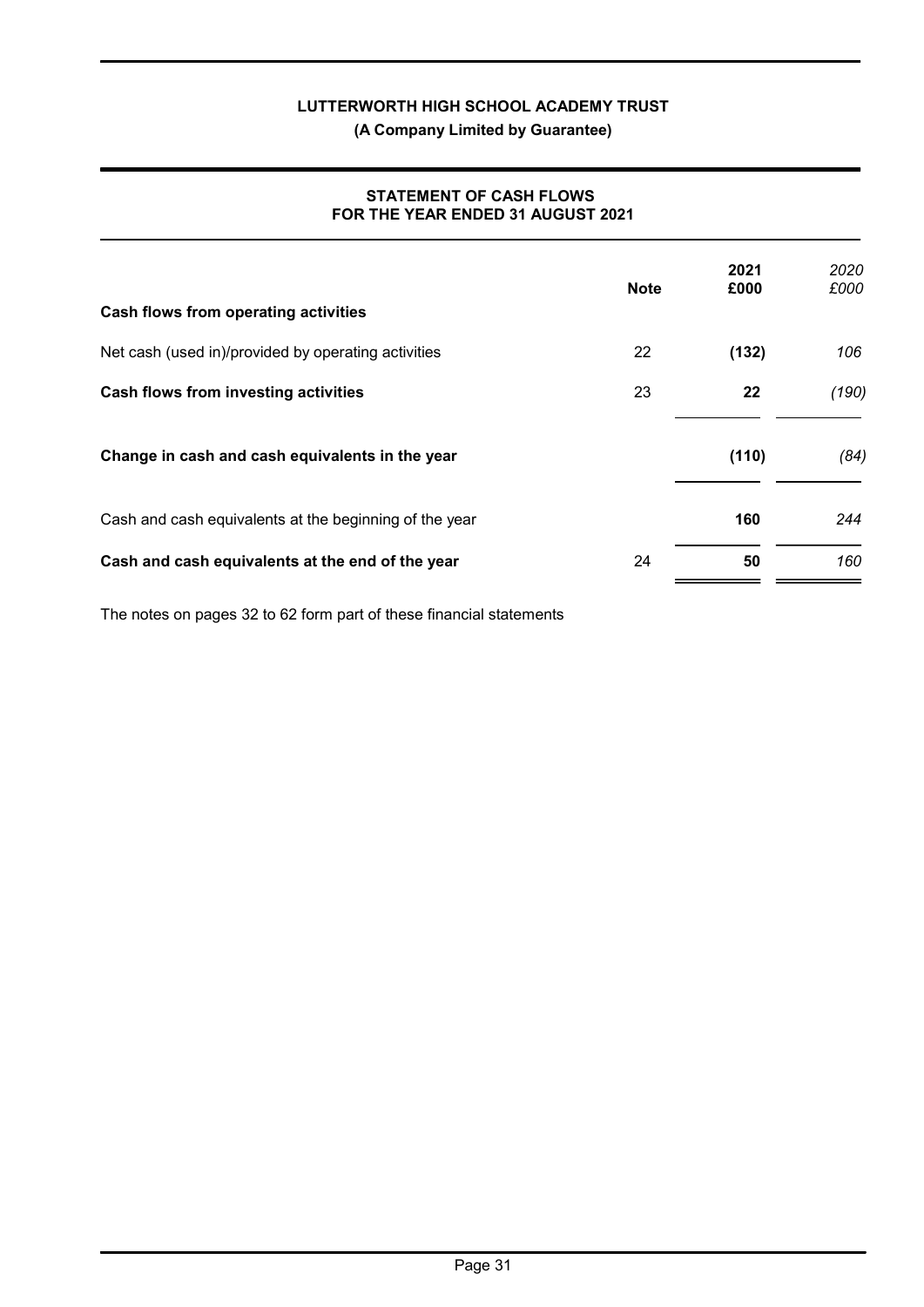#### NOTES TO THE FINANCIAL STATEMENTS FOR THE YEAR ENDED 31 AUGUST 2021

#### 1. Accounting policies

A summary of the principal accounting policies adopted (which have been applied consistently, except where noted), judgements and key sources of estimation uncertainty, is set out below.

#### 1.1 Basis of preparation of financial statements

The financial statements of the Academy Trust, which is a public benefit entity under FRS 102, have been prepared under the historic cost convention in accordance with the Financial Reporting Standard Applicable in the UK and Republic of Ireland (FRS 102), the Accounting and Reporting by Charities: Statement of Recommended Practice applicable to charities preparing their accounts in accordance with the Financial Reporting Standard applicable in the UK and Republic of Ireland (FRS 102) (Charities SORP (FRS 102)), the Academies Accounts Direction 2020 to 2021 issued by ESFA, the Charities Act 2011 and the Companies Act 2006.

Lutterworth High School Academy Trust meets the definition of a public benefit entity under FRS 102.

Lutterworth High School Academy Trust is a company limited by guarantee incorporated in England and Wales. The address of the registered office, principal place of operation and registered number are detailed on pages 1 and 2. The nature of the Academy Trust's operations and principal activity are detailed in the Trustees' Report.

The Financial Statements are prepared in British Pound Sterling  $(E)$ , the presentational and functional currency rounded to the nearest £1,000.

#### 1.2 Going concern

The Trustees assess whether the use of going concern is appropriate i.e. whether there are any material uncertainties related to events or conditions that may cast significant doubt on the ability of the Academy Trust to continue as a going concern. The Trustees make this assessment in respect of a period of at least one year from the date of authorisation for issue of the financial statements and have concluded that the Academy Trust has adequate resources to continue in operational existence for the foreseeable future and there are no material uncertainties about the Academy Trust's ability to continue as a going concern, thus they continue to adopt the going concern basis of accounting in preparing the financial statements.

This consideration has taken into account the expected impact of Covid-19 on the Academy Trust, as far as it can be determined, and the Trustees remain satisfied that the going concern principle remains appropriate.

# 1.3 Income

All incoming resources are recognised when the Academy Trust has entitlement to the funds, the receipt is probable and the amount can be measured reliably.

#### **Grants**

Grants are included in the Statement of Financial Activities on a receivable basis. The balance of income received for specific purposes but not expended during the period is shown in the relevant funds on the Balance Sheet. Where income is received in advance of meeting any performancerelated conditions there is not unconditional entitlement to the income and its recognition is deferred and included in creditors as deferred income until the performance-related conditions are met. Where entitlement occurs before income is received, the income is accrued.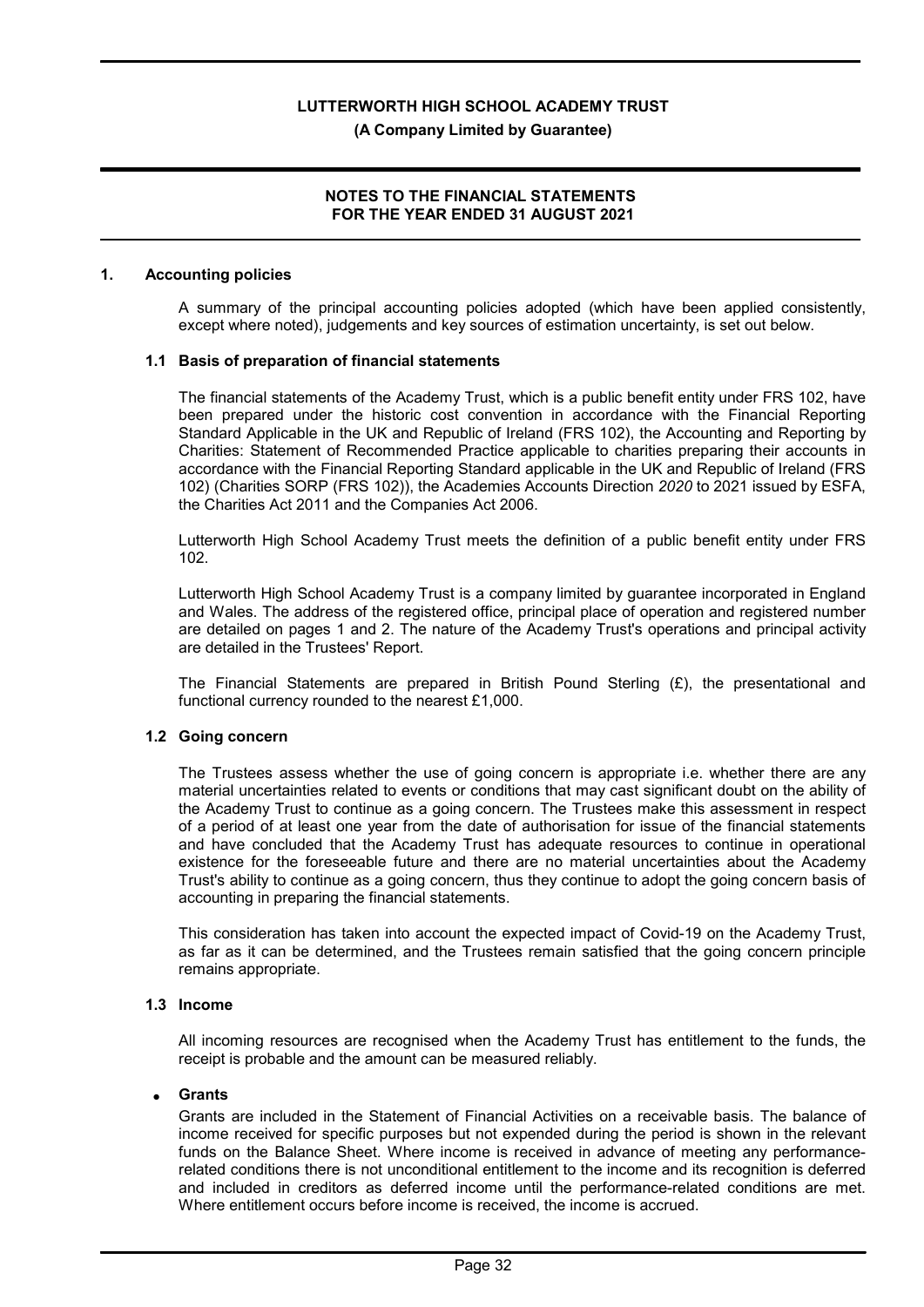#### (A Company Limited by Guarantee)

### NOTES TO THE FINANCIAL STATEMENTS FOR THE YEAR ENDED 31 AUGUST 2021

#### 1. Accounting policies (continued)

#### 1.3 Income (continued)

General Annual Grant is recognised in full in the Statement of Financial Activities in the year for which it is receivable and any abatement in respect of the period is deducted from income and recognised as a liability.

Capital grants are recognised in full when there is an unconditional entitlement to the grant. Unspent amounts of capital grants are reflected in the Balance Sheet in the restricted fixed asset fund. Capital grants are recognised when there is entitlement and are not deferred over the life of the asset on which they are expended.

# Sponsorship income

Sponsorship income provided to the Academy Trust which amounts to a donation is recognised in the Statement of Financial Activities in the year in which it is receivable (where there are no performance-related conditions) where receipt is probable and it can be measured reliably.

### Donations

Donations are recognised on a receivable basis (where there are no performance-related conditions) where the receipt is probable and the amount can be reliably measured.

#### Other income

Other income, including the hire of facilities, is recognised in the period it is receivable and to the extent the Academy Trust has provided the goods or services.

#### 1.4 Expenditure

Expenditure is recognised once there is a legal or constructive obligation to transfer economic benefit to a third party, it is probable that a transfer of economic benefits will be required in settlement and the amount of the obligation can be measured reliably. Expenditure is classified by activity. The costs of each activity are made up of the total of direct costs and shared costs, including support costs involved in undertaking each activity. Direct costs attributable to a single activity are allocated directly to that activity. Shared costs which contribute to more than one activity and support costs which are not attributable to a single activity are apportioned between those activities on a basis consistent with the use of resources. Central staff costs are allocated on the basis of time spent, and depreciation charges allocated on the portion of the asset's use.

#### Expenditure on raising funds

This includes all expenditure incurred by the Academy Trust to raise funds for its charitable purposes and includes costs of all fundraising activities events and non-charitable trading.

#### Charitable activities

These are costs incurred on the Academy Trust's educational operations, including support costs and costs relating to the governance of the Academy Trust apportioned to charitable activities.

All resources expended are inclusive of irrecoverable VAT.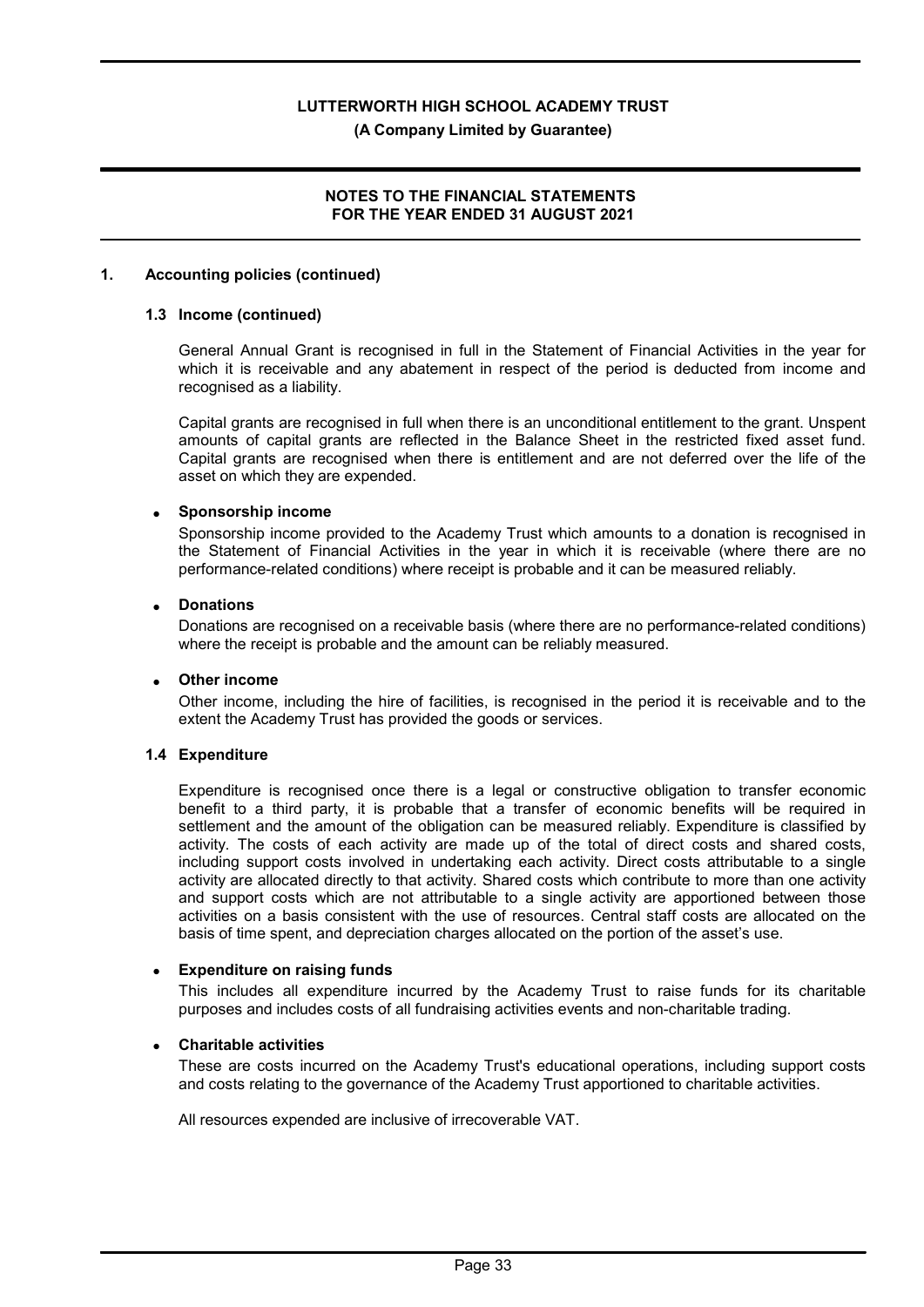(A Company Limited by Guarantee)

# NOTES TO THE FINANCIAL STATEMENTS FOR THE YEAR ENDED 31 AUGUST 2021

#### 1. Accounting policies (continued)

#### 1.5 Government grants

Government grants relating to tangible fixed assets are treated as deferred income and released to the Statement of Financial Activities over the expected useful lives of the assets concerned. Other grants are credited to the Statement of Financial Activities as the related expenditure is incurred.

#### 1.6 Tangible fixed assets

Assets costing £1,000 or more are capitalised as tangible fixed assets and are carried at cost, net of depreciation and any provision for impairment.

Where tangible fixed assets have been acquired with the aid of specific grants, either from the government or from the private sector, they are included in the Balance Sheet at cost and depreciated over their expected useful economic life. Where there are specific conditions attached to the funding requiring the continued use of the asset, the related grants are credited to a restricted fixed asset fund in the Statement of Financial Activities and carried forward in the Balance Sheet. Depreciation on the relevant assets is charged directly to the restricted fixed asset fund in the Statement of Financial Activities. Where tangible fixed assets have been acquired with acquired with unrestricted funds, transfers are made to the restricted fixed asset fund.

Depreciation is provided on all tangible fixed assets other than freehold land and assets under construction, at rates calculated to write off the cost of each asset on a straight-line basis over its expected useful life, as follows:

Depreciation is provided on the following bases:

| Long leasehold property | - 2% straight-line per annum  |
|-------------------------|-------------------------------|
| Long leasehold land     | - Over the term of the lease  |
| Long leasehold property | - 2% straight-line per annum  |
| improvements            |                               |
| Plant and machinery     | - 10% straight line per annum |
| Computer equipment      | - 33% straight line per annum |

A review for impairment of a fixed asset is carried out if events or changes in circumstances indicate that the carrying value of any fixed asset may not be recoverable. Shortfalls between the carrying value of fixed assets and their recoverable amounts are recognised as impairments. Impairment losses are recognised in the Statement of Financial Activities.

#### 1.7 Stocks

Stocks are valued at the lower of cost and net realisable value after making due allowance for obsolete and slow-moving stocks.

#### 1.8 Investments

Investments include cash and mid to long term investments with a maturity of more than three months from the date of acquisition or opening of the deposit or similar account.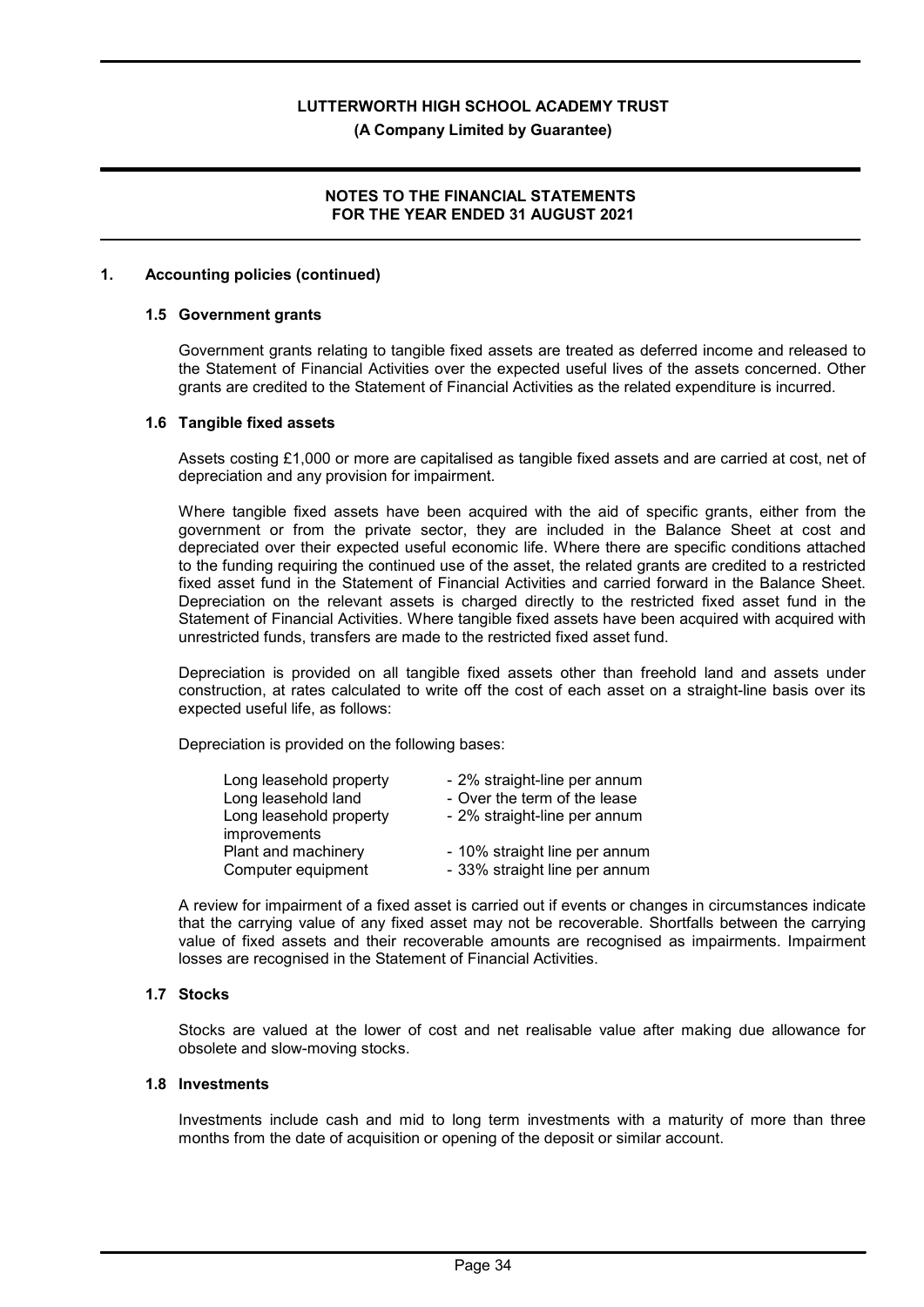(A Company Limited by Guarantee)

### NOTES TO THE FINANCIAL STATEMENTS FOR THE YEAR ENDED 31 AUGUST 2021

#### 1. Accounting policies (continued)

#### 1.9 Taxation

The Academy Trust is considered to pass the tests set out in Paragraph 1 Schedule 6 of the Finance Act 2010 and therefore it meets the definition of a charitable company for UK corporation tax purposes.

Accordingly, the Academy Trust is potentially exempt from taxation in respect of income or capital gains received within categories covered by Part 11, chapter 3 of the Corporation Tax Act 2010 or Section 256 of the Taxation of Chargeable Gains Act 1992, to the extent that such income or gains are applied exclusively to charitable purposes.

#### 1.10 Cash at bank and in hand

Cash at bank and in hand includes cash and short-term highly liquid investments with a short maturity of three months or less from the date of acquisition or opening of the deposit or similar account.

#### 1.11 Liabilities

Liabilities are recognised when there is an obligation at the balance sheet date as a result of a past event, it is probable that a transfer of economic benefit will be required in settlement, and the amount of the settlement can be estimated reliably. Liabilities are recognised at the amount that the Academy Trust anticipates it will pay to settle the debt or the amount it has received as advanced payments for the goods or services it must provide.

#### 1.12 Provisions

Provisions are recognised when the Academy Trust has an obligation at the reporting date as a result of a past event which it is probable will result in the transfer of economic benefits and the obligation can be estimated reliably.

Provisions are measured at the best estimate of the amounts required to settle the obligation. Where the effect of the time value of money is material, the provision is based on the present value of those amounts, discounted at the pre-tax discount rate that reflects the risks specific to the liability. The unwinding of the discount is recognised within interest payable and similar charges.

# 1.13 Pensions

Retirement benefits to employees of the Academy Trust are provided by the Teachers' Pension Scheme ("TPS") and the Local Government Pension Scheme ("LGPS"). These are defined benefit schemes.

The TPS is an unfunded scheme and contributions are calculated so as to spread the cost of pensions over employees' working lives with the Academy Trust in such a way that the pension cost is a substantially level percentage of current and future pensionable payroll. The contributions are determined by the Government Actuary on the basis of quadrennial valuations using a prospective unit credit method. As stated in note 27, TPS is an unfunded multi-employer scheme with no underlying assets to assign between employers. Consequently, the TPS is treated as a defined contribution scheme for accounting purposes and the contributions recognised in the period to which they relate.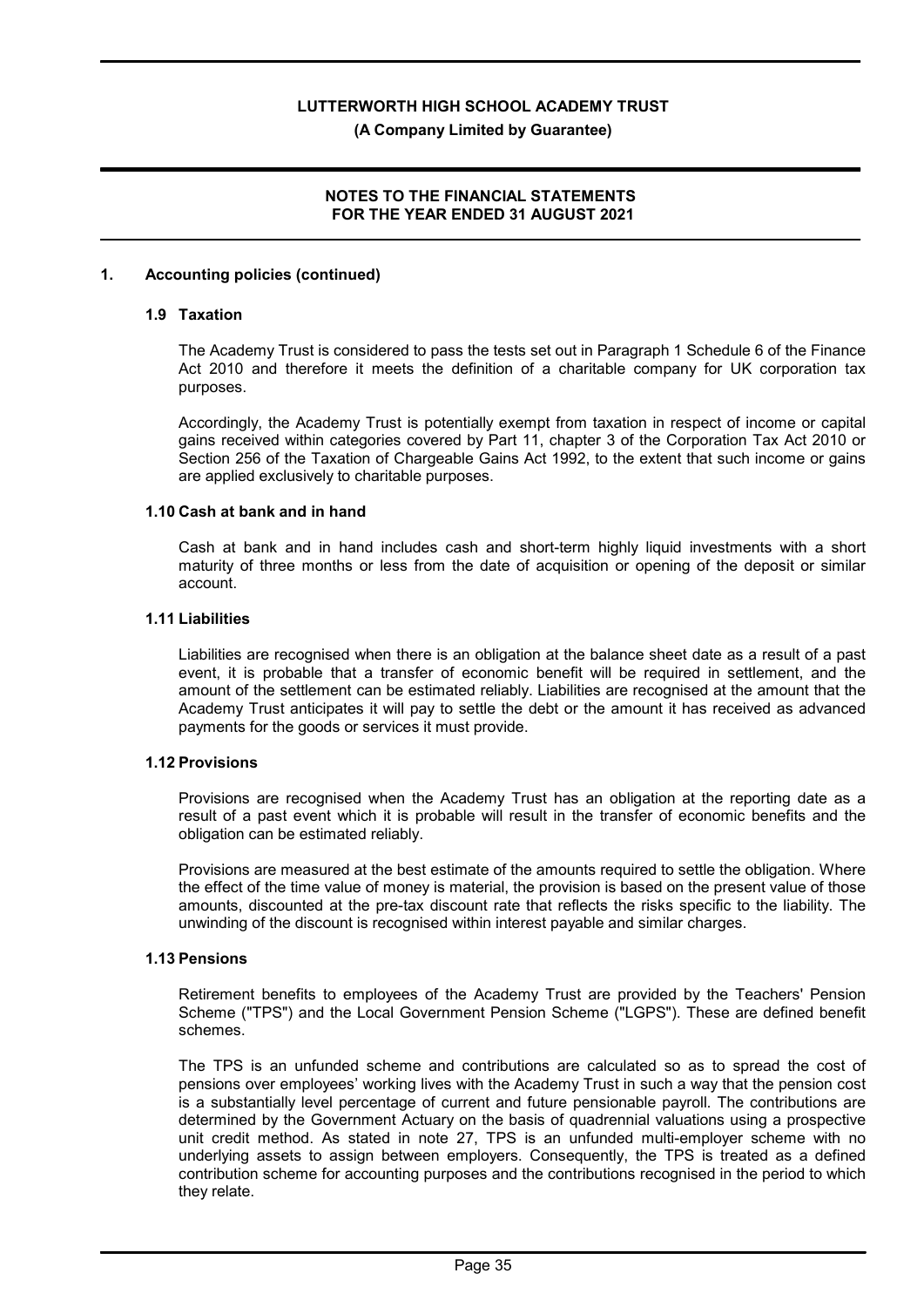# (A Company Limited by Guarantee)

#### NOTES TO THE FINANCIAL STATEMENTS FOR THE YEAR ENDED 31 AUGUST 2021

#### 1. Accounting policies (continued)

# 1.13 Pensions (continued)

The LGPS is a funded multi-employer scheme and the assets are held separately from those of the Academy Trust in separate trustee administered funds. Pension scheme assets are measured at fair value and liabilities are measured on an actuarial basis using the projected unit credit method and discounted at a rate equivalent to the current rate of return on a high quality corporate bond of equivalent term and currency to the liabilities. The actuarial valuations are obtained at least triennially and are updated at each balance sheet date. The amounts charged to net income/(expenditure) are the current service costs and the costs of scheme introductions, benefit changes, settlements and curtailments. They are included as part of staff costs as incurred. Net interest on the net defined benefit liability/asset is also recognised in the Statement of Financial Activities and comprises the interest cost on the defined benefit obligation and interest income on the scheme assets, calculated by multiplying the fair value of the scheme assets at the beginning of the period by the rate used to discount the benefit obligations. The difference between the interest income on the scheme assets and the actual return on the scheme assets is recognised in other recognised gains and losses.

Actuarial gains and losses are recognised immediately in other recognised gains and losses.

### 1.14 Financial instruments

The Academy Trust only holds basic financial instruments as defined in FRS 102. The financial assets and financial liabilities of the Academy Trust and their measurement bases are as follows:

Financial assets - trade and other debtors are basic financial instruments and are debt instruments measured at amortised cost as detailed in note 17. Prepayments are not financial instruments.

Cash at bank - is classified as a basic financial instrument and is measured at face value.

Financial liabilities - trade creditors, accruals and other creditors are financial instruments, and are measured at amortised cost as detailed in note 19. Taxation and social security are not included in the financial instruments disclosure definition. Deferred income is not deemed to be a financial liability, as the cash settlement has already taken place and there is an obligation to deliver services rather than cash or another financial instrument.

#### 1.15 Operating leases

Rentals paid under operating leases are charged to the Statement of Financial Activities on a straight line basis over the lease term.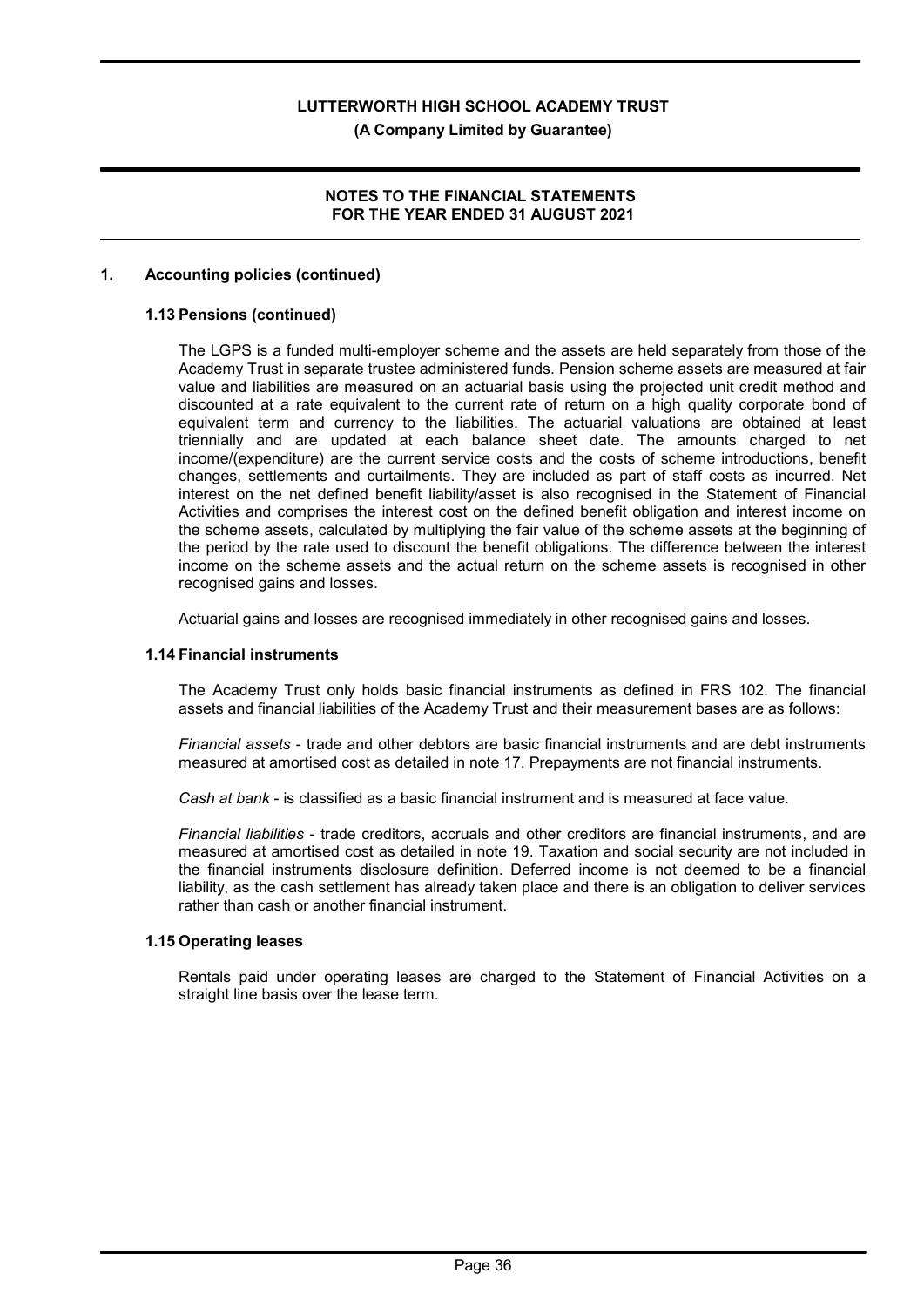### (A Company Limited by Guarantee)

# NOTES TO THE FINANCIAL STATEMENTS FOR THE YEAR ENDED 31 AUGUST 2021

### 1. Accounting policies (continued)

### 1.16 Fund accounting

Unrestricted income funds represent those resources which may be used towards meeting any of the charitable objects of the Academy Trust at the discretion of the Trustees.

Restricted fixed asset funds are resources which are to be applied to specific capital purposes imposed by the funders where the asset acquired or created is held for a specific purpose.

Restricted general funds comprise all other restricted funds received with restrictions imposed by the funder/donor and include grants from the Department for Education Group.

Investment income, gains and losses are allocated to the appropriate fund.

#### 2. Critical accounting estimates and areas of judgement

Estimates and judgements are continually evaluated and are based on historical experience and other factors, including expectations of future events that are believed to be reasonable under the circumstances.

Critical accounting estimates and assumptions:

The Academy Trust makes estimates and assumptions concerning the future. The resulting accounting estimates and assumptions will, by definition, seldom equal the related actual results. The estimates and assumptions that have a significant risk of causing a material adjustment to the carrying amounts of assets and liabilities within the next financial year are discussed below.

The annual depreciation charge for tangible fixed assets is sensitive to changes in the estimated useful economic lives and residual values of the assets. The useful economic lives and residual values are reassessed annually. See note 15 for the carrying amount of the tangible fixed assets, and note 1.6 for the useful economic lives for each class of assets.

The present value of the Local Government Pension Scheme defined benefit liability depends on a number of factors that are determined on an actuarial basis using a variety of assumptions. The assumptions used in determining the net cost or income for pensions include the discount rate. Any changes in these assumptions, which are disclosed in note 27, will impact the carrying amount of the pension liability. Furthermore a roll forward approach which projects results from the latest full actuarial valuation performed at 31 March 2019 has been used by the actuary in valuing the pensions liability at 31 August 2021. Any differences between the figures derived from the roll forward approach and a full actuarial valuation would impact on the carrying amount of the pension liability.

#### Critical areas of judgement:

The judgements that have had a signficant effect on amounts recognised in the financial statements are those covering the choice of depreciation policies and asset lives.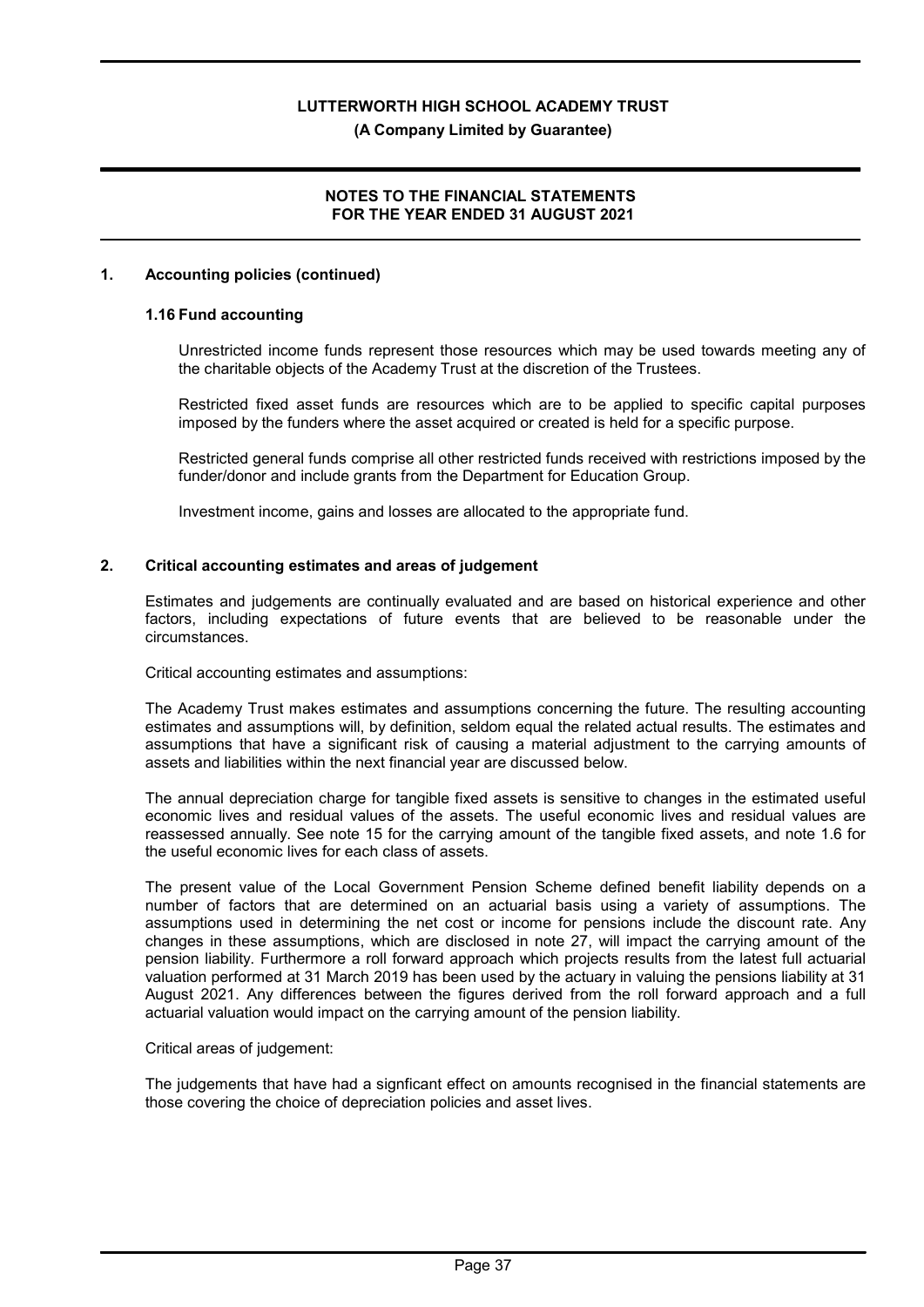# (A Company Limited by Guarantee)

# NOTES TO THE FINANCIAL STATEMENTS FOR THE YEAR ENDED 31 AUGUST 2021

#### 3. Donations and capital grants

|                   | <b>Restricted</b><br>fixed asset<br>funds<br>2021<br>£000 | <b>Total</b><br>funds<br>2021<br>£000 |
|-------------------|-----------------------------------------------------------|---------------------------------------|
| Capital grants    | 17                                                        | 17                                    |
| <b>Total 2021</b> | 17                                                        | 17                                    |

There are no unfulfilled conditions or other contingencies attached to the Government grants above..t

|                             | Restricted<br>fixed asset<br>funds<br>2020<br>£000 | Total<br>funds<br>2020<br>£000 |
|-----------------------------|----------------------------------------------------|--------------------------------|
| Capital grants              | 112                                                | 112                            |
| Other capital grants - S106 | 20                                                 | 20                             |
| <b>Total 2020</b>           | 132                                                | 132                            |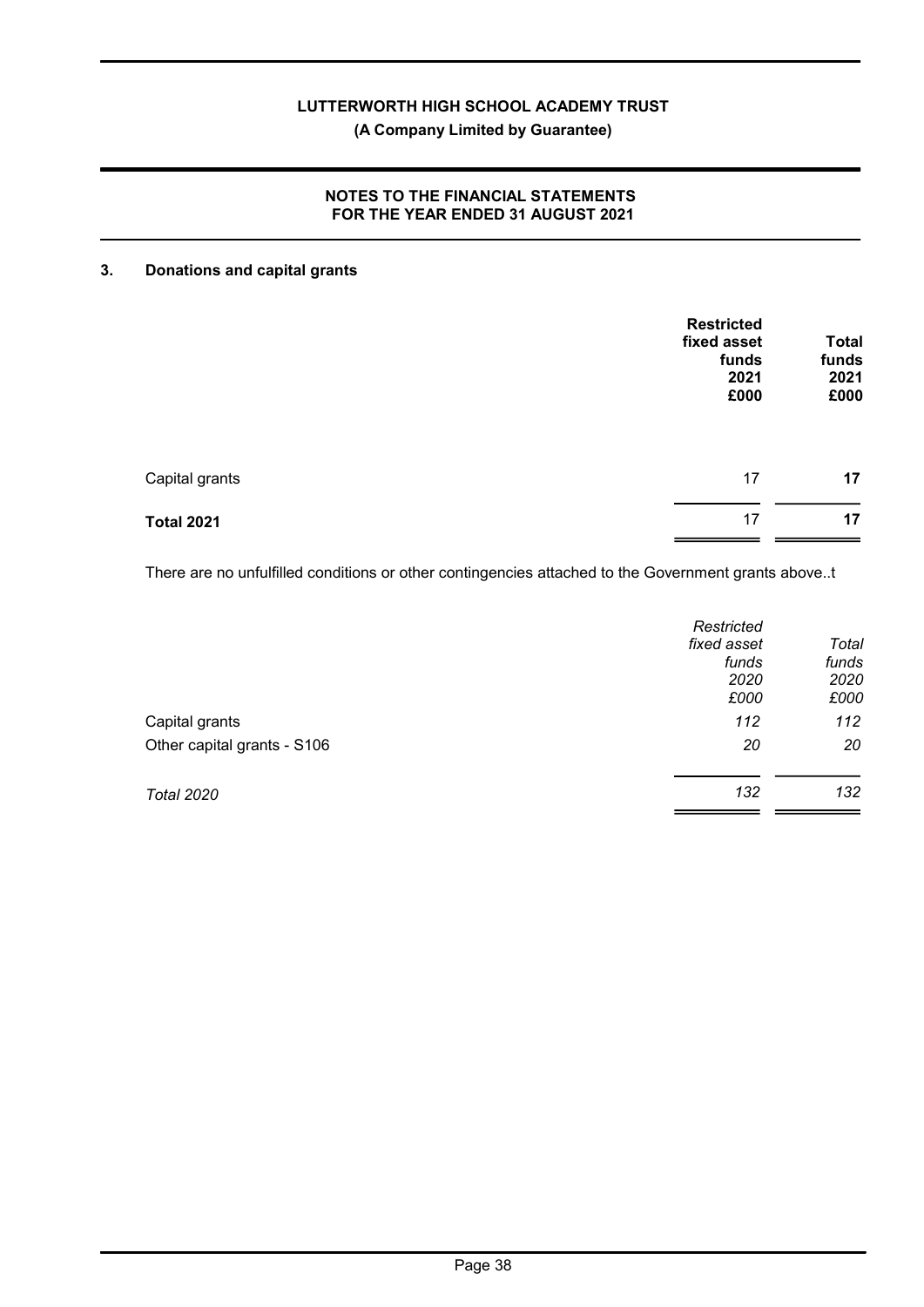# NOTES TO THE FINANCIAL STATEMENTS FOR THE YEAR ENDED 31 AUGUST 2021

### 4. Funding for the Academy Trust's educational operations

|                                                   | <b>Restricted</b><br>funds<br>2021<br>£000 | <b>Total</b><br>funds<br>2021<br>£000 |
|---------------------------------------------------|--------------------------------------------|---------------------------------------|
| <b>DfE/ESFA grants</b>                            |                                            |                                       |
| General Annual Grant (GAG)                        | 4,065                                      | 4,065                                 |
| Other DfE/ESFA grants;                            |                                            |                                       |
| <b>Pupil Premium</b>                              | 133                                        | 133                                   |
| Teachers' Pay and Pension grant                   | 217                                        | 217                                   |
| Other DfE/ESFA grants                             | 22                                         | 22                                    |
|                                                   | 4,437                                      | 4,437                                 |
| <b>Other Government grants</b>                    |                                            |                                       |
| <b>Local Authority grants</b>                     | 161                                        | 161                                   |
| Department for Work & Pensions                    | 4                                          | 4                                     |
|                                                   | 165                                        | 165                                   |
| <b>Other funding</b>                              |                                            |                                       |
| School trip income                                | 10                                         | 10                                    |
| Insurance claim                                   | 40                                         | 40                                    |
| Other income                                      | 1                                          | 1                                     |
|                                                   | 51                                         | 51                                    |
| <b>Exceptional Government spending</b>            |                                            |                                       |
| COVID-19 additional funding (DfE/ESFA)            |                                            |                                       |
| Catch-up premium                                  | 67                                         | 67                                    |
| Other DfE/ESFA COVID-19 funding                   | 43                                         | 43                                    |
|                                                   | 110                                        | 110                                   |
| <b>COVID-19 additional funding (non-DfE/ESFA)</b> |                                            |                                       |
| Coronavirus Job Retention Scheme grant            | 5                                          | 5                                     |
| <b>Total 2021</b>                                 | 4,768                                      | 4,768                                 |

The Academy Trust received £67k of funding for catch-up premium and costs incurred in respect of this funding totalled £53k, with the remaining £14k to be spent in the 2021/2022 Academic year.

The Academy Trust furloughed some of its catering staff under the Government's Coronavirus Job Retention Scheme. The funding received of £5k relates to staff costs in respect of 7 staff, which are included in note 7 below as appropriate.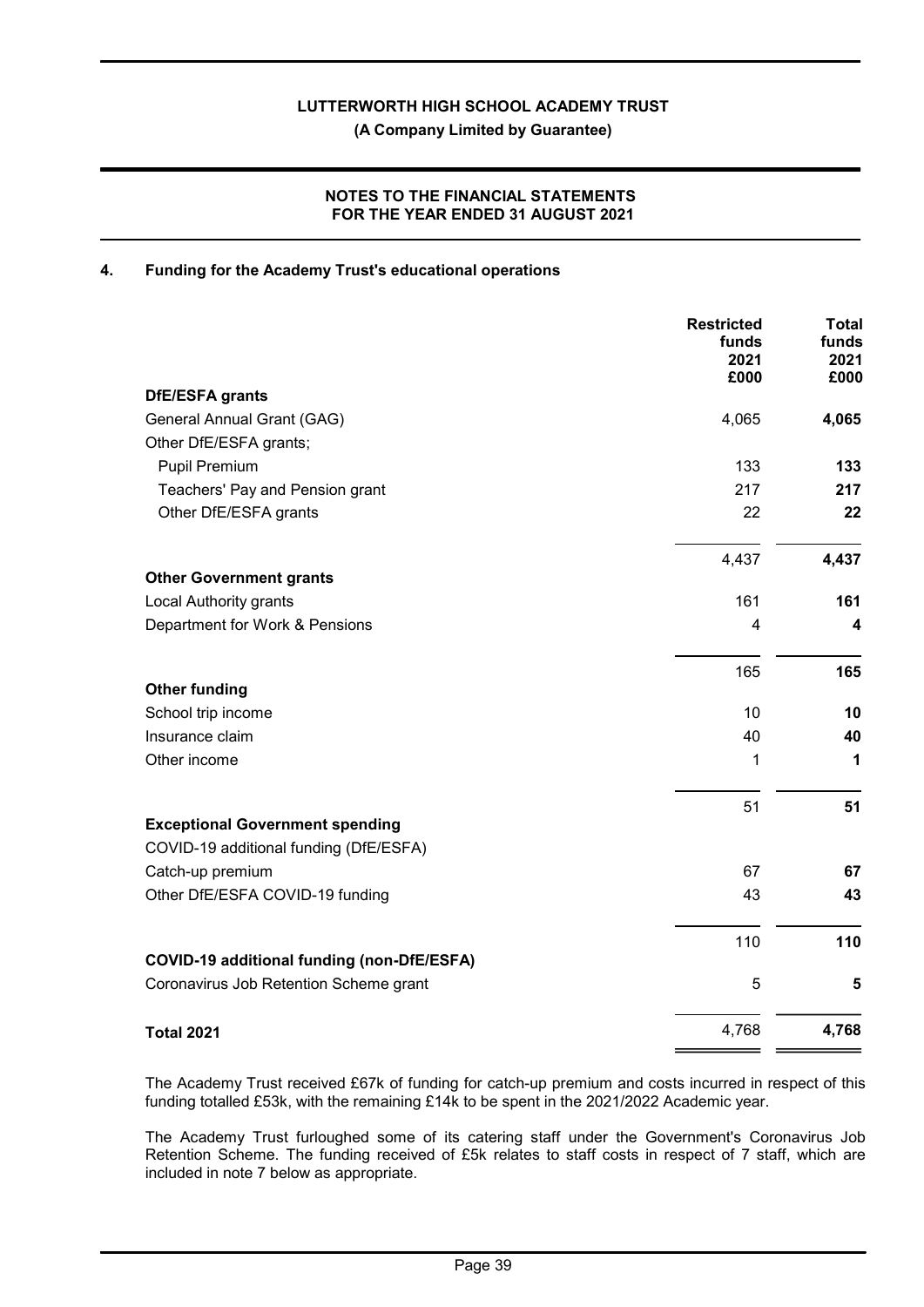# NOTES TO THE FINANCIAL STATEMENTS FOR THE YEAR ENDED 31 AUGUST 2021

# 4. Funding for the Academy Trust's educational operations (continued)

|                                 | Restricted<br>funds<br>2020<br>$\star$ | Total<br>funds<br>2020<br>$\star$ |
|---------------------------------|----------------------------------------|-----------------------------------|
|                                 | £000                                   | £000                              |
| <b>DfE/ESFA grants</b>          |                                        |                                   |
| General Annual Grant (GAG)      | 3,869                                  | 3,869                             |
| Other DfE/ESFA grants;          |                                        |                                   |
| Pupil Premium                   | 110                                    | 110                               |
| Teachers' Pay and Pension grant | 214                                    | 214                               |
| Other DfE/ESFA grants           | 48                                     | 48                                |
|                                 | 4,241                                  | 4,241                             |
| <b>Other Government grants</b>  |                                        |                                   |
| Local Authority grants          | 97                                     | 97                                |
| Department for Work & Pensions  | 3                                      | 3                                 |
|                                 | 100                                    | 100                               |
| <b>Other funding</b>            |                                        |                                   |
| School trip income              | 38                                     | 38                                |
| Insurance claim                 | 50                                     | 50                                |
|                                 | 88                                     | 88                                |
| <b>Total 2020</b>               | 4,429                                  | 4,429                             |

\*Following the reclassification in the Academies Accounts Direction 2020/2021 of some grants received from the Department for Education and ESFA, the Academy Trust's funding for Pupil Premium and Teachers's Pay and Pension grants are no longer reported under the Other DfE Group grants heading, but as separate lines under the Other DfE/ESFA grants heading. The prior year numbers have been reclassified.

There are no unfulfilled conditions or other contingencies attached to the Government grants above.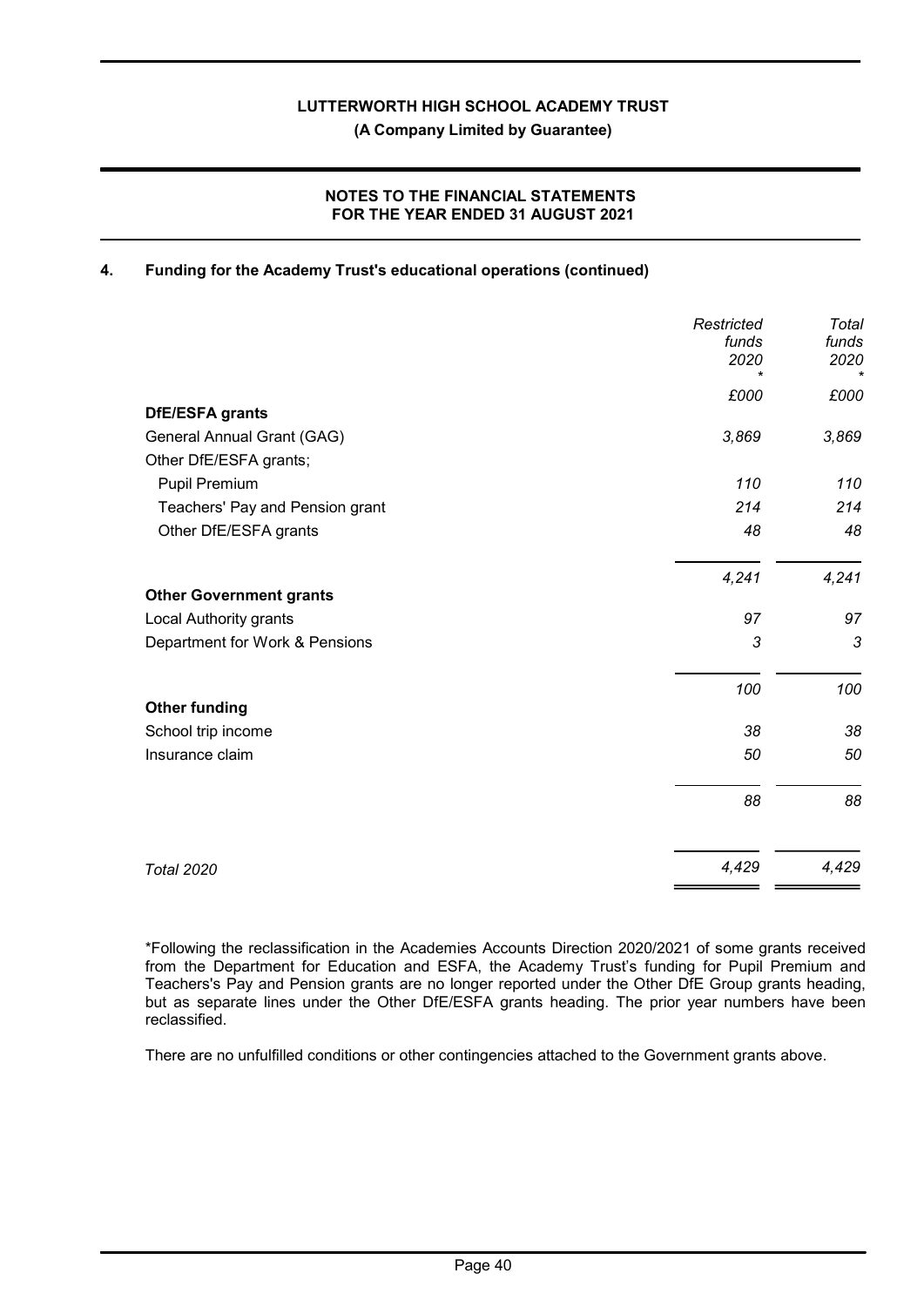# (A Company Limited by Guarantee)

# NOTES TO THE FINANCIAL STATEMENTS FOR THE YEAR ENDED 31 AUGUST 2021

# 5. Other trading activities

|                   | <b>Unrestricted</b><br>funds<br>2021<br>£000 | <b>Total</b><br>funds<br>2021<br>£000 |
|-------------------|----------------------------------------------|---------------------------------------|
| Rental income     | $\overline{2}$                               | $\overline{2}$                        |
| Catering income   | 218                                          | 218                                   |
| Other income      | 29                                           | 29                                    |
| <b>Total 2021</b> | 249                                          | 249                                   |
|                   | <b>Unrestricted</b><br>funds<br>2020<br>£000 | Total<br>funds<br>2020<br>£000        |
| Rental income     | $\overline{c}$                               | $\overline{c}$                        |
| Catering income   | 211                                          | 211                                   |
| Other income      | 76                                           | 76                                    |
| <b>Total 2020</b> | 289                                          | 289                                   |

# 6. Investment income

|                 | <b>Unrestricted</b><br>funds<br>2021<br>£000 | <b>Total</b><br>funds<br>2021<br>£000 |
|-----------------|----------------------------------------------|---------------------------------------|
| Interest income | $\overline{2}$                               | $\mathbf{2}$                          |
|                 | <b>Unrestricted</b><br>funds<br>2020<br>£000 | Total<br>funds<br>2020<br>£000        |
| Interest income | 5                                            | $\sqrt{5}$                            |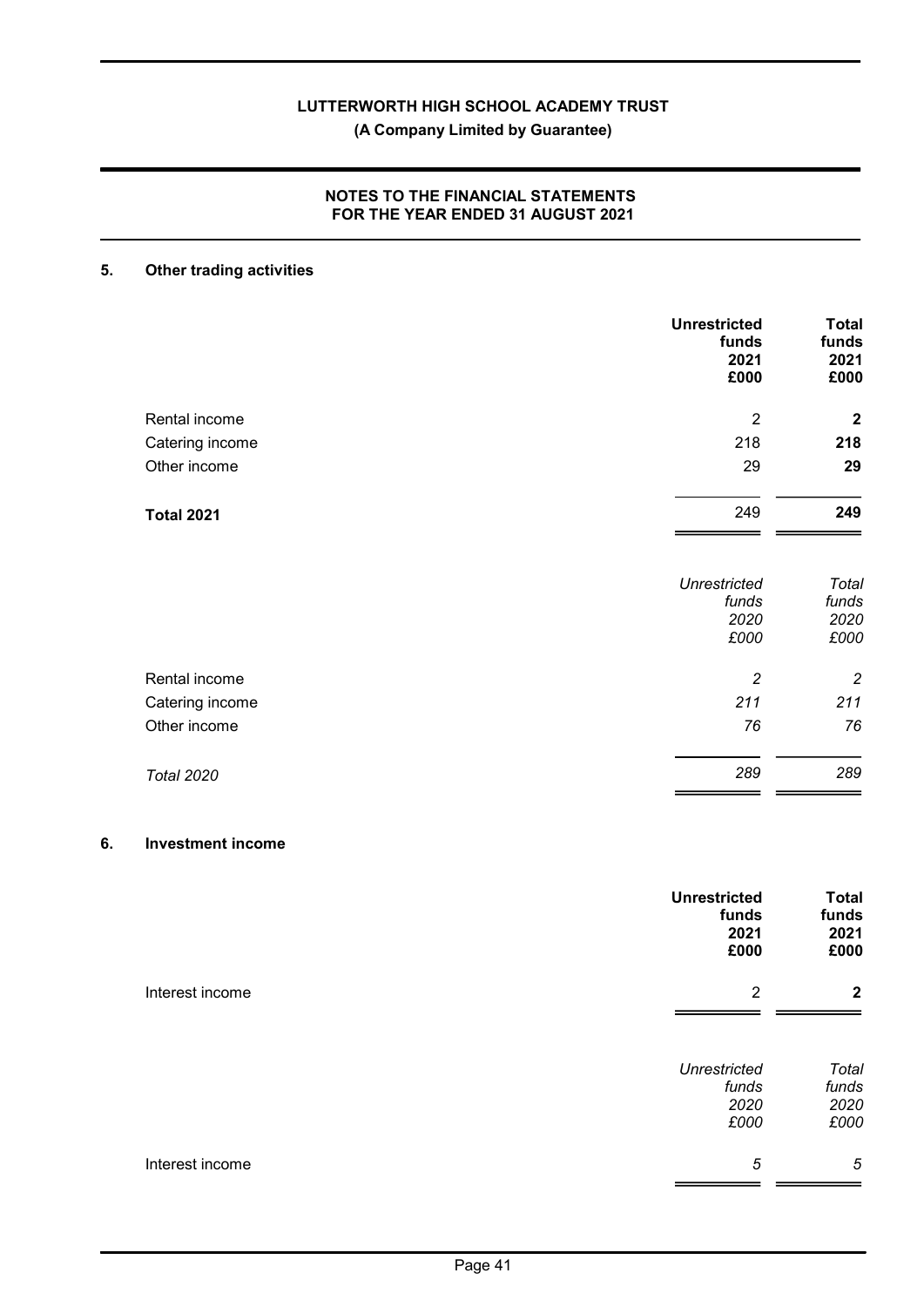# NOTES TO THE FINANCIAL STATEMENTS FOR THE YEAR ENDED 31 AUGUST 2021

# 7. Expenditure on raising funds

|                                   | <b>Unrestricted</b><br>funds<br>2021<br>£000 | <b>Total</b><br>funds<br>2021<br>£000 |
|-----------------------------------|----------------------------------------------|---------------------------------------|
| Fundraising                       | 6                                            | $6\phantom{1}6$                       |
| Catering expenditure              | 87                                           | 87                                    |
| Catering staff wages and salaries | 104                                          | 104                                   |
| Catering staff national insurance | 5                                            | 5                                     |
| Catering staff pension costs      | 22                                           | 22                                    |
| <b>Total 2021</b>                 | 224                                          | 224                                   |
|                                   | <b>Unrestricted</b><br>funds                 | Total<br>funds                        |
|                                   | 2020<br>£000                                 | 2020<br>£000                          |
| Fundraising                       | 11                                           | 11                                    |
| Catering expenditure              | 89                                           | 89                                    |
| Catering staff wages and salaries | 97                                           | 97                                    |
| Catering staff national insurance | 5                                            | 5                                     |
| Catering staff pension costs      | 20                                           | 20                                    |
| <b>Total 2020</b>                 | 222                                          | 222                                   |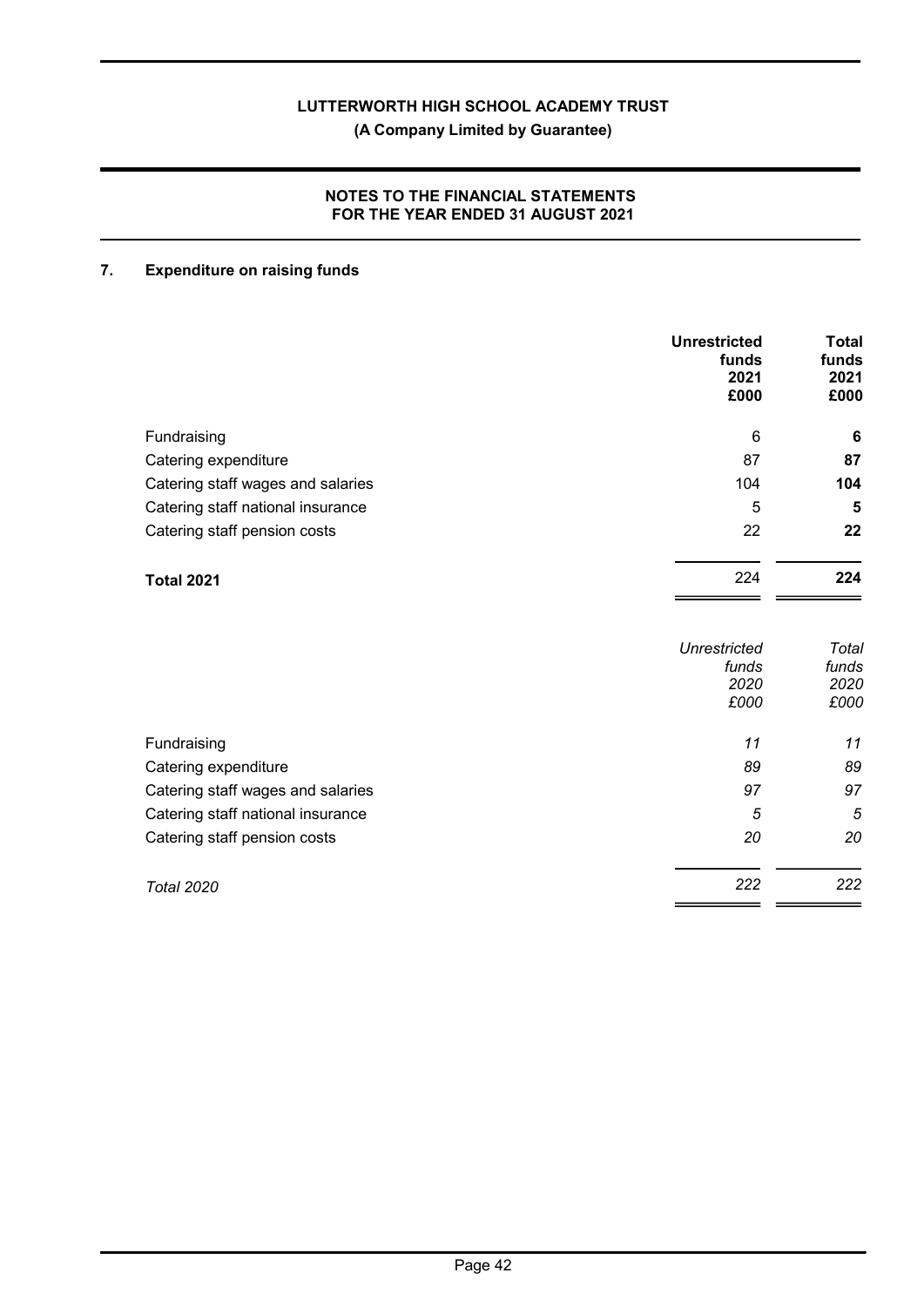# (A Company Limited by Guarantee)

# NOTES TO THE FINANCIAL STATEMENTS FOR THE YEAR ENDED 31 AUGUST 2021

# 8. Analysis of expenditure by activities

|                               | <b>Direct</b> | <b>Support</b> | <b>Total</b> |
|-------------------------------|---------------|----------------|--------------|
|                               | costs         | costs          | funds        |
|                               | 2021          | 2021           | 2021         |
|                               | £000          | £000           | £000         |
| <b>Educational Operations</b> | 3,827         | 1,140          | 4,967        |
|                               | <b>Direct</b> | Support        | Total        |
|                               | costs         | costs          | funds        |
|                               | 2020          | 2020           | 2020         |
|                               | £000          | £000           | £000         |
| <b>Educational Operations</b> | 3,667         | 1,084          | 4,751        |

# Analysis of direct costs

|                             | <b>Educational</b><br><b>Operations</b><br>2021<br>£000 | <b>Total</b><br>funds<br>2021<br>£000 |
|-----------------------------|---------------------------------------------------------|---------------------------------------|
| Staff costs                 | 3,517                                                   | 3,517                                 |
| <b>Educational supplies</b> | 88                                                      | 88                                    |
| Travel and subsistence      | 1                                                       | 1                                     |
| Other direct costs          | 22                                                      | 22                                    |
| Depreciation                | 199                                                     | 199                                   |
| <b>Total 2021</b>           | 3,827                                                   | 3,827                                 |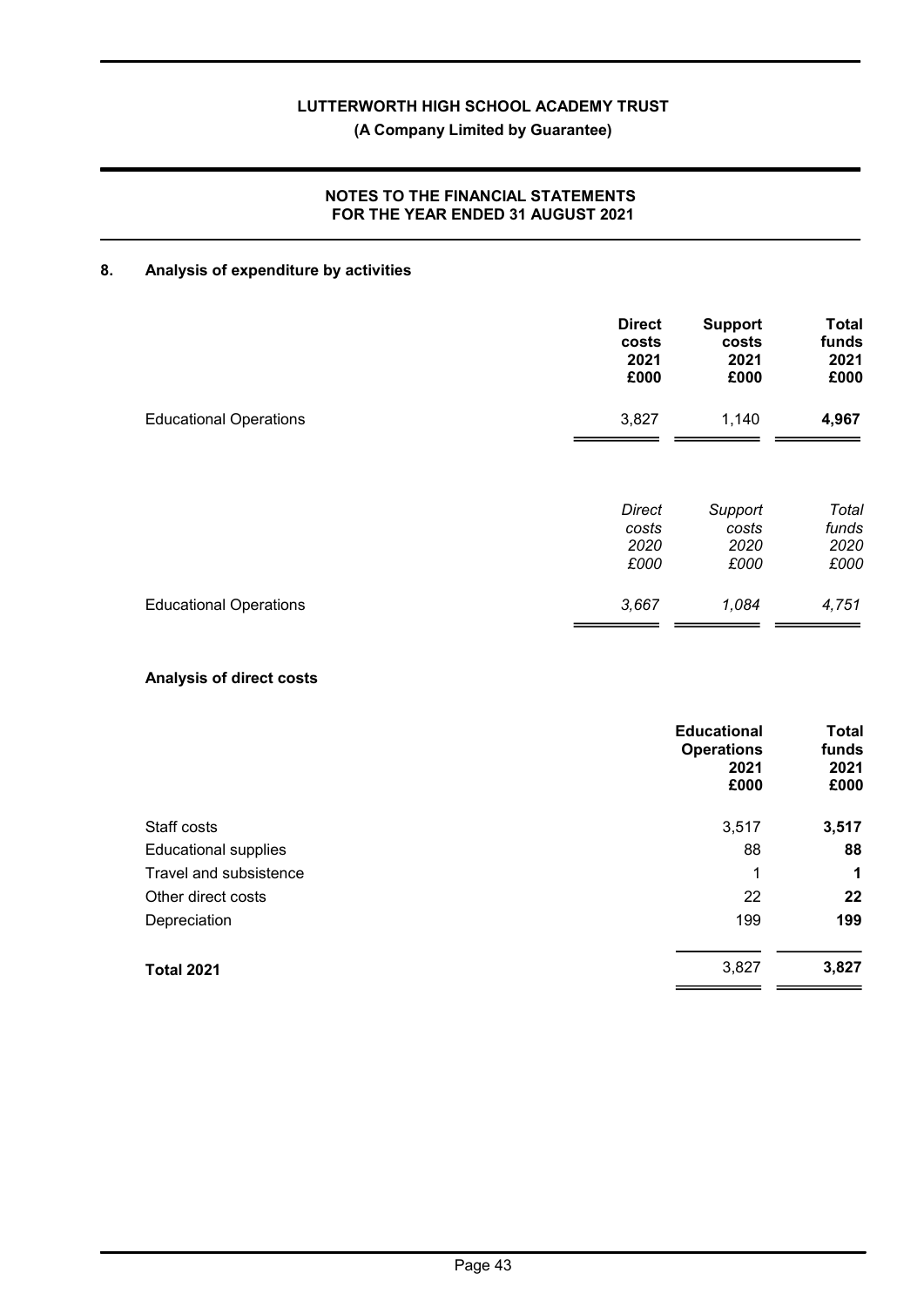(A Company Limited by Guarantee)

# NOTES TO THE FINANCIAL STATEMENTS FOR THE YEAR ENDED 31 AUGUST 2021

# 8. Analysis of expenditure by activities (continued)

# Analysis of direct costs (continued)

|                             | Educational       | Total |
|-----------------------------|-------------------|-------|
|                             | <b>Operations</b> | funds |
|                             | 2020              | 2020  |
|                             | £000              | £000  |
| Staff costs                 | 3,268             | 3,268 |
| <b>Educational supplies</b> | 92                | 92    |
| Travel and subsistence      | 2                 | 2     |
| Other direct costs          | 100               | 100   |
| Depreciation                | 205               | 205   |
| <b>Total 2020</b>           | 3,667             | 3,667 |
|                             |                   |       |

# Analysis of support costs

|                                       | <b>Educational</b><br><b>Operations</b><br>2021<br>£000 | <b>Total</b><br>funds<br>2021<br>£000 |
|---------------------------------------|---------------------------------------------------------|---------------------------------------|
| Pension finance costs (note 14)       | 31                                                      | 31                                    |
| Staff costs                           | 537                                                     | 537                                   |
| Staff training                        | 3                                                       | 3                                     |
| Recruitment and support               | 3                                                       | 3                                     |
| Maintenance of premises and equipment | 115                                                     | 115                                   |
| Cleaning                              | 8                                                       | 8                                     |
| Rates and water                       | 18                                                      | 18                                    |
| Energy costs                          | 45                                                      | 45                                    |
| Insurance                             | 23                                                      | 23                                    |
| Security and transport                | 1                                                       | 1                                     |
| Professional fees                     | 78                                                      | 78                                    |
| Legal and professional                | 44                                                      | 44                                    |
| Other support costs                   | 207                                                     | 207                                   |
| Bank charges and interest             | 6                                                       | 6                                     |
| Governance costs                      | 18                                                      | 18                                    |
| Legal fees                            | 3                                                       | 3                                     |
| <b>Total 2021</b>                     | 1,140                                                   | 1,140                                 |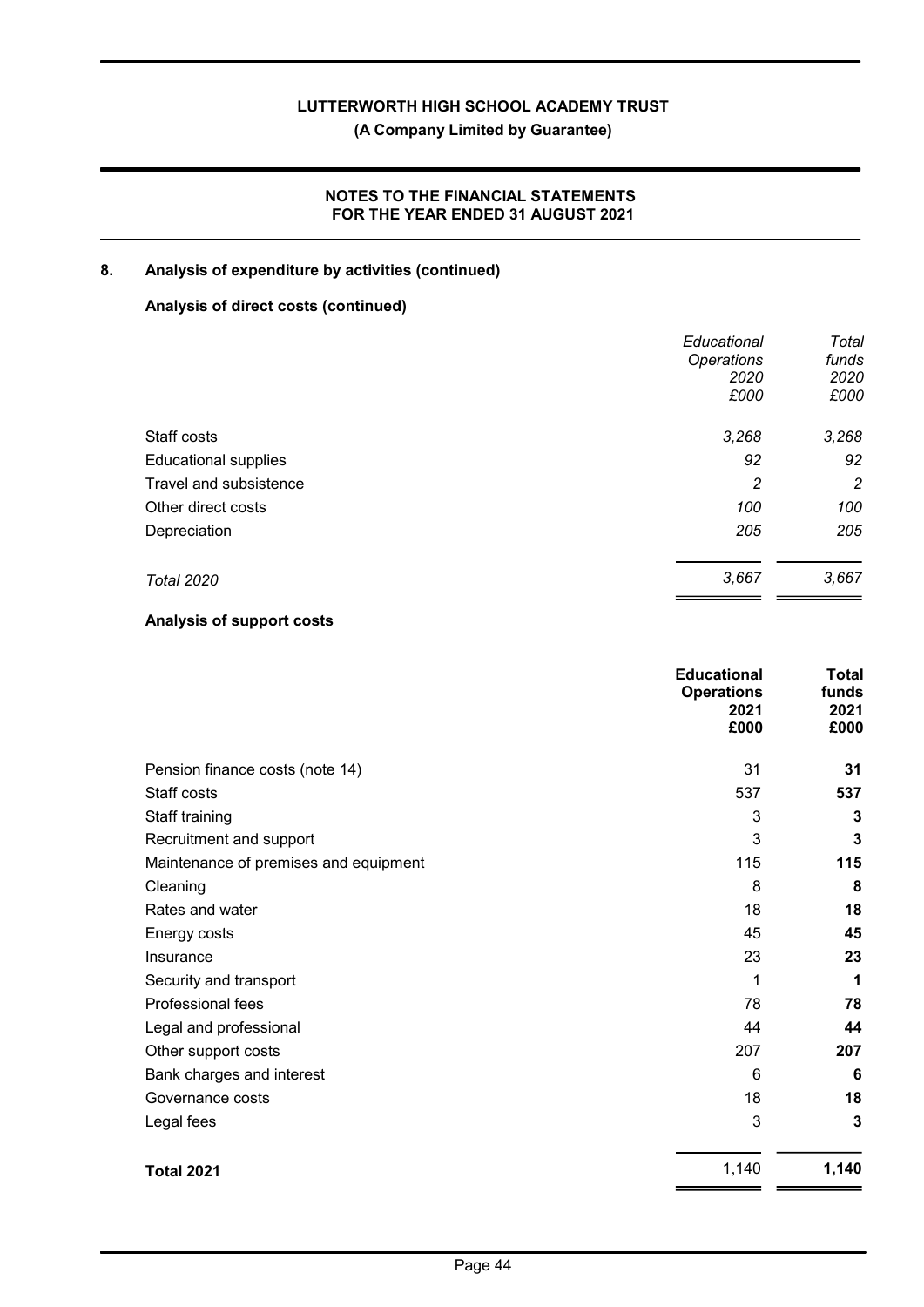(A Company Limited by Guarantee)

# NOTES TO THE FINANCIAL STATEMENTS FOR THE YEAR ENDED 31 AUGUST 2021

# 8. Analysis of expenditure by activities (continued)

# Analysis of support costs (continued)

|                                       | Educational       | Total          |
|---------------------------------------|-------------------|----------------|
|                                       | <b>Operations</b> | funds          |
|                                       | 2020              | 2020           |
|                                       | £000              | £000           |
| Pension finance costs (note 14)       | 27                | 27             |
| Staff costs                           | 516               | 516            |
| Staff training                        | 12                | 12             |
| Recruitment and support               | 4                 | $\overline{4}$ |
| Maintenance of premises and equipment | 101               | 101            |
| Cleaning                              | 12                | 12             |
| Rates and water                       | 20                | 20             |
| Energy costs                          | 44                | 44             |
| Insurance                             | 29                | 29             |
| Security and transport                | 13                | 13             |
| Professional fees                     | 48                | 48             |
| Legal and professional                | 37                | 37             |
| Other support costs                   | 197               | 197            |
| Bank charges and interest             | 7                 | $\overline{7}$ |
| Governance costs                      | 17                | 17             |
| <b>Total 2020</b>                     | 1,084             | 1,084          |

# 9. Expenditure

|                                                | <b>Staff Costs</b><br>2021<br>£000 | <b>Premises</b><br>2021<br>£000 | <b>Other</b><br>2021<br>£000 | <b>Total</b><br>2021<br>£000 |
|------------------------------------------------|------------------------------------|---------------------------------|------------------------------|------------------------------|
| Expenditure on raising funds                   |                                    |                                 |                              |                              |
| Direct costs                                   | 131                                |                                 | 93                           | 224                          |
| <b>Academy Trust's Educational Operations:</b> |                                    |                                 |                              |                              |
| Direct costs                                   | 3,517                              | 145                             | 165                          | 3,827                        |
| Allocated support costs                        | 568                                | 128                             | 444                          | 1,140                        |
| <b>Total 2021</b>                              | 4,216                              | 273                             | 702                          | 5,191                        |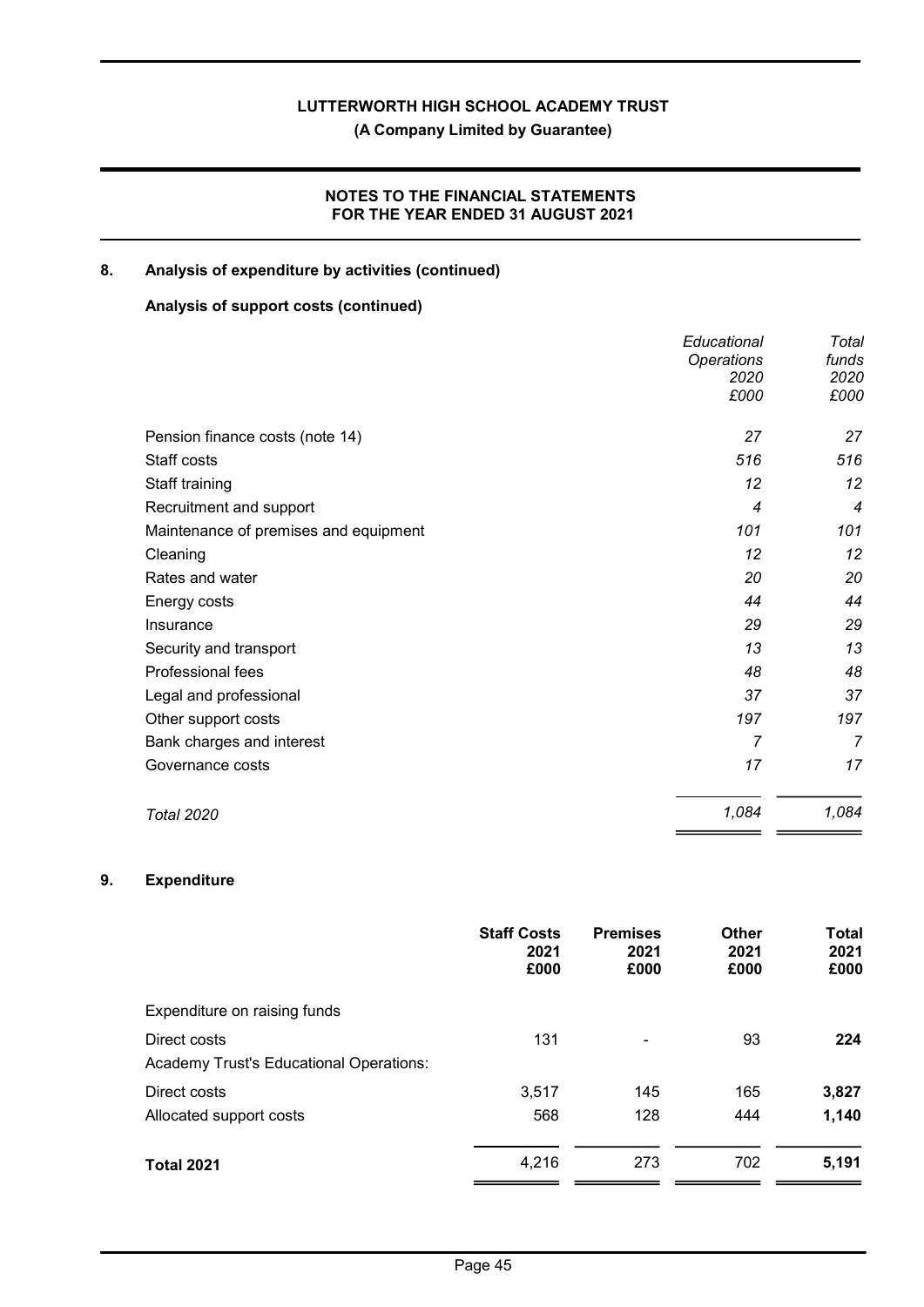# NOTES TO THE FINANCIAL STATEMENTS FOR THE YEAR ENDED 31 AUGUST 2021

# 9. Expenditure (continued)

|                                                         | <b>Staff Costs</b><br>2020<br>£000 | <b>Premises</b><br>2020<br>£000 | Other<br>2020<br>£000 | Total<br>2020<br>£000 |
|---------------------------------------------------------|------------------------------------|---------------------------------|-----------------------|-----------------------|
| Expenditure on raising funds                            |                                    |                                 |                       |                       |
| Direct costs<br>Academy Trust's Educational Operations: | 122                                |                                 | 100                   | 222                   |
| Direct costs                                            | 3,268                              | 144                             | 255                   | 3,667                 |
| Allocated support costs                                 | 543                                | 177                             | 364                   | 1,084                 |
| Total 2020                                              | 3,933                              | 321                             | 719                   | 4,973                 |

# 10. Net income/(expenditure)

Net expenditure for the year includes:

|                                       | 2021 | 2020         |
|---------------------------------------|------|--------------|
|                                       | £000 | £000         |
| Operating lease rentals               | 11   | 15           |
| Depreciation of tangible fixed assets | 199  | 205          |
| <b>Clerk to Governor</b>              | 1    | $\mathcal I$ |
| Fees paid to auditor for:             |      |              |
| - audit                               | 12   | 13           |
| - other services                      | 3    | 3            |
|                                       |      |              |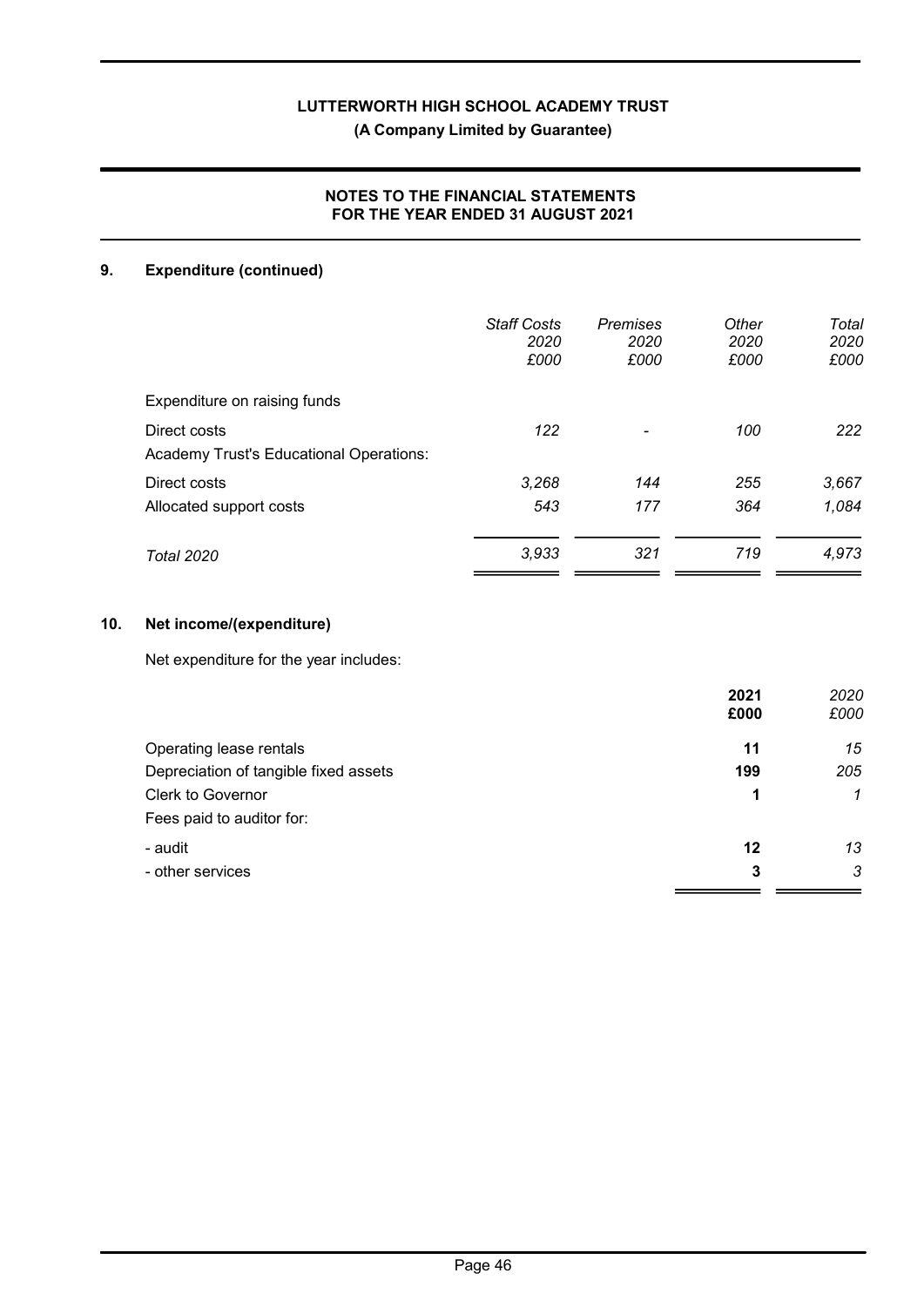# NOTES TO THE FINANCIAL STATEMENTS FOR THE YEAR ENDED 31 AUGUST 2021

#### 11. Staff

#### a. Staff costs

Staff costs during the year were as follows:

|                                     | 2021<br>£000 | 2020<br>£000 |
|-------------------------------------|--------------|--------------|
| Wages and salaries                  | 2,988        | 2,789        |
| Social security costs               | 274          | 259          |
| Pension costs                       | 911          | 853          |
|                                     | 4,173        | 3,901        |
| Agency staff costs                  | 6            | 5            |
| Staff restructuring costs           | 6            |              |
| Pension finance cost (note 14)      | 31           | 27           |
|                                     | 4,216        | 3,933        |
| Staff restructuring costs comprise: |              |              |
|                                     | 2021         | 2020         |
|                                     | £000         | £000         |
| Severance payments                  | 6            |              |
|                                     | 6            |              |

#### b. Non-statutory/non-contractual staff severance payments

Included in staff restructuring costs are non-statutory/non-contractual staff severance payments totalling £6,300 (2020: £Nil). Individually, the payment was £6,300 (2020: £Nil).

 $=$   $=$ 

### c. Staff numbers

The average number of persons employed by the Academy Trust during the year was as follows:

|                            | 2021<br>No. | 2020<br>No. |
|----------------------------|-------------|-------------|
| Teachers                   | 49          | 47          |
| Administration and support | 69          | 60          |
| Management                 | 6           | 6           |
|                            | 124         | 113         |
|                            |             |             |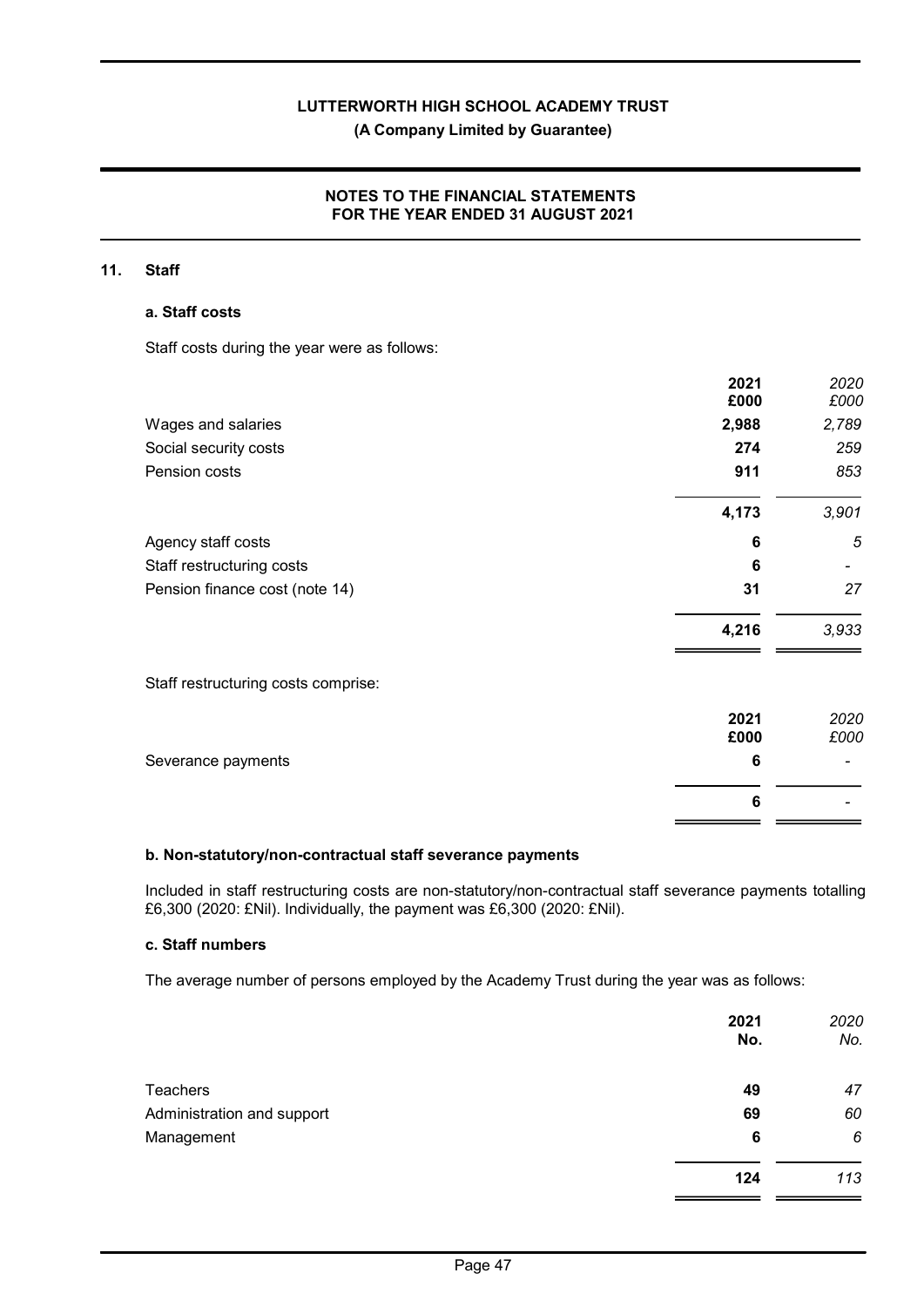# NOTES TO THE FINANCIAL STATEMENTS FOR THE YEAR ENDED 31 AUGUST 2021

#### 11. Staff (continued)

#### d. Higher paid staff

The number of employees whose employee benefits (excluding employer pension costs) exceeded £60,000 was:

|                                 | 2021<br>No.    | 2020<br>No. |
|---------------------------------|----------------|-------------|
| In the band £60,001 - £70,000   |                |             |
| In the band £90,001 - £100,000  | $\blacksquare$ |             |
| In the band £100,001 - £110,000 |                |             |

The above employees contributed to the Teachers' Pension Scheme. During the year ended 31 August 2021, pension contributions for these employees amounted to £39,757 (2020: £37,200).

### e. Key management personnel

The Key Management Personnel of the Academy Trust Trust comprise the Staff Trustees and the Senior Management Team as listed on page 1. The total amount of employee benefits (including employer pension contributions and employer national insurance contributions) received by Key Management Personnel for their services to the Academy Trust was £524,571 (2020: £500,850).

#### 12. Trustees' remuneration and expenses

One or more Trustees has been paid remuneration or has received other benefits from an employment with the Academy Trust. The principal and other staff Trustees only receive remuneration in respect of services they provide undertaking the roles of principal and staff members under their contracts of employment. The value of Trustees' remuneration and other benefits was as follows:

|                                                       |                            | 2021      | 2020      |
|-------------------------------------------------------|----------------------------|-----------|-----------|
|                                                       |                            | £000      | £000      |
| Julian Kirby,<br>(Headteacher and Accounting Officer) | Remuneration               | 100 - 105 | $90 - 95$ |
|                                                       | Pension contributions paid | $20 - 25$ | $20 - 25$ |
| Kay Cowling, (Staff Trustee)                          | Remuneration               | $50 - 55$ | $50 - 55$ |
|                                                       | Pension contributions paid | $10 - 15$ | 10 - 15   |

During the year ended 31 August 2021, no Trustee expenses have been incurred (2020: £NIL).

Other related party transactions involving the trustees are set out in note 29.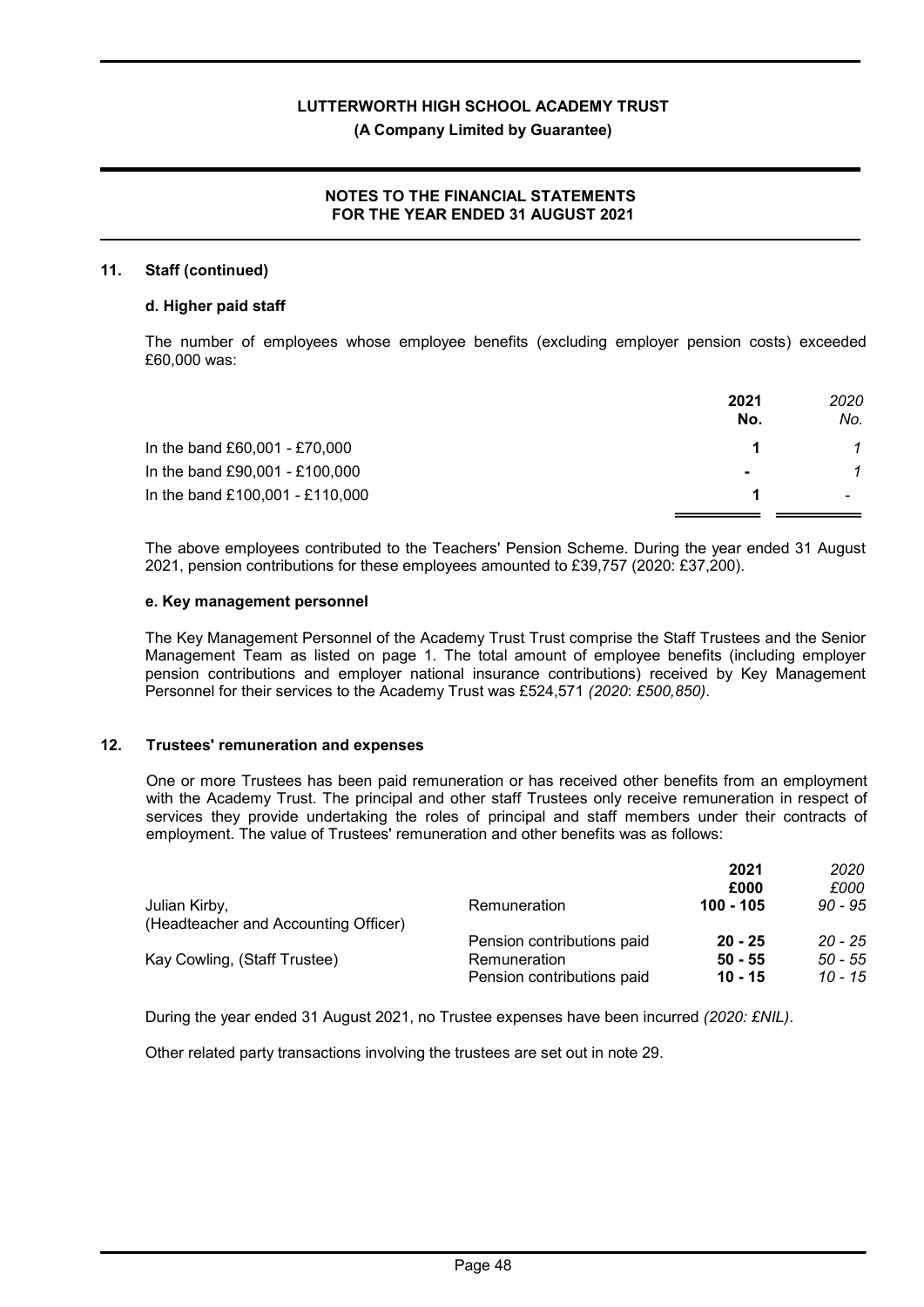### NOTES TO THE FINANCIAL STATEMENTS FOR THE YEAR ENDED 31 AUGUST 2021

#### 13. Trustees' and Officers' insurance

The Academy Trust has opted into the Department for Education's risk protection arrangement (RPA), an alternative to insurance where UK government funds cover losses that arise. This scheme protects Trustees and officers from claims arising from negligent acts, errors or omissions occurring whilst on academy business, and provides cover up to £10,000,000. It is not possible to quantify the Trustees and officers indemnity element from the overall cost of the RPA scheme membership.

#### 14. Pension finance cost

| 2021<br>£000 | 2020<br>£000 |
|--------------|--------------|
| 39           | 38           |
| (70)         | (65)         |
| (31)         | (27)         |
|              |              |

#### 15. Tangible fixed assets

|                          | Long<br>leasehold<br>property<br>£000 | Long<br>leasehold<br>property<br>improveme<br>nts<br>£000 | <b>Plant and</b><br>equipment<br>£000 | Computer<br>equipment<br>£000 | Total<br>£000 |
|--------------------------|---------------------------------------|-----------------------------------------------------------|---------------------------------------|-------------------------------|---------------|
| <b>Cost or valuation</b> |                                       |                                                           |                                       |                               |               |
| At 1 September 2020      | 5,849                                 | 2,210                                                     | 288                                   | 460                           | 8,807         |
| <b>Additions</b>         |                                       | 172                                                       | 1                                     | 24                            | 197           |
| At 31 August 2021        | 5,849                                 | 2,382                                                     | 289                                   | 484                           | 9,004         |
| <b>Depreciation</b>      |                                       |                                                           |                                       |                               |               |
| At 1 September 2020      | 922                                   | 236                                                       | 176                                   | 392                           | 1,726         |
| Charge for the year      | 100                                   | 45                                                        | 20                                    | 34                            | 199           |
| At 31 August 2021        | 1,022                                 | 281                                                       | 196                                   | 426                           | 1,925         |
| Net book value           |                                       |                                                           |                                       |                               |               |
| At 31 August 2021        | 4,827                                 | 2,101                                                     | 93                                    | 58                            | 7,079         |
| At 31 August 2020        | 4,927                                 | 1,974                                                     | 112                                   | 68                            | 7,081         |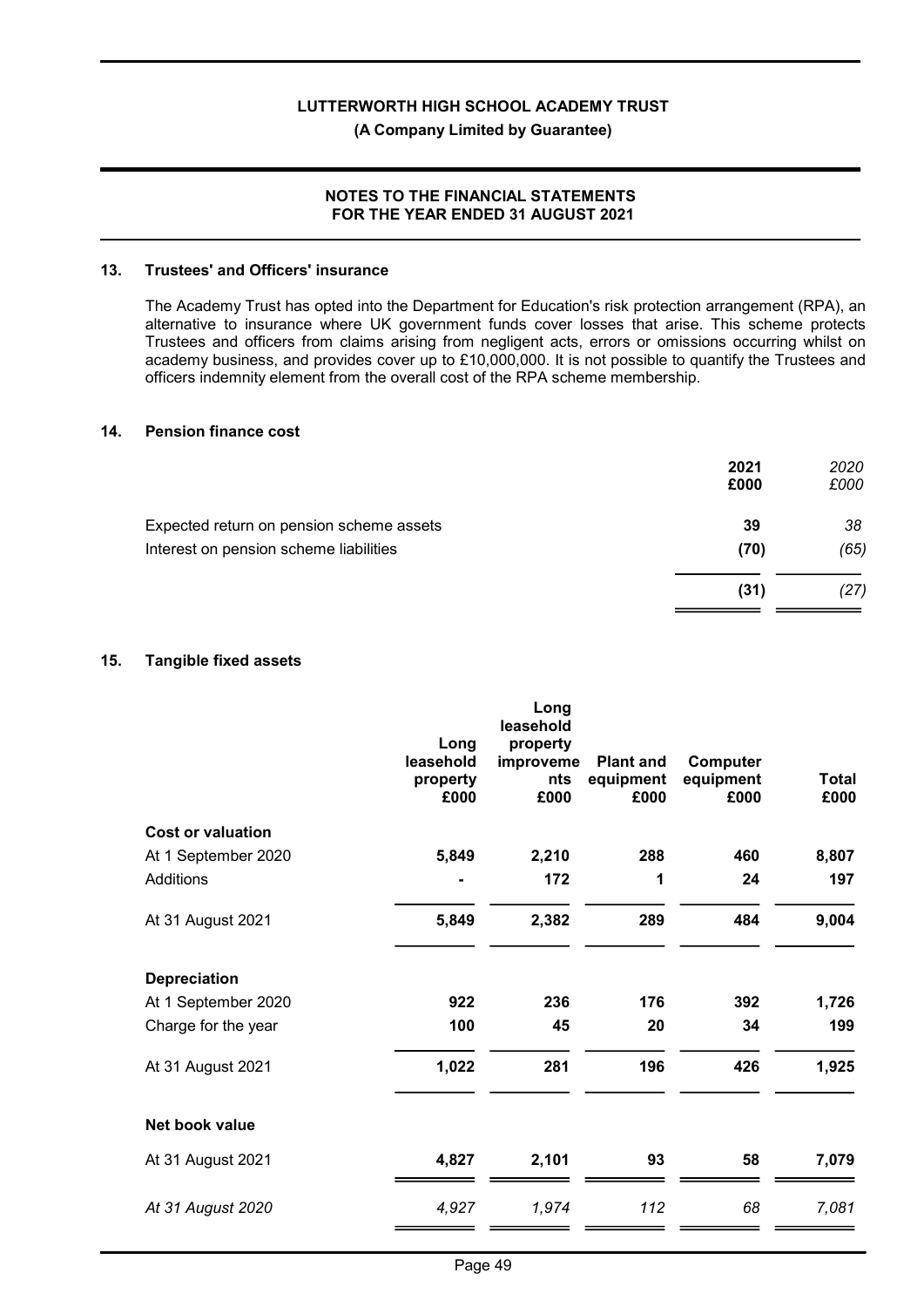### NOTES TO THE FINANCIAL STATEMENTS FOR THE YEAR ENDED 31 AUGUST 2021

#### 15. Tangible fixed assets (continued)

Included in Long leasehold property is long leasehold land valued at £1,349,539 (2020: £1,349,539) on conversion in 2012 by Drivers Jonas Deloitte using the depreciation replacement cost method.

Additions of £172,000 to leasehold property improvements in the year were in respect of a door, an alarm, roller blinds, cookery upgrades and electrical works at the Academy Trust.

The freehold of the land and buildings is owned by Leicestershire County Council. The Academy Trust holds a 125 year lease on a peppercorn rent from 2011.

#### 16. Stocks

 $17.$ 

|     |                                  | 2021<br>£000            | 2020<br>£000   |
|-----|----------------------------------|-------------------------|----------------|
|     | Catering stock                   | 5                       | 4              |
|     |                                  |                         |                |
| 17. | <b>Debtors</b>                   |                         |                |
|     |                                  | 2021<br>£000            | 2020<br>£000   |
|     | Due within one year              |                         |                |
|     | Trade debtors                    | $\overline{\mathbf{r}}$ | $\overline{4}$ |
|     | Other debtors                    | 650                     |                |
|     | Prepayments and accrued income   | 112                     | 269            |
|     | VAT recoverable                  | 5                       | 23             |
|     |                                  | 774                     | 296            |
|     |                                  |                         |                |
| 18. | <b>Current asset investments</b> |                         |                |
|     |                                  | 2021<br>£000            | 2020<br>£000   |
|     | Fixed term deposits              | 300                     | 500            |
|     |                                  |                         |                |

The market value of the listed investments at 31 August 2021 was £300,000 (2020: £500,000).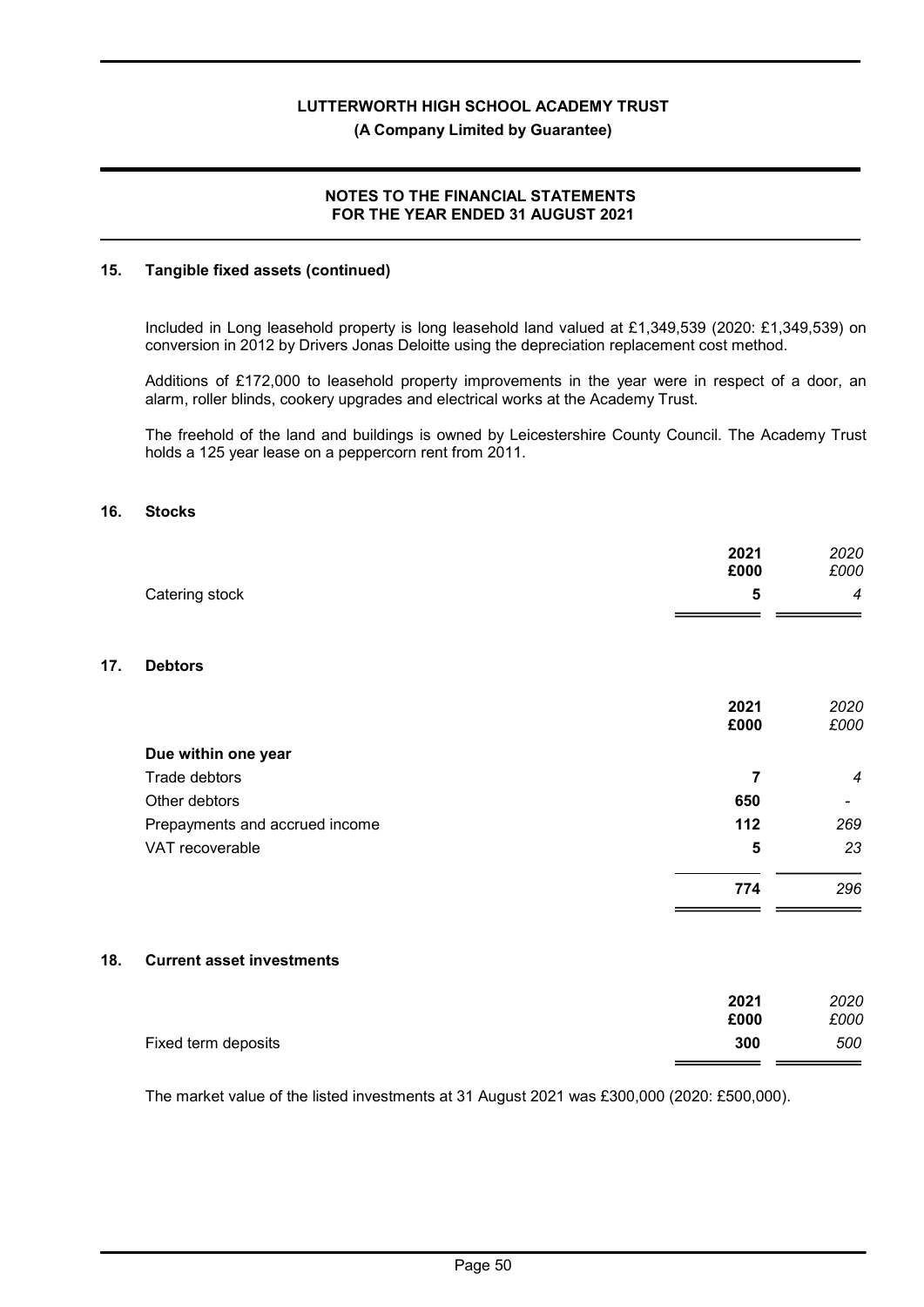(A Company Limited by Guarantee)

### NOTES TO THE FINANCIAL STATEMENTS FOR THE YEAR ENDED 31 AUGUST 2021

#### 19. Creditors: Amounts falling due within one year

|                                        | 2021<br>£000 | 2020<br>£000 |
|----------------------------------------|--------------|--------------|
| Trade creditors                        | 14           | 36           |
| Other taxation and social security     | 71           | 66           |
| Other creditors                        | 262          | 114          |
| Accruals and deferred income           | 138          | 202          |
|                                        | 485          | 418          |
|                                        | 2021<br>£000 | 2020<br>£000 |
| <b>Deferred income</b>                 |              |              |
| Deferred income at 1 September 2020    | 42           | 116          |
| Resources deferred during the year     | 34           | 42           |
| Amounts released from previous periods | (42)         | (116)        |
| Deferred income at 31 August 2021      | 34           | 42           |

At the balance sheet date the Academy Trust was holding funds received in advance for trips, catering, grant income and other income for the 2021/2022 Academic year.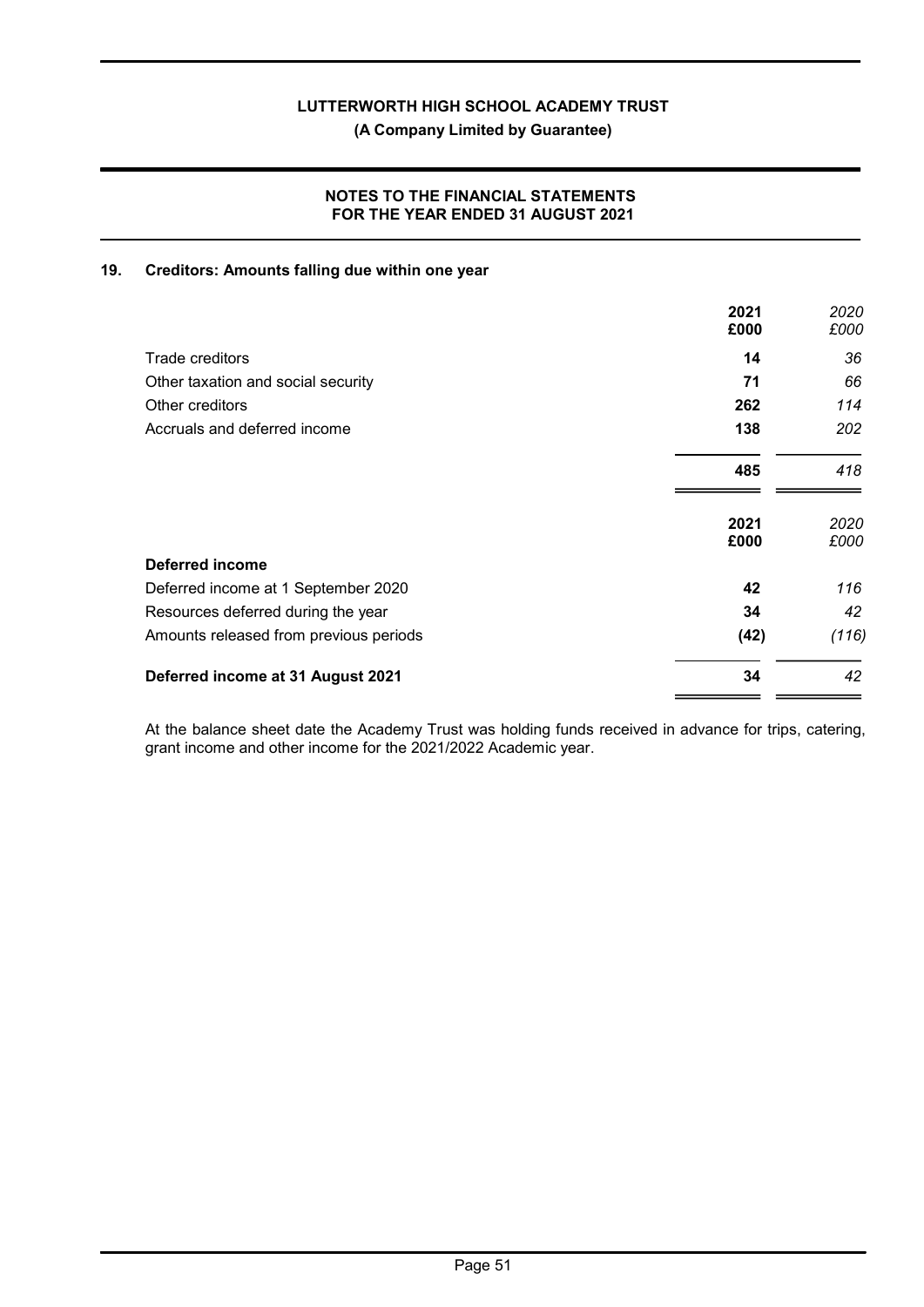### NOTES TO THE FINANCIAL STATEMENTS FOR THE YEAR ENDED 31 AUGUST 2021

# 20. Statement of funds

|                                           | <b>Balance at</b>         |       |                            |                                       |                            | <b>Balance</b><br>at 31       |
|-------------------------------------------|---------------------------|-------|----------------------------|---------------------------------------|----------------------------|-------------------------------|
|                                           | September<br>2020<br>£000 | £000  | Income Expenditure<br>£000 | <b>Transfers</b><br>in/ (out)<br>£000 | Gains/<br>(losses)<br>£000 | <b>August</b><br>2021<br>£000 |
| <b>Unrestricted funds</b>                 |                           |       |                            |                                       |                            |                               |
| General funds                             | 374                       | 251   | (224)                      |                                       |                            | 401                           |
| <b>Restricted general funds</b>           |                           |       |                            |                                       |                            |                               |
| General Annual Grant (GAG)                | 106                       | 4,065 | (3,882)                    | (118)                                 |                            | 171                           |
| <b>Pupil Premium</b>                      |                           | 133   | (85)                       |                                       |                            | 48                            |
| Teachers' Pay and Pension<br>grant        |                           | 217   | (217)                      |                                       |                            |                               |
| Other DfE/ESFA grants                     |                           | 22    | (22)                       |                                       |                            |                               |
| Local Authority grants                    |                           | 161   | (161)                      |                                       |                            |                               |
| Department for Work &                     |                           |       |                            |                                       |                            |                               |
| Pensions                                  |                           | 4     | (4)                        |                                       |                            |                               |
| Other income                              |                           | 51    | (51)                       |                                       |                            |                               |
| Catch-up premium                          |                           | 67    | (53)                       |                                       |                            | 14                            |
| Other DfE/ESFA COVID-19<br>funding        |                           | 43    | (33)                       |                                       |                            | 10                            |
| Coronavirus Job Retention<br>Scheme grant |                           | 5     | (5)                        |                                       |                            |                               |
| Pension reserve                           | (1,739)                   |       | (255)                      |                                       | (404)                      | (2, 398)                      |
|                                           | (1,633)                   | 4,768 | (4, 768)                   | (118)                                 | (404)                      | (2, 155)                      |
| <b>Restricted fixed asset funds</b>       |                           |       |                            |                                       |                            |                               |
| Net book value of fixed assets            | 7,081                     |       | (199)                      | 197                                   |                            | 7,079                         |
| CIF grant                                 | 62                        |       |                            | (62)                                  |                            |                               |
| Devolved formula capital                  |                           | 17    |                            | (17)                                  |                            |                               |
|                                           | 7,143                     | 17    | (199)                      | 118                                   |                            | 7,079                         |
| <b>Total Restricted funds</b>             | 5,510                     | 4,785 | (4, 967)                   |                                       | (404)                      | 4,924                         |
| <b>Total funds</b>                        | 5,884                     | 5,036 | (5, 191)                   |                                       | (404)                      | 5,325                         |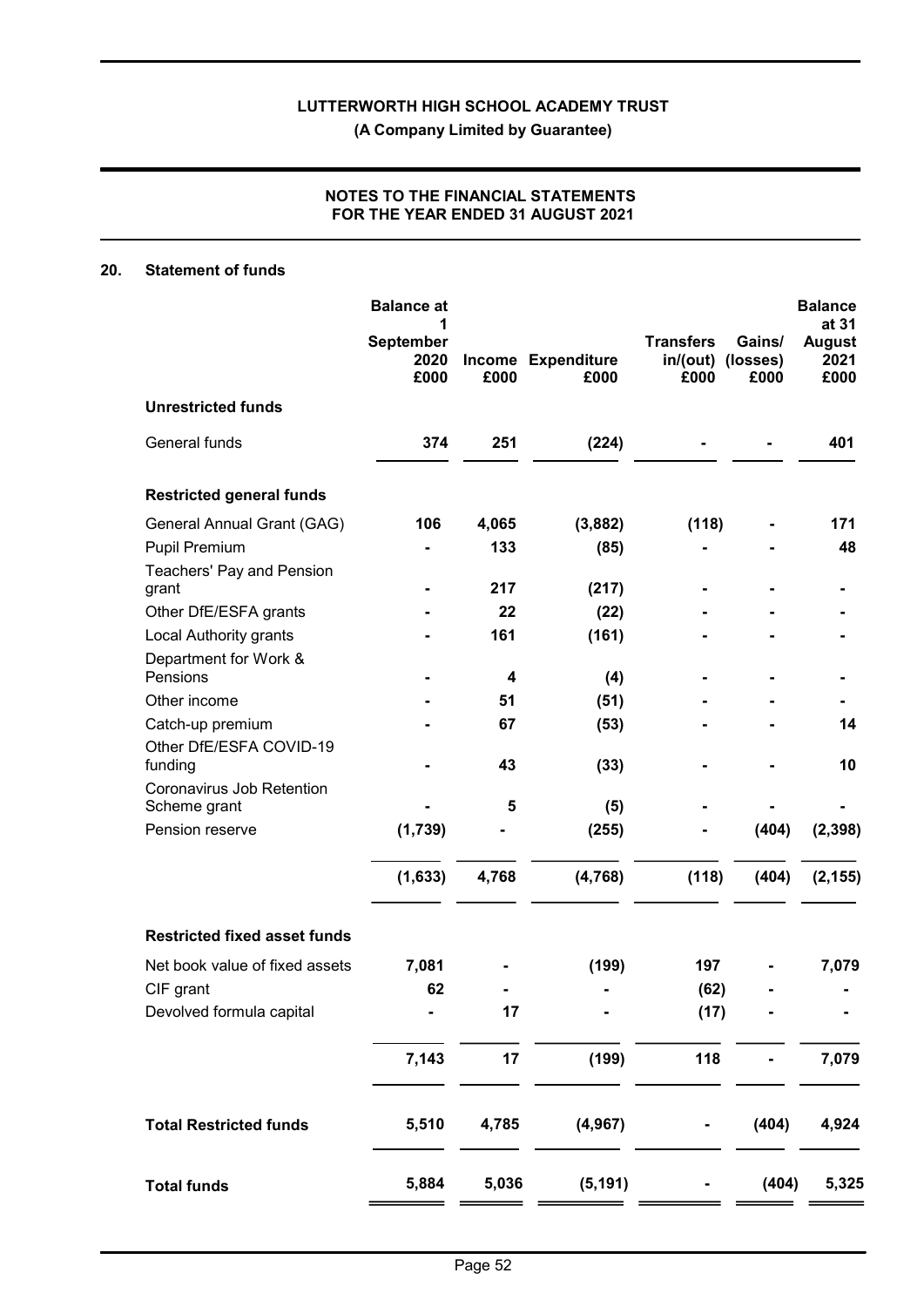(A Company Limited by Guarantee)

#### NOTES TO THE FINANCIAL STATEMENTS FOR THE YEAR ENDED 31 AUGUST 2021

#### 20. Statement of funds (continued)

The specific purposes for which the funds are to be applied are as follows:

#### Unrestricted funds

Unrestricted funds are to be used towards meeting any of the charitable objectives of the Academy Trust at the discretion of the Trustees.

#### General Annual Grant (GAG)

Funds from the Education and Skills Funding Agency for the provision of education, in line with the funding agreement.

Under the funding agreement with the Secretary of State, the Academy Trust was not subject to a limit on the amount of GAG that it could carry forward at 31 August 2021. Transfers of £118,000 from restricted funds to the restricted fixed asset fund represents allocations from GAG towards fixed assets.

#### Pupil Premium

Additional funds from the Education and Skills Funding Agency to support their disadvantaged pupils and close the attainment gap between them and their peers. This is allocated for every pupil who receives free school meals.

#### Other DfE/ESFA grants

Other funds provided by the DfE/ESFA for particular purposes within the Academy Trust's educational operations.

#### Government grants

These are funds and grants received from the Local Authority and other institutions for use on specific educational projects.

#### Other income

These consist of income from all other sources to be used primarily for the Academy Trust's educational operations.

#### Pension reserve

Being the fund in relation to the defined benefit pension scheme liability included in the Balance Sheet. The fund is in deficit but given the nature of the liability this is not payable immediately. Plans are in place to address the deficit.

#### Restricted fixed asset fund

The restricted fixed asset fund was funded predominately by the funds inherited on conversion to an Academy Trust from Local Authority following the transfer of assets. It included further amounts invested in fixed assets in property improvements, plant and equipment and computer equipment. Also included in the funds is depreciation charged on fixed assets held.Transfers of £118,000 from restricted funds to the restricted fixed asset fund represents allocations from GAG towards fixed assets.

#### Capital grants

This consists of Devolved Formula Capital (DFC) and other capital funding from the ESFA. The DFC is to be used for ICT items, improvements to buildings and other facilities or capital repairs and refurbishments and minor works. Other capital grants are to be used as per the individual terms of the agreement and for the specific capital projects as applied for.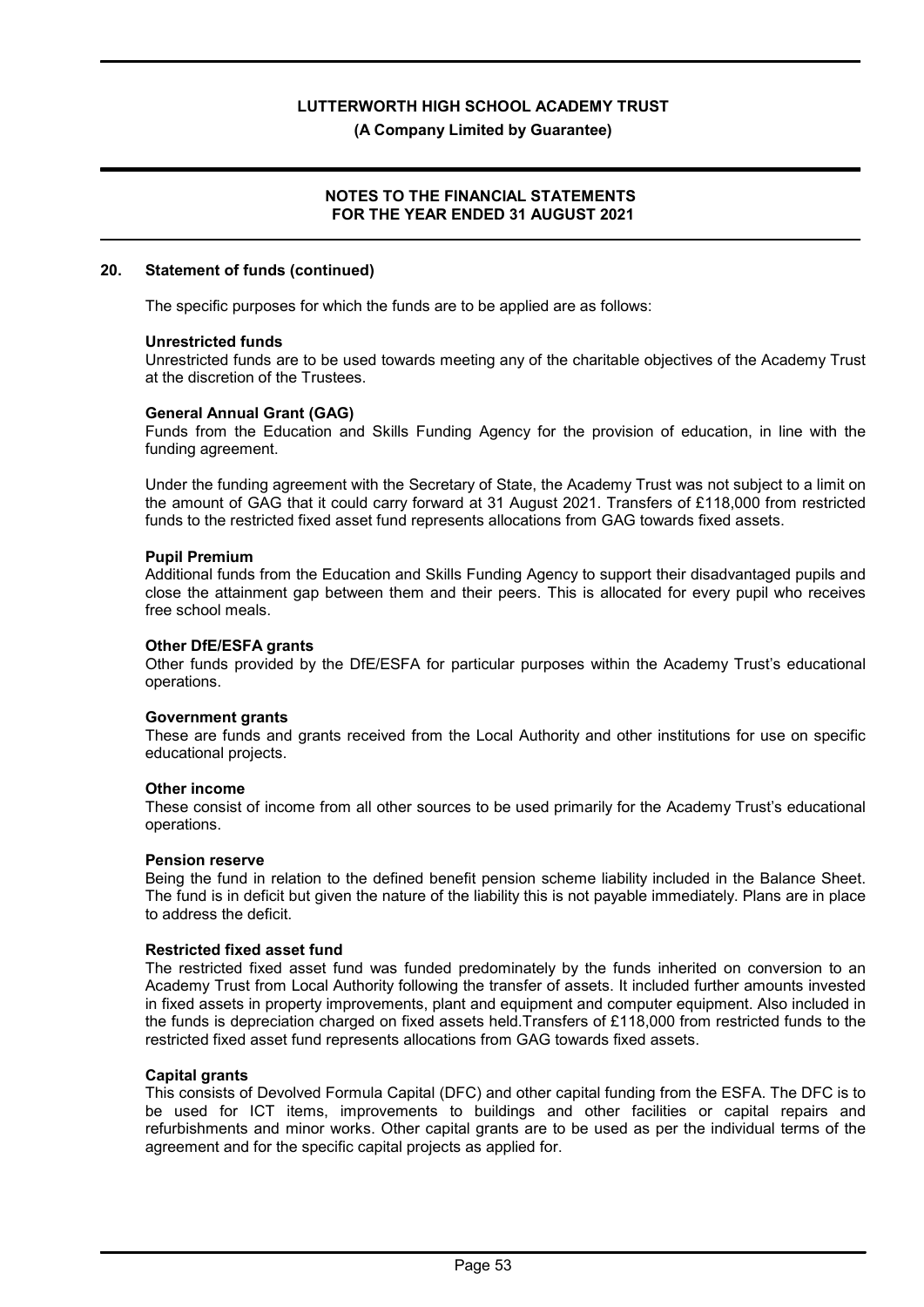# NOTES TO THE FINANCIAL STATEMENTS FOR THE YEAR ENDED 31 AUGUST 2021

# 20. Statement of funds (continued)

Comparative information in respect of the preceding year is as follows:

|                                     | <b>Balance</b> at              |                |                     |                                      |                  | <b>Balance</b>                         |
|-------------------------------------|--------------------------------|----------------|---------------------|--------------------------------------|------------------|----------------------------------------|
| <b>Unrestricted funds</b>           | 1<br>September<br>2019<br>£000 | Income<br>£000 | Expenditure<br>£000 | <b>Transfers</b><br>in/(out)<br>£000 | (losses)<br>£000 | at<br>Gains/ 31 August<br>2020<br>£000 |
|                                     |                                |                |                     |                                      |                  |                                        |
| General funds                       | 302                            | 294            | (222)               |                                      |                  | 374                                    |
| <b>Restricted general funds</b>     |                                |                |                     |                                      |                  |                                        |
| General Annual Grant (GAG)          | 50                             | 3,869          | (3, 756)            | (57)                                 |                  | 106                                    |
| <b>Pupil Premium</b>                |                                | 103            | (103)               |                                      |                  |                                        |
| Teachers' Pay and Pension grant     |                                | 244            | (244)               |                                      |                  |                                        |
| Other DfE/ESFA grants               |                                | 107            | (107)               |                                      |                  |                                        |
| Local Authority grants              |                                | 88             | (88)                |                                      |                  |                                        |
| Pension reserve                     | (1, 424)                       |                | (248)               |                                      | (67)             | (1, 739)                               |
|                                     | (1, 374)                       | 4,411          | (4, 546)            | (57)                                 | (67)             | (1, 633)                               |
| <b>Restricted fixed asset funds</b> |                                |                |                     |                                      |                  |                                        |
| Net book value of fixed assets      | 7,141                          |                | (205)               | 145                                  |                  | 7,081                                  |
| CIF grant                           |                                | 112            |                     | (50)                                 |                  | 62                                     |
| Devolved formula capital            |                                | 18             |                     | (18)                                 |                  |                                        |
| S106 capital grant                  |                                | 20             |                     | (20)                                 |                  |                                        |
|                                     | 7,141                          | 150            | (205)               | 57                                   |                  | 7,143                                  |
| <b>Total Restricted funds</b>       | 5,767                          | 4,561          | (4, 751)            |                                      | (67)             | 5,510                                  |
| <b>Total funds</b>                  | 6,069                          | 4,855          | (4, 973)            |                                      | (67)             | 5,884                                  |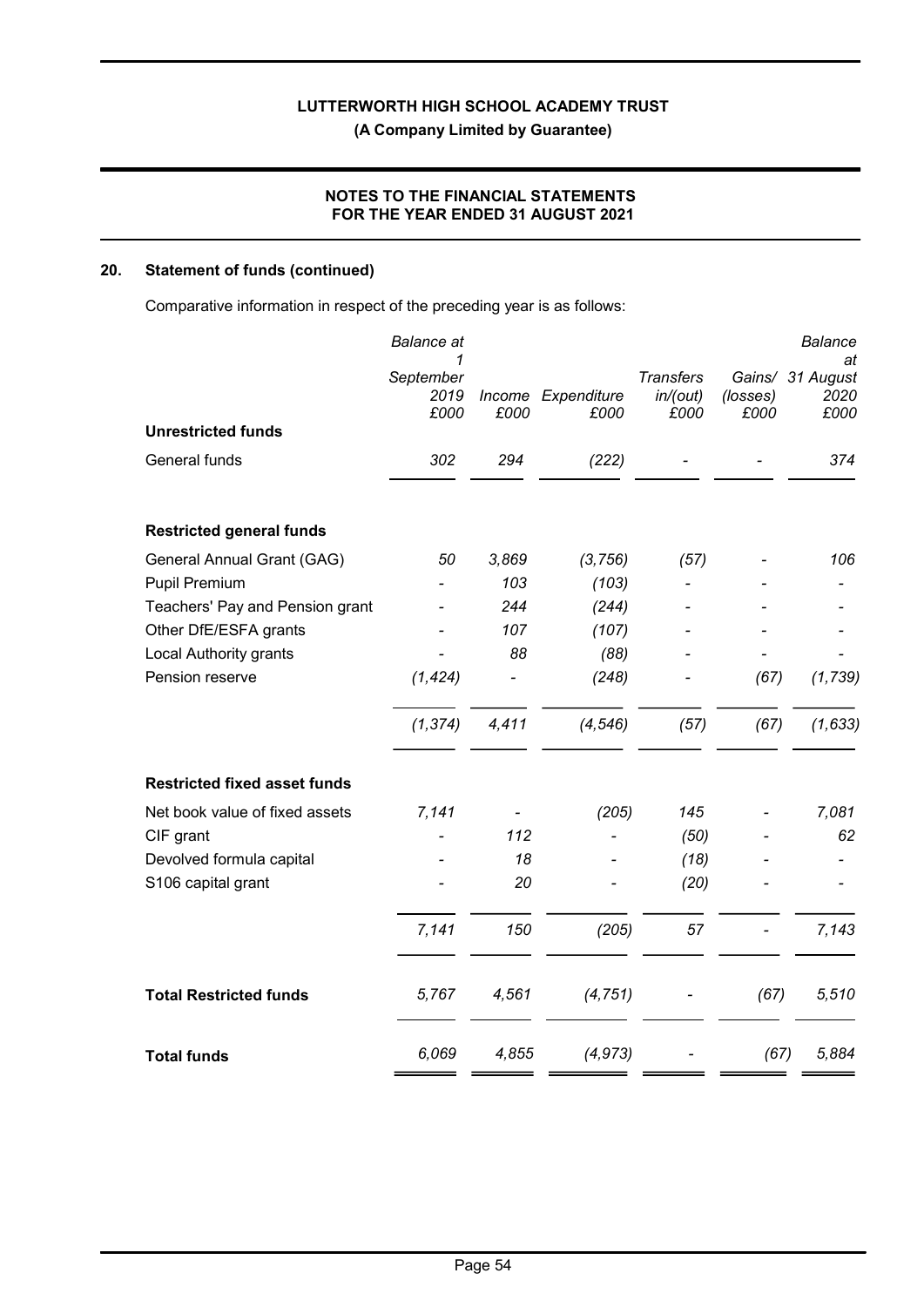(A Company Limited by Guarantee)

# NOTES TO THE FINANCIAL STATEMENTS FOR THE YEAR ENDED 31 AUGUST 2021

# 21. Analysis of net assets between funds

| Unrestricted<br>funds<br>2021<br>£000 | <b>Restricted</b><br>funds<br>2021<br>£000 | <b>Restricted</b><br>fixed asset<br>funds<br>2021<br>£000 | Total<br>funds<br>2021<br>£000 |
|---------------------------------------|--------------------------------------------|-----------------------------------------------------------|--------------------------------|
| ۰                                     |                                            | 7,079                                                     | 7,079                          |
| 571                                   | 558                                        | $\blacksquare$                                            | 1,129                          |
| (170)                                 | (315)                                      | ۰                                                         | (485)                          |
| ٠                                     | (2,398)                                    | ۰                                                         | (2, 398)                       |
| 401                                   | (2, 155)                                   | 7,079                                                     | 5,325                          |
|                                       |                                            |                                                           |                                |

|                          |            | Restricted               |          |
|--------------------------|------------|--------------------------|----------|
| Unrestricted             | Restricted | fixed asset              | Total    |
| funds                    | funds      | funds                    | funds    |
| 2020                     | 2020       | 2020                     | 2020     |
| £000                     | £000       | £000                     | £000     |
| $\overline{\phantom{a}}$ |            | 7,081                    | 7,081    |
| 392                      | 506        | 62                       | 960      |
| (18)                     | (400)      | $\overline{\phantom{a}}$ | (418)    |
| $\overline{\phantom{a}}$ | (1,739)    | -                        | (1, 739) |
| 374                      | (1,633)    | 7,143                    | 5,884    |
|                          |            |                          |          |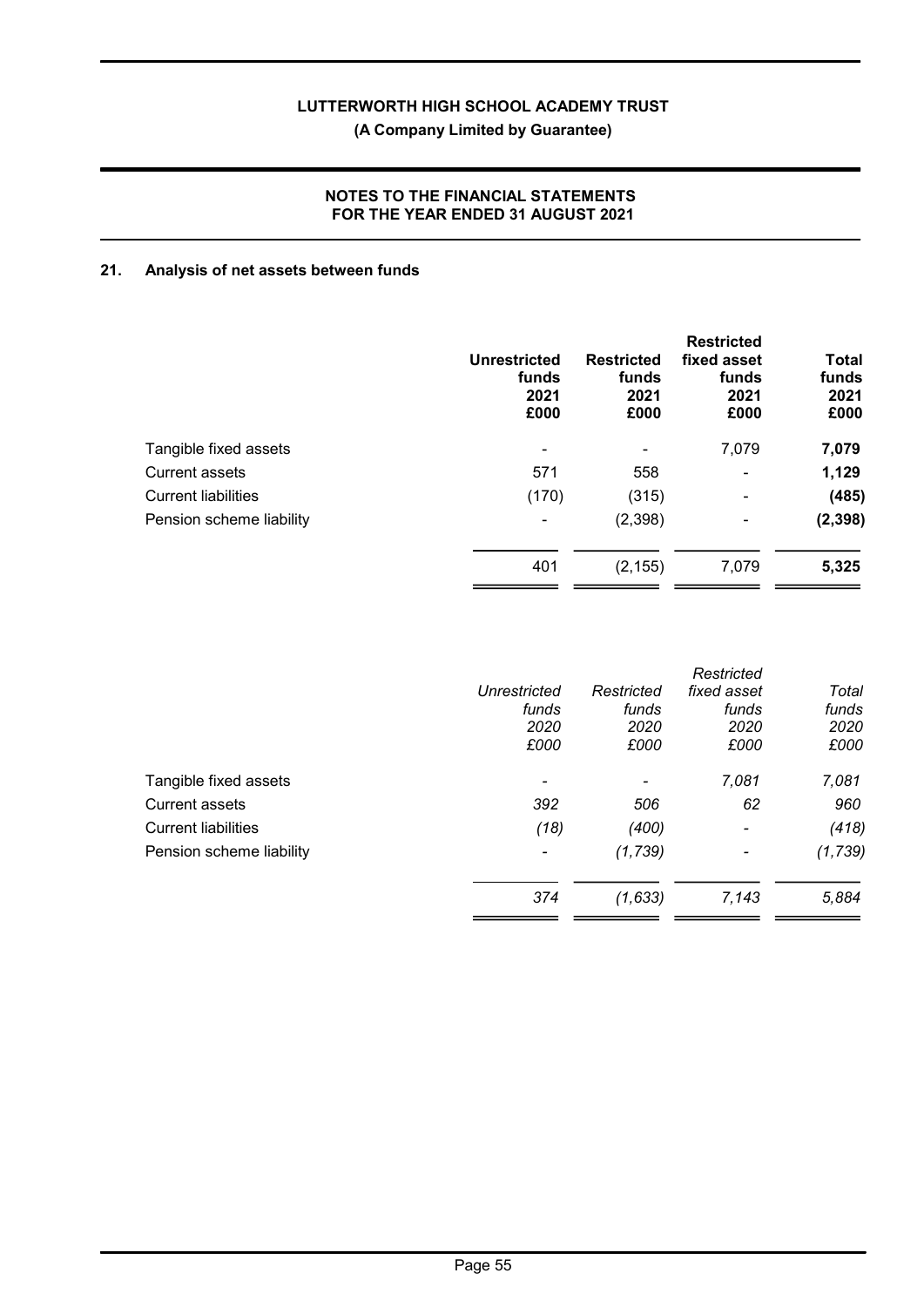(A Company Limited by Guarantee)

# NOTES TO THE FINANCIAL STATEMENTS FOR THE YEAR ENDED 31 AUGUST 2021

# 22. Reconciliation of net expenditure to net cash flow from operating activities

|     |                                                                          | 2021<br>£000 | 2020<br>£000 |
|-----|--------------------------------------------------------------------------|--------------|--------------|
|     | Net expenditure for the year (as per Statement of Financial Activities)  | (155)        | (118)        |
|     | <b>Adjustments for:</b>                                                  |              |              |
|     | Depreciation (note 15)                                                   | 199          | 205          |
|     | Capital grants from DfE and other capital income (note 3 and 4)          | (17)         | (150)        |
|     | Interest receivable (note 6)                                             | (2)          | (5)          |
|     | Defined benefit pension scheme cost less contributions payable (note 27) | 224          | 221          |
|     | Defined benefit pension scheme finance cost (note 14)                    | 31           | 27           |
|     | Increase in stocks (note 16)                                             | (1)          |              |
|     | Increase in debtors (note 17)                                            | (478)        | (174)        |
|     | Increase in creditors (note 19)                                          | 67           | 100          |
|     | Net cash (used in)/provided by operating activities                      | (132)        | 106          |
| 23. | Cash flows from investing activities                                     |              |              |
|     |                                                                          | 2021<br>£000 | 2020<br>£000 |
|     | Interest from investments (note 6)                                       | 2            | 5            |
|     | Purchase of tangible fixed assets (note 15)                              | (197)        | (145)        |
|     | Purchase of investments (note 18)                                        |              | (200)        |
|     | Proceeds from the sale of investments (note 18)                          | 200          |              |
|     | Capital grants from DfE Group and other capital income (note 3 and 4)    | 17           | 150          |
|     | Net cash provided by/(used in) investing activities                      | 22           | (190)        |
| 24. | Analysis of cash and cash equivalents                                    |              |              |
|     |                                                                          | 2021<br>£000 | 2020<br>£000 |
|     | Cash in hand                                                             | 50           | 160          |

| Total cash and cash equivalents | 50 | 160 |
|---------------------------------|----|-----|
|---------------------------------|----|-----|

 $\overline{\phantom{a}}$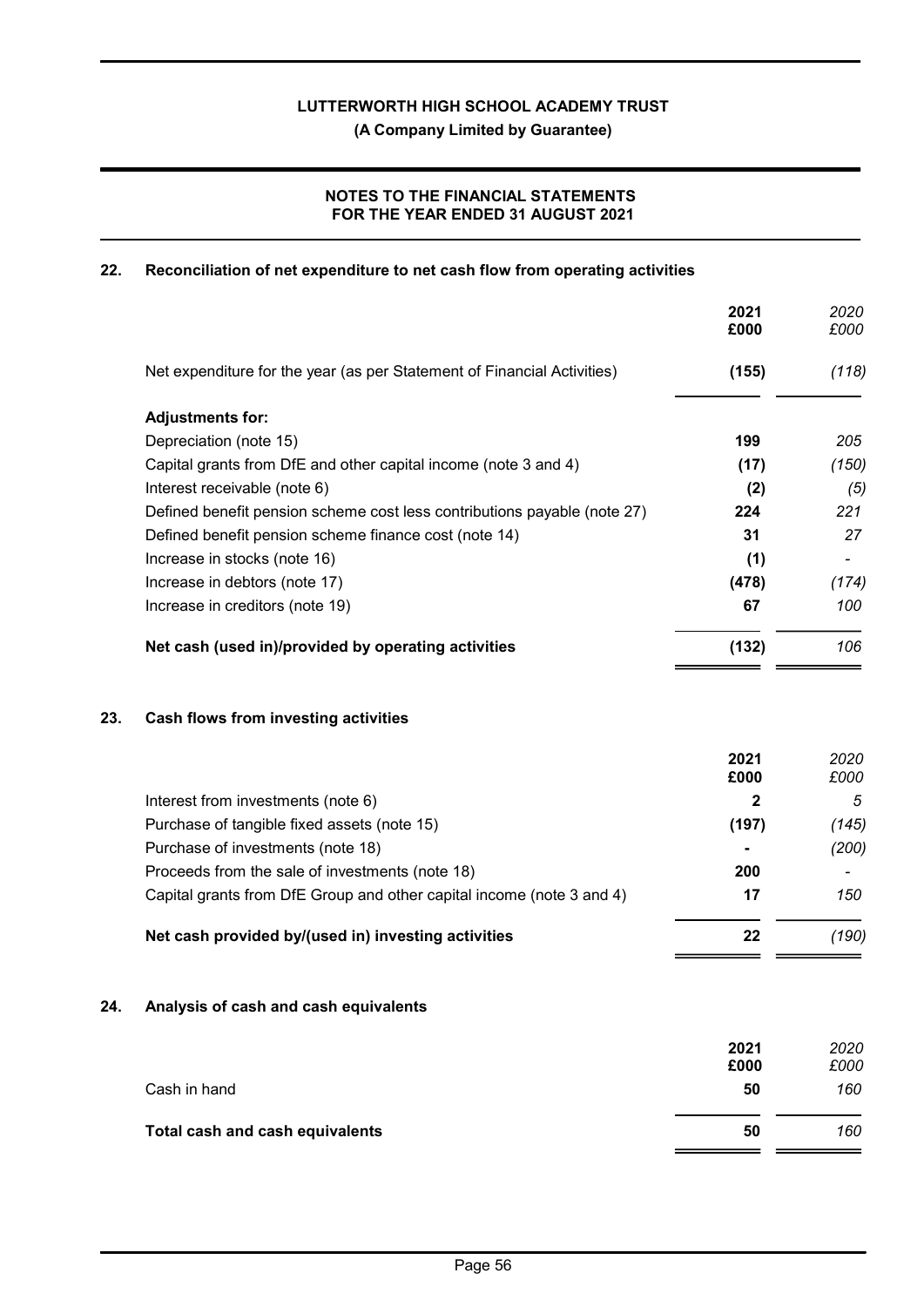### (A Company Limited by Guarantee)

# NOTES TO THE FINANCIAL STATEMENTS FOR THE YEAR ENDED 31 AUGUST 2021

### 25. Analysis of changes in net debt

|                          | At 1<br><b>September</b><br>2020<br>£000 | £000           | At 31<br><b>Cash flows August 2021</b><br>£000 |
|--------------------------|------------------------------------------|----------------|------------------------------------------------|
| Cash at bank and in hand | 160                                      | (110)          | 50                                             |
| Liquid investments       | 500<br>660                               | (200)<br>(310) | 300<br>350                                     |
|                          |                                          |                |                                                |

# 26. Capital commitments

|                                                               | 2021 | 2020 |
|---------------------------------------------------------------|------|------|
|                                                               | £000 | £000 |
| Contracted for but not provided in these financial statements |      |      |
| Acquisition of tangible fixed assets                          | 15   |      |
|                                                               |      |      |

#### 27. Pension commitments

The Academy Trust's employees belong to two principal pension schemes: the Teachers' Pension Scheme England and Wales (TPS) for academic and related staff; and the Local Government Pension Scheme (LGPS) for non-teaching staff, which is managed by Leicestershire County Council. Both are multi-employer defined benefit schemes.

The latest actuarial valuation of the TPS related to the period ended 31 March 2016 and of the LGPS 31 March 2019.

Contributions amounting to £80,122 were payable to the schemes at 31 August 2021 (2020: £74,290) and are included within creditors.

#### Teachers' Pension Scheme

The Teachers' Pension Scheme (TPS) is a statutory, contributory, defined benefit scheme, governed by the Teachers' Pension Scheme Regulations 2014. Membership is automatic for full-time teachers in academies. All teachers have the option to opt-out of the TPS following enrolment.

The TPS is an unfunded scheme to which both the member and employer makes contributions, as a percentage of salary - these contributions are credited to the Exchequer. Retirement and other pension benefits are paid by public funds provided by Parliament.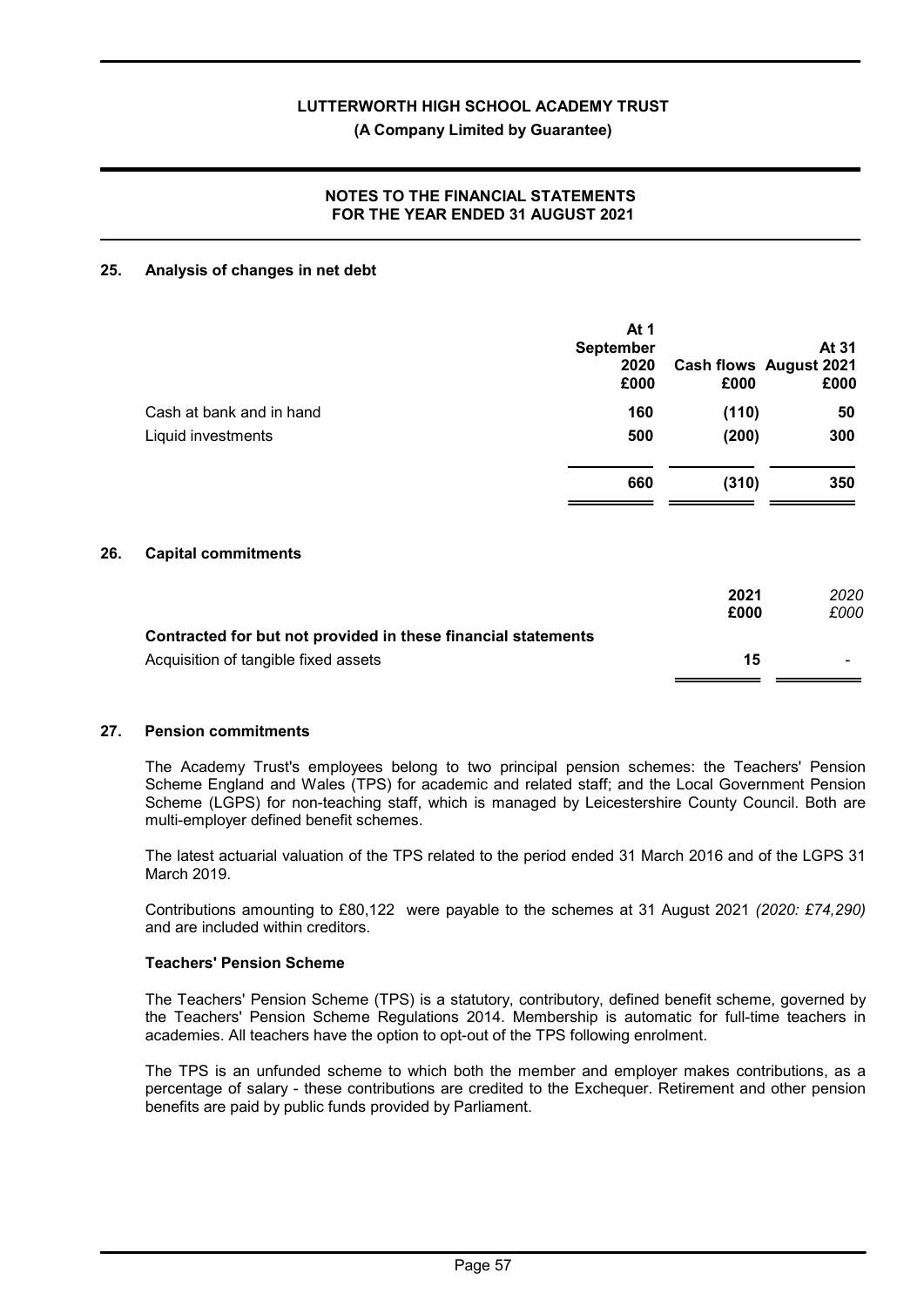#### (A Company Limited by Guarantee)

#### NOTES TO THE FINANCIAL STATEMENTS FOR THE YEAR ENDED 31 AUGUST 2021

#### 27. Pension commitments (continued)

#### Valuation of the Teachers' Pension Scheme

The Government Actuary, using normal actuarial principles, conducts a formal actuarial review of the TPS in accordance with the Public Service Pensions (Valuations and Employer Cost Cap) Directions 2014 published by HM Treasury every 4 years. The aim of the review is to specify the level of future contributions. Actuarial scheme valuations are dependent on assumptions about the value of future costs, design of benefits and many other factors. The latest actuarial valuation of the TPS was carried out as at 31 March 2016. The valuation report was published by the Department for Education on 5 March 2019. The key elements of the valuation and subsequent consultation are:

- employer contribution rates set at 23.68% of pensionable pay (including a 0.08% administration levy)
- total scheme liabilities (pensions currently in payment and the estimated cost of future benefits) for service to the effective date of £218,100 million and notional assets (estimated future contributions together with the notional investments held at the valuation date) of £196,100 million, giving a notional past service deficit of £22,000 million
- the SCAPE rate, set by HMT, is used to determine the notional investment return. The current SCAPE rate is 2.4% above the rate of CPI, assumed real rate of return is 2.4% in excess of prices and 2% in excess of earnings. The rate of real earnings growth is assumed to be 2.2%. The assumed nominal rate of return including earnings growth is 4.45%.

The next valuation result is due to be implemented from 1 April 2023.

The employer's pension costs paid to TPS in the year amounted to £468,000 (2020: £434,000).

A copy of the valuation report and supporting documentation is on the Teachers' Pensions website (https://www.teacherspensions.co.uk/news/employers/2019/04/teachers-pensions-valuation-report.aspx).

Under the definitions set out in FRS 102, the TPS is an unfunded multi-employer pension scheme. The Academy Trust has accounted for its contributions to the scheme as if it were a defined contribution scheme. The Academy Trust has set out above the information available on the scheme.

#### Local Government Pension Scheme

The LGPS is a funded defined benefit pension scheme, with the assets held in separate trusteeadministered funds. The total contribution made for the year ended 31 August 2021 was £274,000 (2020: £246,000), of which employer's contributions totalled £219,000 (2020: £198,000) and employees' contributions totalled £ 55,000 (2020: £48,000). The agreed contribution rates for future years are 24.0% per cent for employers and 5.5% - 12.5% per cent for employees.

Parliament has agreed, at the request of the Secretary of State for Education, to a guarantee that, in the event of academy closure, outstanding Local Government Pension Scheme liabilities would be met by the Department for Education. The guarantee came into force on 18 July 2013.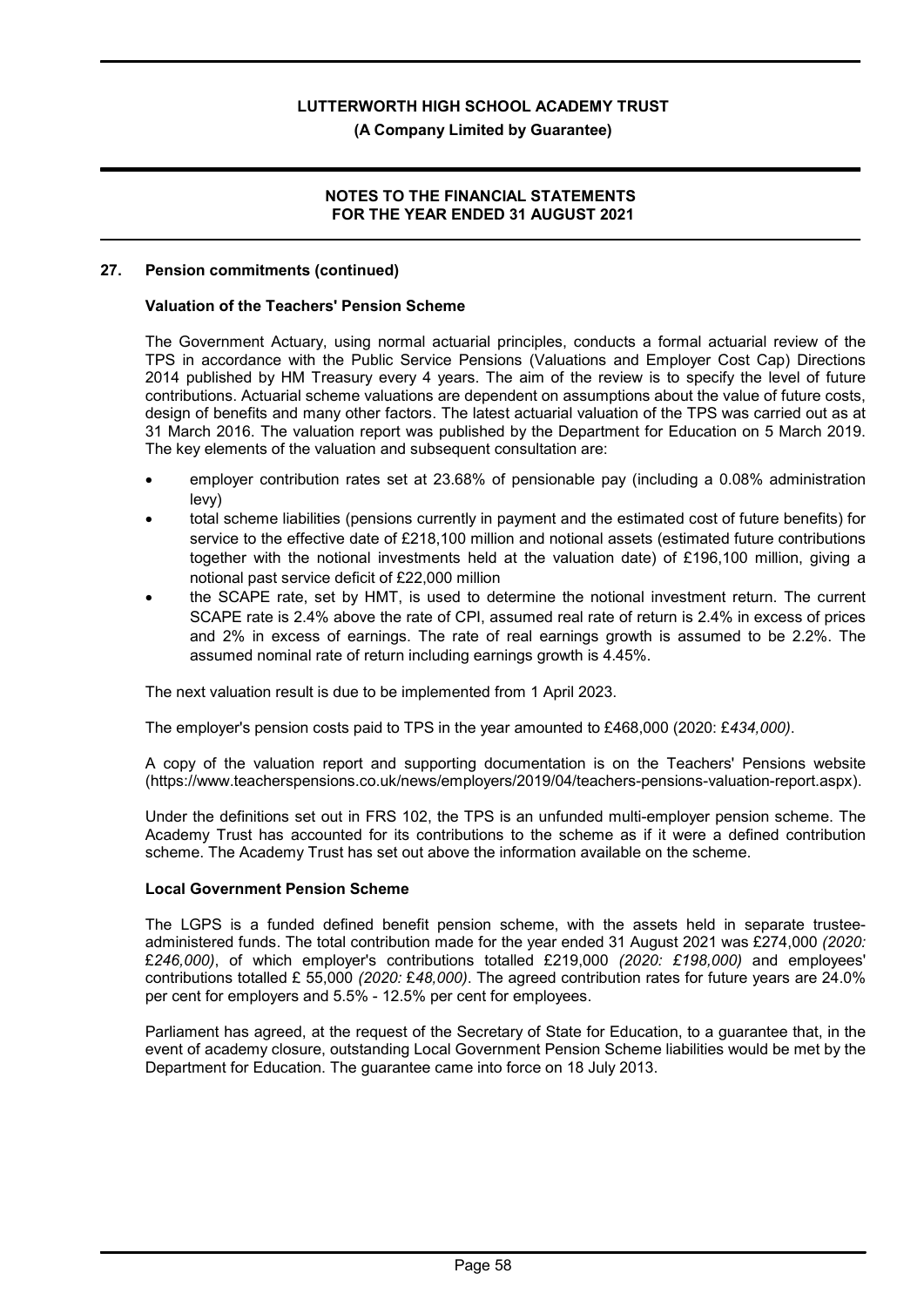(A Company Limited by Guarantee)

# NOTES TO THE FINANCIAL STATEMENTS FOR THE YEAR ENDED 31 AUGUST 2021

### 27. Pension commitments (continued)

#### Principal actuarial assumptions

|                                                        | 2021 | 2020 |
|--------------------------------------------------------|------|------|
|                                                        | %    | %    |
| Rate of increase in salaries                           | 3.40 | 2.70 |
| Rate of increase for pensions in payment/inflation     | 2.90 | 2.20 |
| Discount rate for scheme liabilities                   | 1.65 | 1.70 |
| Inflation assumption (CPI)                             | 2.90 | 2.20 |
| Commutation of pensions to lump sums (Pre-April 2008)  | 50   | 50   |
| Commutation of pensions to lump sums (Post-April 2008) | 75   | 75   |

The current mortality assumptions include sufficient allowance for future improvements in mortality rates. The assumed life expectations on retirement age 65 are:

|                       | 2021<br>Years | 2020<br>Years |
|-----------------------|---------------|---------------|
| <b>Retiring today</b> |               |               |
| Males                 | 21.7          | 21.5          |
| Females               | 24.2          | 23.8          |
| Retiring in 20 years  |               |               |
| Males                 | 22.6          | 22.2          |
| Females               | 25.9          | 25.2          |

# Sensitivity analysis

|                                        | 2021<br>£000 | 2020<br>£000 |
|----------------------------------------|--------------|--------------|
| Discount rate $+0.1\%$                 | (129)        | (97)         |
| Discount rate -0.1%                    | 129          | 97           |
| Mortality assumption - 1 year increase | 212          | 156          |
| Mortality assumption - 1 year decrease | (212)        | (156)        |
| CPI rate $+0.1\%$                      | 119          | 89           |
| CPI rate $-0.1\%$                      | (119)        | (89)         |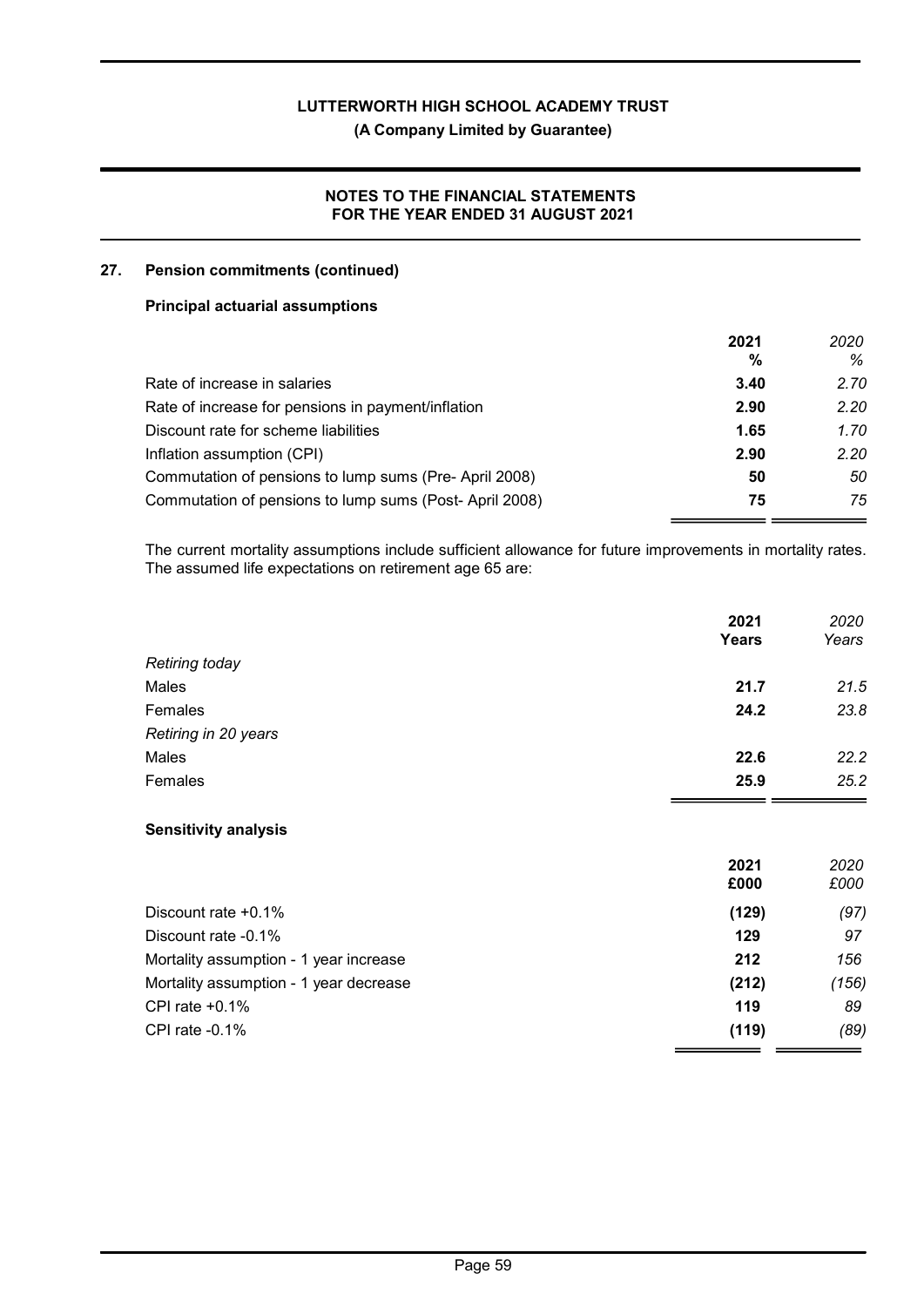# (A Company Limited by Guarantee)

# NOTES TO THE FINANCIAL STATEMENTS FOR THE YEAR ENDED 31 AUGUST 2021

#### 27. Pension commitments (continued)

#### Share of scheme assets

The Academy Trust's share of the assets in the scheme was:

|                                     | 2021<br>£000 | 2020<br>£000 |
|-------------------------------------|--------------|--------------|
| Equities                            | 1,688        | 1,277        |
| <b>Bonds</b>                        | 844          | 628          |
| Property                            | 204          | 173          |
| Cash                                | 175          | 87           |
| <b>Total market value of assets</b> | 2,911        | 2,165        |

The actual return on scheme assets was £501,000 (2020: £38,000).

The amounts recognised in the Statement of Financial Activities are as follows:

|                                                                  | 2021<br>£000   | 2020<br>£000 |
|------------------------------------------------------------------|----------------|--------------|
| Current service cost                                             | (443)          | (409)        |
| Past sevice cost                                                 | $\blacksquare$ | (10)         |
| Interest income                                                  | 39             | 38           |
| Interest cost                                                    | (70)           | (65)         |
| Total amount recognised in the Statement of Financial Activities | (474)          | (446)        |

The Academy Trust expects to contribute £225,000 to its defined benefit pension scheme in 2022.

Changes in the present value of the defined benefit obligations were as follows:

|                          | 2021<br>£000 | 2020<br>£000 |
|--------------------------|--------------|--------------|
| At 1 September           | 3,904        | 3,417        |
| Current service cost     | 443          | 409          |
| Past sevice cost         | ۰            | 10           |
| Interest cost            | 70           | 65           |
| Employee contributions   | 55           | 48           |
| Actuarial losses/(gains) | 866          | (16)         |
| Benefits paid            | (29)         | (29)         |
| At 31 August             | 5,309        | 3,904        |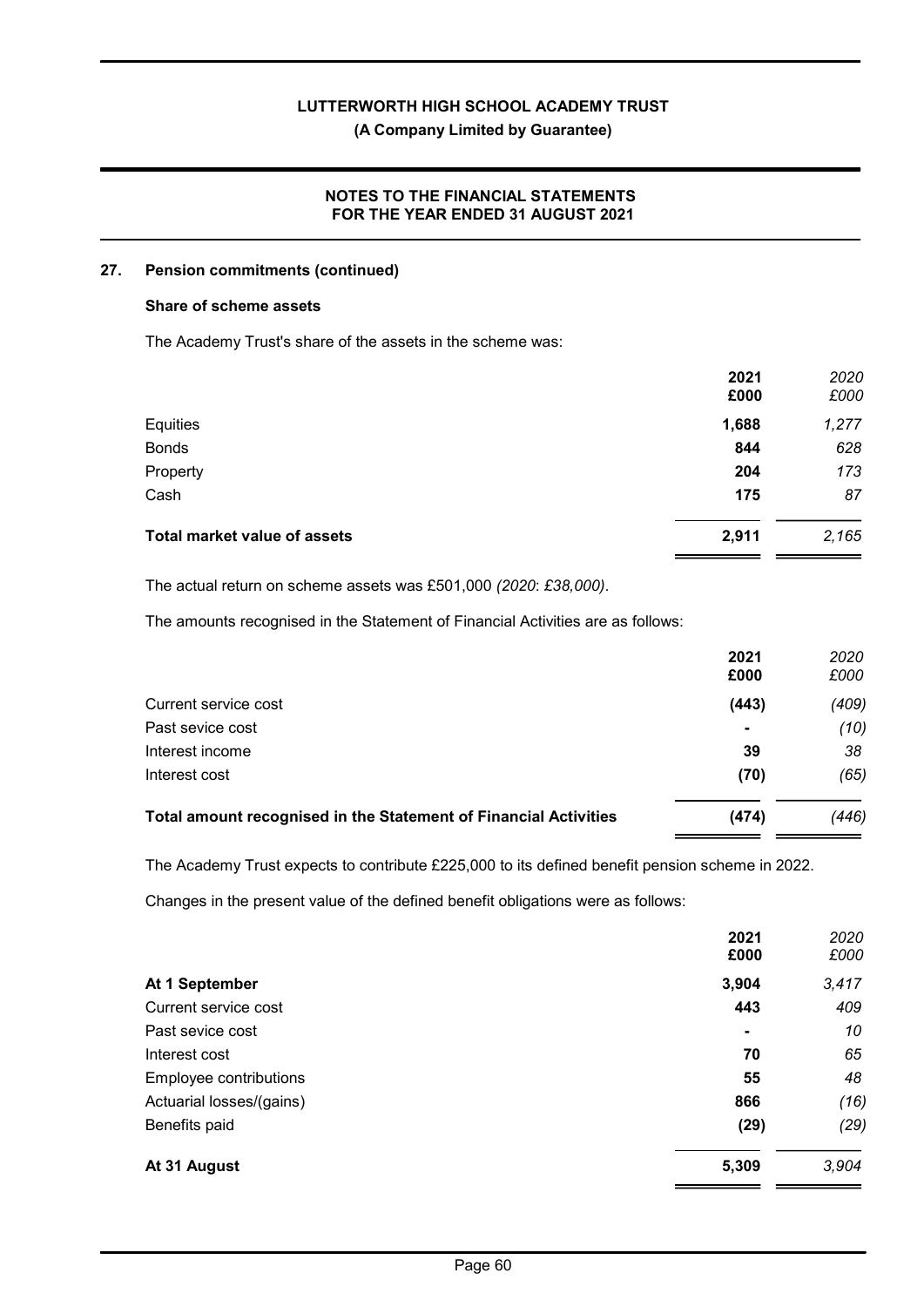# (A Company Limited by Guarantee)

# NOTES TO THE FINANCIAL STATEMENTS FOR THE YEAR ENDED 31 AUGUST 2021

# 27. Pension commitments (continued)

Changes in the fair value of the Academy Trust's share of scheme assets were as follows:

| 2021<br>£000 | 2020<br>£000 |
|--------------|--------------|
| 2,165        | 1,993        |
| 39           | 38           |
| 462          | (83)         |
| 219          | 198          |
| 55           | 48           |
| (29)         | (29)         |
| 2,911        | 2,165        |
|              |              |

#### 28. Operating lease commitments

At 31 August 2021 the Academy Trust had commitments to make future minimum lease payments under non-cancellable operating leases as follows:

|                                              | 2021<br>£000   | 2020<br>£000 |
|----------------------------------------------|----------------|--------------|
| Not later than 1 year                        | 6              | 11           |
| Later than 1 year and not later than 5 years | $\blacksquare$ | 6            |
|                                              | 6              | 17           |
|                                              |                |              |